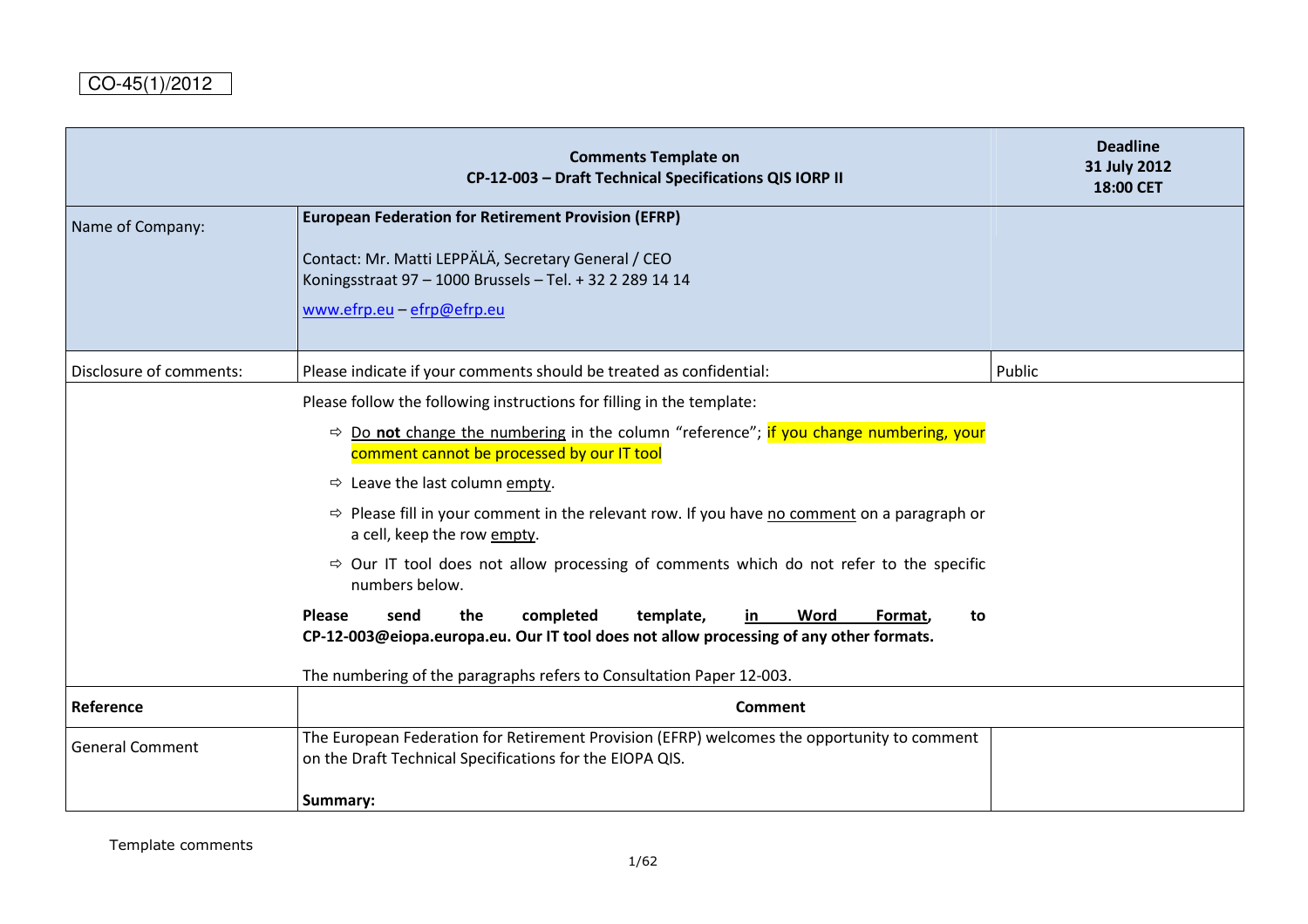| <b>Comments Template on</b><br>CP-12-003 - Draft Technical Specifications QIS IORP II                                                                                                                                                                                                                                                                                                                                                                                                                                                                                                                                                                                                                                                                                                                                                                                                                                                                                                                                                                                                                                                                                                                                                                                       | <b>Deadline</b><br>31 July 2012<br>18:00 CET |
|-----------------------------------------------------------------------------------------------------------------------------------------------------------------------------------------------------------------------------------------------------------------------------------------------------------------------------------------------------------------------------------------------------------------------------------------------------------------------------------------------------------------------------------------------------------------------------------------------------------------------------------------------------------------------------------------------------------------------------------------------------------------------------------------------------------------------------------------------------------------------------------------------------------------------------------------------------------------------------------------------------------------------------------------------------------------------------------------------------------------------------------------------------------------------------------------------------------------------------------------------------------------------------|----------------------------------------------|
| 1. The EFRP believes that the IORP Directive revision will not have the outcomes desired by<br>the White Paper and the EU2020 strategy. It contains the risk doing the opposite, namely<br>reduce the adequacy of pension provision, which is of concern since recent pension<br>reforms have mostly focused on preserving the long-term sustainability of systems rather<br>than pension adequacy.<br>2. The EFRP welcomes the fact that some of the unique characteristics of IORPs are taken<br>into account in the Holistic Balance Sheet (HBS) approach; yet, the proposed HBS model<br>will be an unworkable tool for IORP supervision due to the huge complexity and<br>subjectivity of the chosen assumptions. Other models for IORP supervision should also be<br>taken into consideration.<br>3. The QIS as it is proposed in the consultation document, is not sufficiently comprehensive<br>to serve as a basis for a revised IORP Directive. It will be very hard for EIOPA to come up<br>with an adequate advice due to the very tight timeframe of EIOPA. The EFRP asks the<br>European Commission to provide more time to EIOPA. A coherent, detailed process free<br>of time pressure is needed to come up with a suitable prudential framework for IORPs. |                                              |
| <b>General remarks:</b><br>1. IORP Dir. revision and the bigger picture: adequacy and coverage should be the aim<br>The EFRP sees the revision of the IORP Directive as part of the broader pension reforms in the<br>European Union, as envisaged in the White Paper - An Agenda for Adequate, Safe and Sustainable<br>Pensions. Pension reforms in Member States generally put pressure on the 1 <sup>st</sup> pillar pensions, so<br>the $2^{nd}$ and $3^{rd}$ pillar pensions have to be the solution to address the adequacy of European<br>pensions. However, the starting points in each Member State are different and the reforms are<br>based on different approaches.<br>The aim of the EFRP is that Member States and EU regulations make it easier, not harder, for<br>companies to set up and develop workplace pensions. Indeed, we urge the EC to recognise the<br>comprehensive pension reforms going on in the Member States: if the costs of workplace pension<br>provision go up through the IORP Dir. revision, then the $1st$ pillar will have to carry more of the                                                                                                                                                                                   |                                              |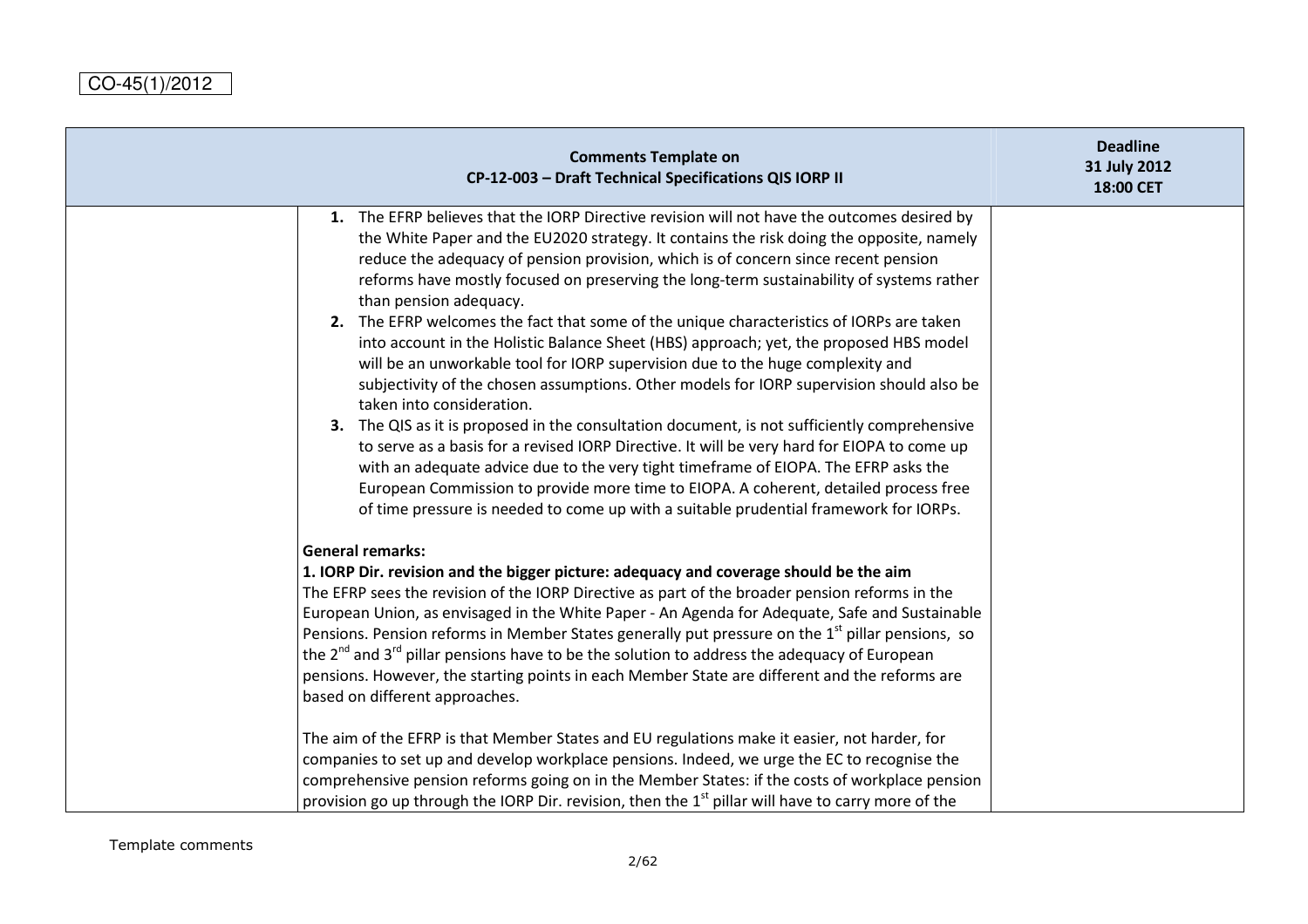| <b>Comments Template on</b><br>CP-12-003 - Draft Technical Specifications QIS IORP II                                                                                                                                                                                                                                                                                                                                                                                                                                                                                                                                                                                                                                                                                                                                                                                                                                                                                                                                                                                                                                                                                                                                                | <b>Deadline</b><br>31 July 2012<br>18:00 CET |
|--------------------------------------------------------------------------------------------------------------------------------------------------------------------------------------------------------------------------------------------------------------------------------------------------------------------------------------------------------------------------------------------------------------------------------------------------------------------------------------------------------------------------------------------------------------------------------------------------------------------------------------------------------------------------------------------------------------------------------------------------------------------------------------------------------------------------------------------------------------------------------------------------------------------------------------------------------------------------------------------------------------------------------------------------------------------------------------------------------------------------------------------------------------------------------------------------------------------------------------|----------------------------------------------|
| pension burden, but this is exactly the opposite of what the EU recommends. The QIS follows the<br>Call for Advice and its results may end up in a revised IORP Directive. But the question is: "Does<br>the revision take priority over the general pension systems and their reforms?"                                                                                                                                                                                                                                                                                                                                                                                                                                                                                                                                                                                                                                                                                                                                                                                                                                                                                                                                             |                                              |
| The Commission has proposed that "any new supervisory system for IORPs should not undermine<br>the supply or the cost-efficiency of occupational retirement provision in the EU." The EFRP fully<br>endorses this proposal and wants to highlight that in many Member States occupational pensions<br>are voluntary benefits, that employers grant to their employees. IORPs are often organized by<br>employees through collective bargaining and employers and are not-for-profit institutions. This<br>implies that any solvency requirements, which will make IORPs more expensive for the employer<br>or that will bind more of the employers' capital that could be otherwise used for his operative<br>businesses, will significantly reduce the attractiveness of the respective IORP for the employer.<br>Employers may in future offer forms of occupational pensions that leave their employees with<br>much more uncertainty than today or simply stop offering occupational pensions to their<br>employees. After reading the proposed Technical Specification of the QIS, the EFRP is concerned<br>that the revised IORP Directive might hamper the supply of cost-efficiency of occupational<br>retirement provision. |                                              |
| The proposed risk-based capital requirements and valuation with the risk-free interest rate,<br>especially if based on a flawed definition of risk and short-term market based parameters, are<br>inherently volatile as well as pro-cyclical and will endanger the stability and long-term<br>sustainability of IORPs. Given that Solvency II is itself based on the capital adequacy framework<br>for the banking industry, which has a very different business model to insurance, we fear that the<br>convergence of behaviour influenced by regulation will increase the risk to the financial system<br>and the wider economy.                                                                                                                                                                                                                                                                                                                                                                                                                                                                                                                                                                                                 |                                              |
| The proposed structure of the high solvency capital requirements for investments in risk-bearing<br>capital provides a strong incentive for IORPs to invest in (risk-free) government bonds instead of<br>equity, listed and non listed and alternative investments or in equity. This can not be desirable                                                                                                                                                                                                                                                                                                                                                                                                                                                                                                                                                                                                                                                                                                                                                                                                                                                                                                                          |                                              |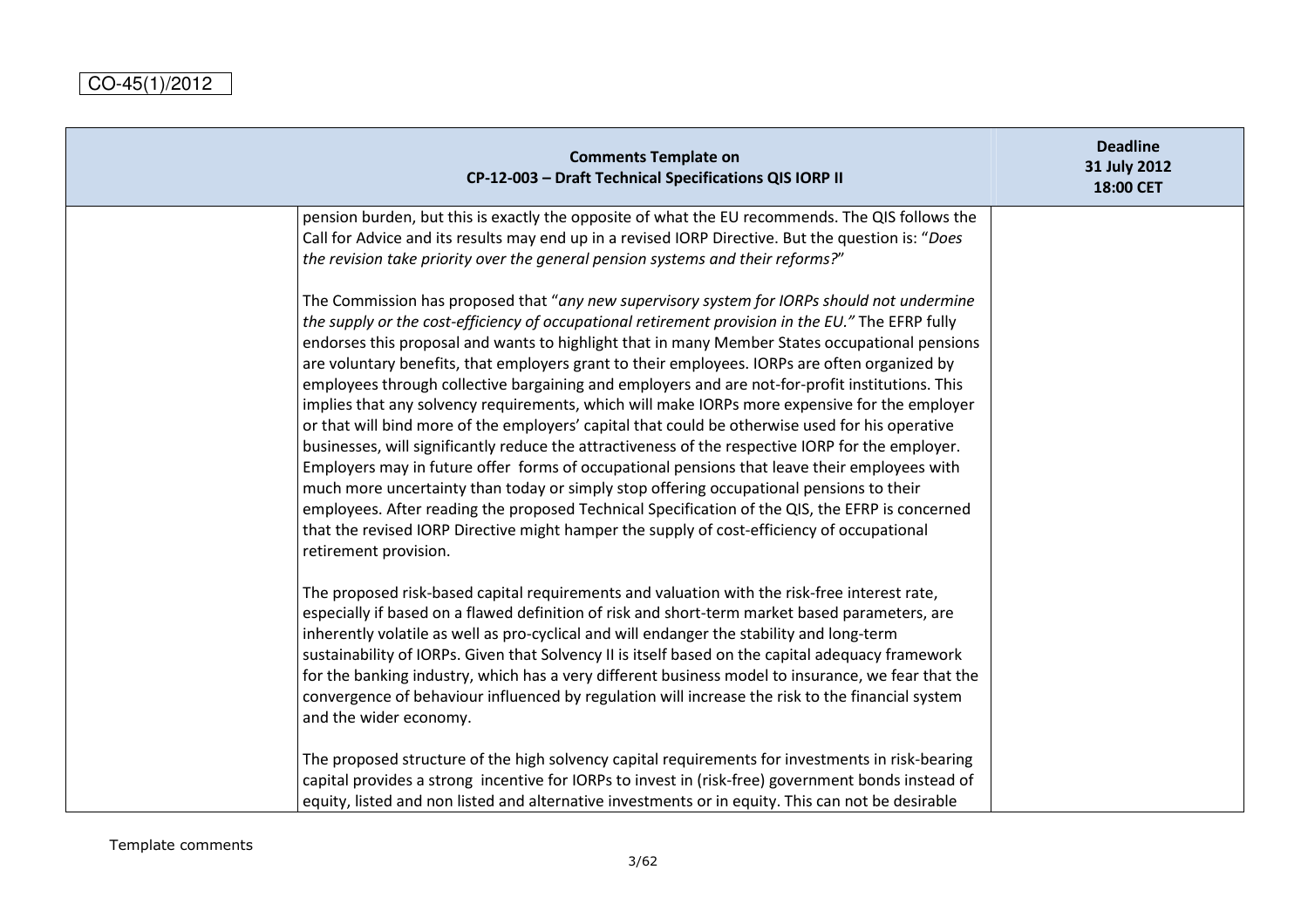| <b>Comments Template on</b><br>CP-12-003 - Draft Technical Specifications QIS IORP II                                                                                                                                                                                                                                                                                                                                                                                                                                                                                                                                                                                                                                                                                                                                                                                                                                                                                                        | <b>Deadline</b><br>31 July 2012<br>18:00 CET |
|----------------------------------------------------------------------------------------------------------------------------------------------------------------------------------------------------------------------------------------------------------------------------------------------------------------------------------------------------------------------------------------------------------------------------------------------------------------------------------------------------------------------------------------------------------------------------------------------------------------------------------------------------------------------------------------------------------------------------------------------------------------------------------------------------------------------------------------------------------------------------------------------------------------------------------------------------------------------------------------------|----------------------------------------------|
| since IORPs should be able to remain important suppliers of capital to listed European companies,<br>small and medium-sized enterprises (SMEs) as well as a great number of innovative start-ups. An<br>SCR regime for IORPs could limit their investment opportunities. This will not only result in<br>expected lower returns and thus expected lower pension benefits (or higher contributions), but<br>also have a negative impact on growth and employment in the European Union. The proposed<br>revision is therefore not in line with Europe 2020 Strategy and with the aim of having more long-<br>term investments to improve the competitiveness of the European economy.<br>Finally, the proposed complex model would force IORPs to spend many resources on financial and<br>other services in order to build stochastical models, which would draw resources away from IORPs<br>rather than flow into pension assets. Furthermore, the EFRP remains sceptical whether the IORP |                                              |
| Directive revision process will result in more cross-border pension provision, which was one of the<br>initial reasons for starting the revision process. We believe that the EC's focus should first and<br>foremost be on stimulating supplementary workplace pension provision rather than on cross-<br>border pension activities.                                                                                                                                                                                                                                                                                                                                                                                                                                                                                                                                                                                                                                                        |                                              |
| We believe that EU efforts on workplace pensions should particularly focus on the great number<br>of workers who are not covered by them, in order to contribute to pension adequacy for all<br>European citizens.                                                                                                                                                                                                                                                                                                                                                                                                                                                                                                                                                                                                                                                                                                                                                                           |                                              |
| 2. The Holistic Balance Sheet is an inappropriate tool for IORP supervision<br>In its response to the Call for Advice, the EFRP welcomed the fact that the specific characteristics<br>of IORPs will be taken into account in the revised IORP Directive. However, the proposed model of<br>the Holistic Balance Sheet (HBS) is an unworkable tool for IORP supervision, due to the huge<br>complexity and subjectivity of the assumptions chosen by authorities.                                                                                                                                                                                                                                                                                                                                                                                                                                                                                                                            |                                              |
| The proposed QIS methodology does not address the most important question - how will the HBS<br>be used in practice? If it is to replace the existing scheme-specific funding regime, then clarity is<br>needed about what kind of recovery periods will be permitted. This would have a direct and very                                                                                                                                                                                                                                                                                                                                                                                                                                                                                                                                                                                                                                                                                     |                                              |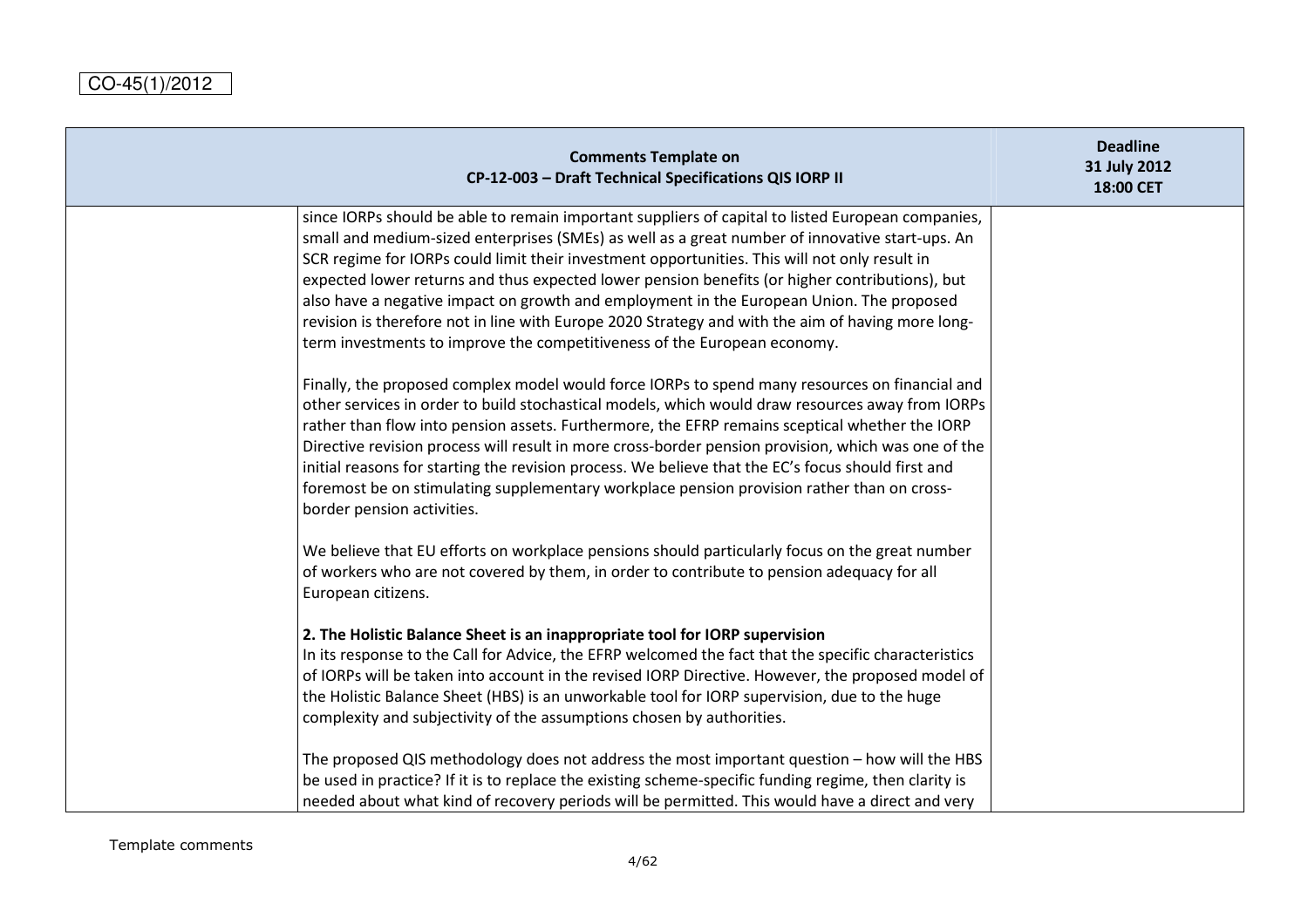| <b>Comments Template on</b><br>CP-12-003 - Draft Technical Specifications QIS IORP II                                                                                                                                                                                                                                                                                                                                                                                                                                                                                                           | <b>Deadline</b><br>31 July 2012<br>18:00 CET |
|-------------------------------------------------------------------------------------------------------------------------------------------------------------------------------------------------------------------------------------------------------------------------------------------------------------------------------------------------------------------------------------------------------------------------------------------------------------------------------------------------------------------------------------------------------------------------------------------------|----------------------------------------------|
| significant impact on pension schemes, employers, employees and the entire economy.                                                                                                                                                                                                                                                                                                                                                                                                                                                                                                             |                                              |
| The Technical Specifications of the proposed QIS show that a lot of different and subjective<br>assumptions have to be made in order to calculate the HBS. This makes the HBS very sensitive to<br>model risk: the accumulation of assumptions leads to an accumulation of insecurities. The EC's<br>aim of making schemes comparable appears unfeasible.                                                                                                                                                                                                                                       |                                              |
| The EFRP therefore opposes the HBS model, as it is inappropriate as a supervisory tool to measure<br>long term-liabilities and investment horizon by IORPs.                                                                                                                                                                                                                                                                                                                                                                                                                                     |                                              |
| No copy-paste of Solvency II?<br>A large part of the QIS consultation document seems to have been copy-pasted from the Solvency<br>Il Directive despite the European Commission's promises that the IORP revision would not be a<br>copy-paste exercise. Those sections in the consultation document that are pension-specific (ie,<br>not directly inspired by the Solvency II Directive) appear somewhat simplistic and require more<br>consideration and a more sophisticated approach. For example, the importance of inflation risk is<br>underestimated.                                  |                                              |
| 3. The QIS consultation process<br>The EFRP welcomes the opportunity to respond to the Consultation on the Technical<br>Specifications for the Quantitative Impact Study. The EFRP regrets the very short timeframe in<br>which stakeholders are asked to respond to this very technical consultation. We also regret to see<br>that this first QIS is very detailed, which makes it hard for individual IORPs to provide responses.<br>IORPs will be subject to the revised Directive and should therefore get the chance to study the<br>technical specifications and submit their reactions. |                                              |
| We believe that this QIS will not give all the necessary insights needed for a future IORP II<br>directive. Before the European Commission makes a proposal for a new Directive, it should have<br>an adequate overview of the possible answers/insights/numbers, impacts and the sensitivity to                                                                                                                                                                                                                                                                                                |                                              |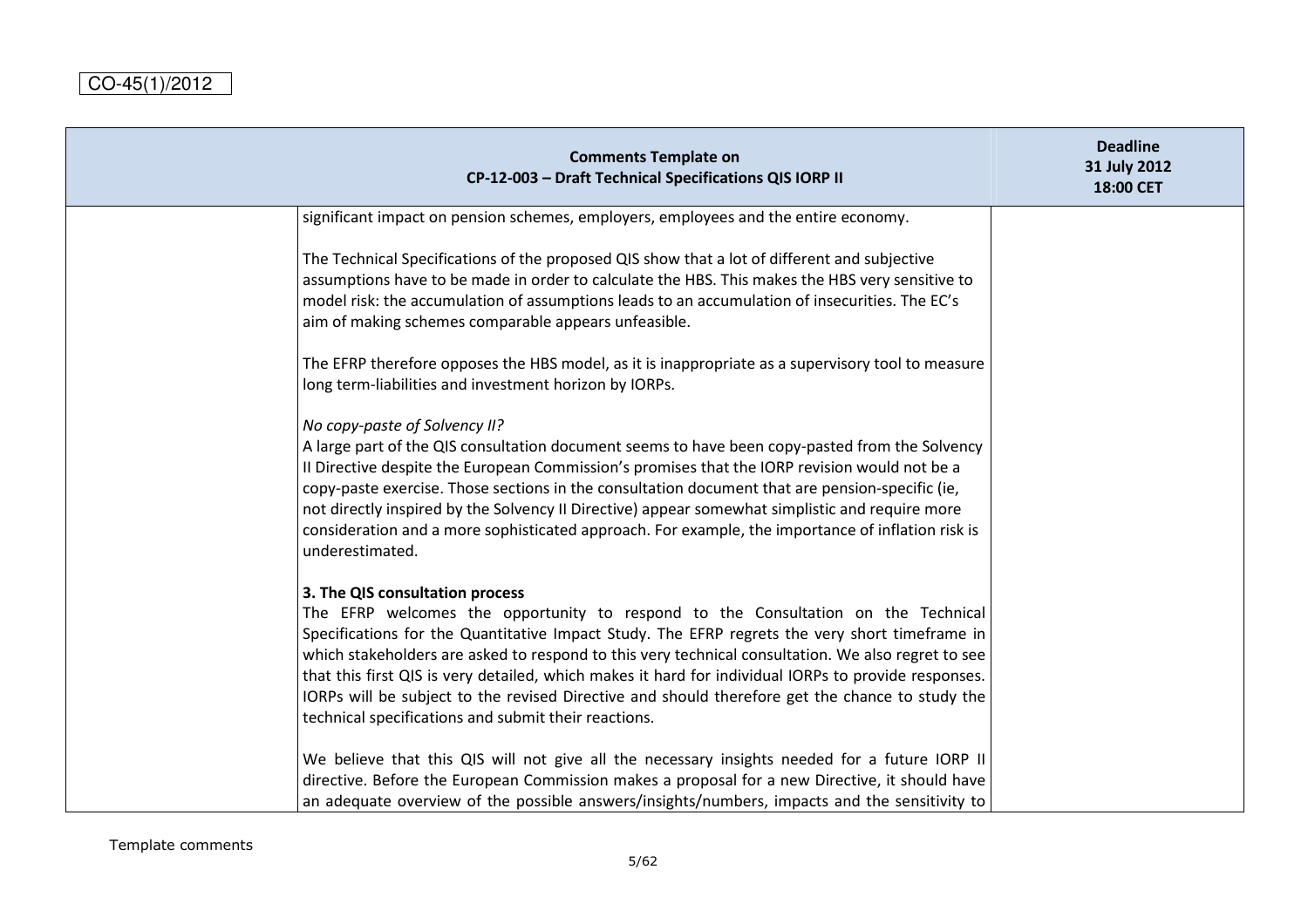| <b>Comments Template on</b><br>CP-12-003 - Draft Technical Specifications QIS IORP II                                                                                                                                                                                                                                                                                                                                                                                                                                                                                                                                                                                                                                                                                                                                                                                                                                                                                       | <b>Deadline</b><br>31 July 2012<br>18:00 CET |
|-----------------------------------------------------------------------------------------------------------------------------------------------------------------------------------------------------------------------------------------------------------------------------------------------------------------------------------------------------------------------------------------------------------------------------------------------------------------------------------------------------------------------------------------------------------------------------------------------------------------------------------------------------------------------------------------------------------------------------------------------------------------------------------------------------------------------------------------------------------------------------------------------------------------------------------------------------------------------------|----------------------------------------------|
| the different assumptions and options. Unfortunately, the proposed QIS does not make this<br>possible. There is too little guidance on new items such as the valuation of steering and<br>adjustment mechanisms and there are many different interpretations and subjective assumptions<br>to be made. This makes the HBS very sensitive for model risk: the accumulation of assumptions<br>leads to an accumulation of insecurities. Therefore, many different responses to the QIS will be<br>possible and this makes the different QIS exercises not comparable.                                                                                                                                                                                                                                                                                                                                                                                                         |                                              |
| As some crucial elements in the prudential framework are still unknown (recovery periods, tiering<br>of assets and liabilities), the real impact on pension contributions, employers and pension benefits<br>cannot be calculated at this time. Furthermore, this prudential framework would have to be set<br>up before the value of the different valuation and steering instruments can be determined.                                                                                                                                                                                                                                                                                                                                                                                                                                                                                                                                                                   |                                              |
| The EFRP is concerned about the process of running the QIS. In some Member States, the<br>supervisors will respond to the QIS, with individual IORPs unable to respond. It will be more useful<br>for EIOPA to receive feedback from IORPs and the qualitative questionnaire instead of supervisors<br>or consultants. After all, when a new IORP Directive is adopted, it will be the IORPs themselves<br>who will have to perform all the calculations. Before a proposal can be tabled, it should be clear<br>that IORPs are able to do all the calculations, what the sensitivity of the different assumptions is<br>and what the impact of the QIS will be on real IORPs. Overall, only eight or nine Member States<br>will participate in the QIS. This raises the question of the legitimacy and representativity of the<br>QIS. IORPs that will be subject to the new -very technical- rules will be unable to be involved in<br>the process in some Member States. |                                              |
| Performing this QIS will be very expensive for IORPs. This results in the risk that only big IORPS will<br>have the resources to perform the QIS and present results. The sponsor of small IORPS could<br>perceive this complexity as a sign for the future regulation for IORPs, that could be too<br>burdensome. Unfortunately, the consequences of this process would be the closure of current<br>occupational pension plans.                                                                                                                                                                                                                                                                                                                                                                                                                                                                                                                                           |                                              |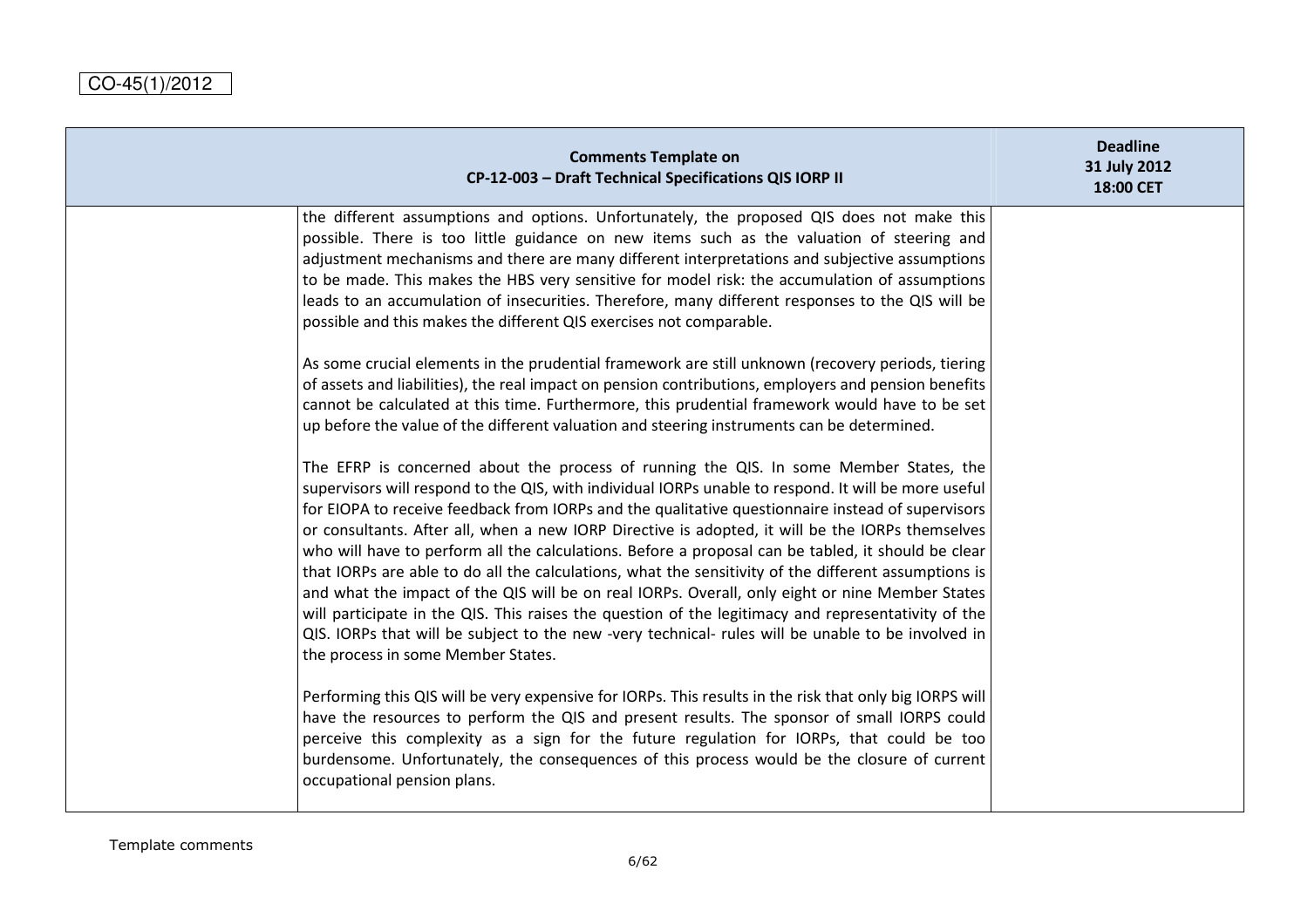|     | <b>Comments Template on</b><br>CP-12-003 - Draft Technical Specifications QIS IORP II                                                                                                                                                                                                                                                                                                                                                                                                                                                                                                                                                                                                                                                                                                                                                                                                                                                                                                                                                                                                                                                                                                                                                                                                                                                                                          | <b>Deadline</b><br>31 July 2012<br>18:00 CET |
|-----|--------------------------------------------------------------------------------------------------------------------------------------------------------------------------------------------------------------------------------------------------------------------------------------------------------------------------------------------------------------------------------------------------------------------------------------------------------------------------------------------------------------------------------------------------------------------------------------------------------------------------------------------------------------------------------------------------------------------------------------------------------------------------------------------------------------------------------------------------------------------------------------------------------------------------------------------------------------------------------------------------------------------------------------------------------------------------------------------------------------------------------------------------------------------------------------------------------------------------------------------------------------------------------------------------------------------------------------------------------------------------------|----------------------------------------------|
|     | Overall, the EFRP believes that if the EC wanted to obtain enough data within a short time to<br>justify proposing a new IORP Directive, then this QIS will not achieve its objective. Equally, if<br>EIOPA wanted to hold a general QIS to answer the question: "Is the HBS a useful tool for<br>supervisors?", then this objective has not been achieved either. The current QIS cannot answer all<br>questions and is too hard for most single IORPs to answer. It is not an adequate follow-up to the<br>CfA, and it is not enough to base the new IORP Directive on. Since the concept of the HBS and the<br>valuation of the steering and adjustment mechanisms is completely new, all the practical<br>difficulties cannot be addressed in one QIS; therefore, more QISs and further detailed analysis are<br>needed in order to calibrate all parameters if an attempt is actually made to develop the HBS as a<br>workable supervisory tool. More QISs will have the advantage that there could be an adequate<br>process of interaction between supervisors, IORPs and other stakeholders in order to come-up<br>with an appropriate supervisory tool.<br>The EFRP has answered the 23 questions. However, the EFRP wants to highlight that this does not<br>imply that the EFRP supports the methodology of a HBS approach as supervisory instruments for<br>IORPs. |                                              |
| Q1. | Q1. Do stakeholders agree with the general set-up of the QIS exercise as put forward in the<br>Introduction (Chapter 1)? What improvements do stakeholders suggest?<br>The EFRP does not agree with the general set-up of the QIS exercise. On the one hand, the QIS<br>exercise is very exhaustive for a first impact study with a lot of very detailed calculations in a very<br>short timeframe. Therefore, it is very questionable if IORPs could provide an adequate input to<br>the QIS and that all the relevant issues can be tackled in one run. The time given to stakeholders<br>for consultation is too short for adequate internal research. It is very important to have more<br>time.<br>On the other hand, the proposed QIS is not extensive enough. If the European Commission would                                                                                                                                                                                                                                                                                                                                                                                                                                                                                                                                                                          |                                              |
|     | only want to run one QIS before a proposal for a new IORP Directive, the Commission should have                                                                                                                                                                                                                                                                                                                                                                                                                                                                                                                                                                                                                                                                                                                                                                                                                                                                                                                                                                                                                                                                                                                                                                                                                                                                                |                                              |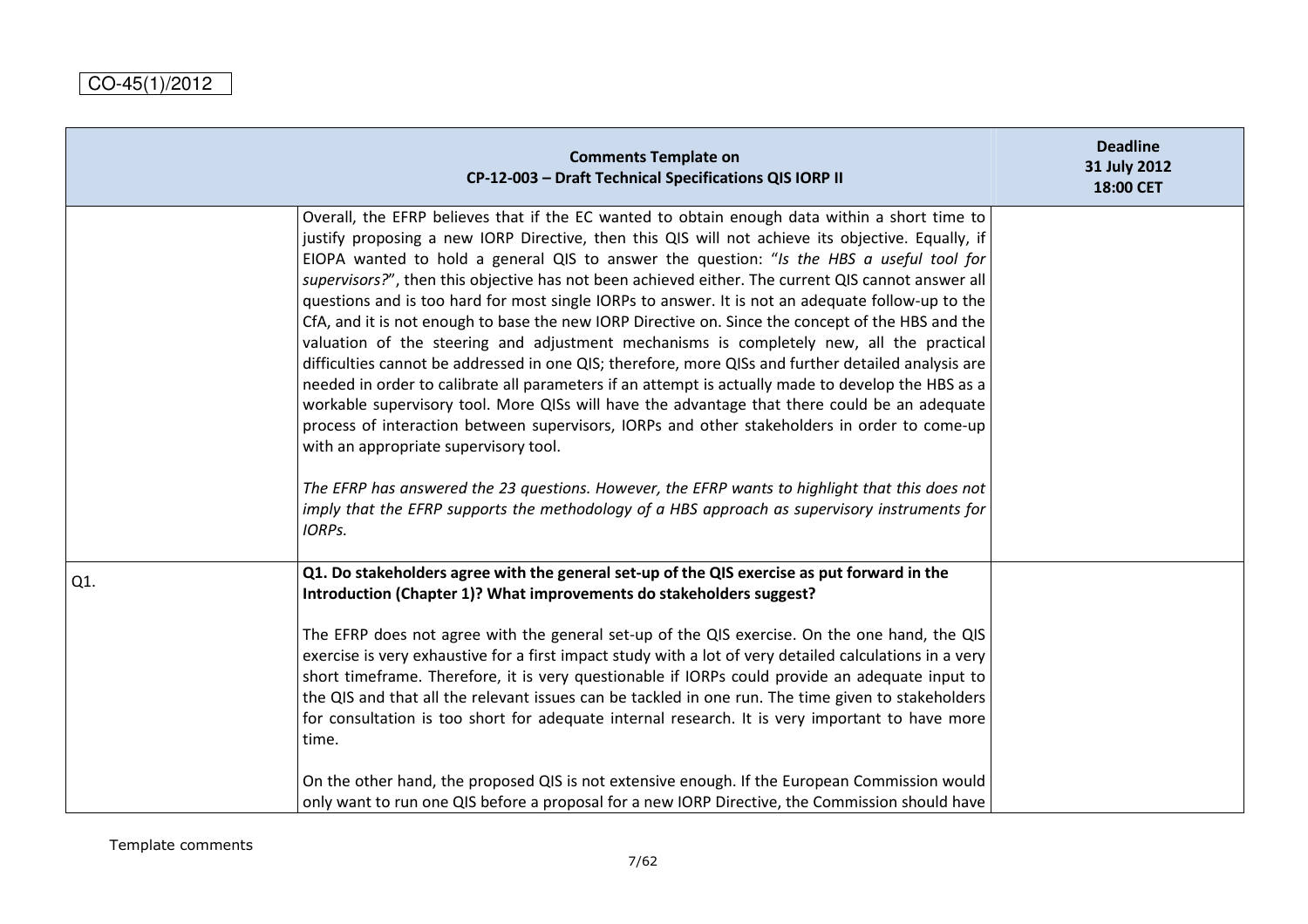| <b>Comments Template on</b><br>CP-12-003 - Draft Technical Specifications QIS IORP II                                                                                                                                                                                                                                                                                                                                                                                                                                                                                                                                                                                                                                                                                                                                                 | <b>Deadline</b><br>31 July 2012<br>18:00 CET |
|---------------------------------------------------------------------------------------------------------------------------------------------------------------------------------------------------------------------------------------------------------------------------------------------------------------------------------------------------------------------------------------------------------------------------------------------------------------------------------------------------------------------------------------------------------------------------------------------------------------------------------------------------------------------------------------------------------------------------------------------------------------------------------------------------------------------------------------|----------------------------------------------|
| an adequate overview of the possible answers/insights/numbers and the sensitivity to the<br>different assumptions and options. Unfortunately, this is not possible with the proposed QIS.<br>There is too little guidance on new items such as the valuation of steering and adjustment<br>mechanisms and there are many different interpretations and subjective assumptions to be<br>made. This makes the HBS very sensitive for model risk: the accumulation of assumptions leads to<br>an accumulation of insecurities. Therefore, many different responses to the QIS will be possible<br>and this makes the different QIS exercises not comparable. The EFRP strongly recommends<br>starting with a first simple QIS and gradually deciding on where more sophistication is needed in<br>the next QISs (on Lamfalussy Level 1). |                                              |
| Furthermore, there is a strong risk that pensions funds -especially the small ones- will not have<br>enough time and resources to both reply to the EIOPA's consultation and carry out the QIS. The<br>sample of IORPs that will participate to the QIS process will therefore be biased.                                                                                                                                                                                                                                                                                                                                                                                                                                                                                                                                             |                                              |
| The QIS is not as representative as it should be. In some Member States, the supervisors will<br>respond to the QIS, with individual IORPs unable to respond. It will be more useful for EIOPA to<br>receive the feedback from IORPs and the qualitative questionnaire instead of supervisors or<br>consultants. After all, when a new IORP Directive is adopted, it will be the IORPs themselves who<br>will have to perform all the calculations. Before a proposal can be tabled, it should be clear that<br>IORPs are able to do all the calculations, what the sensitivity of the different assumptions is and<br>what the impact of the QIS will be on real IORPs. Overall, only eight or nine Member States will<br>participate in the QIS.                                                                                    |                                              |
| The EFRP regrets the absence of both qualitative questionnaire and spreadsheet that could have<br>given stakeholders more insight about the QIS exercise.                                                                                                                                                                                                                                                                                                                                                                                                                                                                                                                                                                                                                                                                             |                                              |
| The EFRP regrets the strong similarities between the Solvency II QIS and the IORP QIS. Some<br>provisions (especially those concerning the SCR) are a copy-paste from Solvency II QIS. These<br>similarities between the two QISs raises some issues: for instance, the concept of risk margin that                                                                                                                                                                                                                                                                                                                                                                                                                                                                                                                                   |                                              |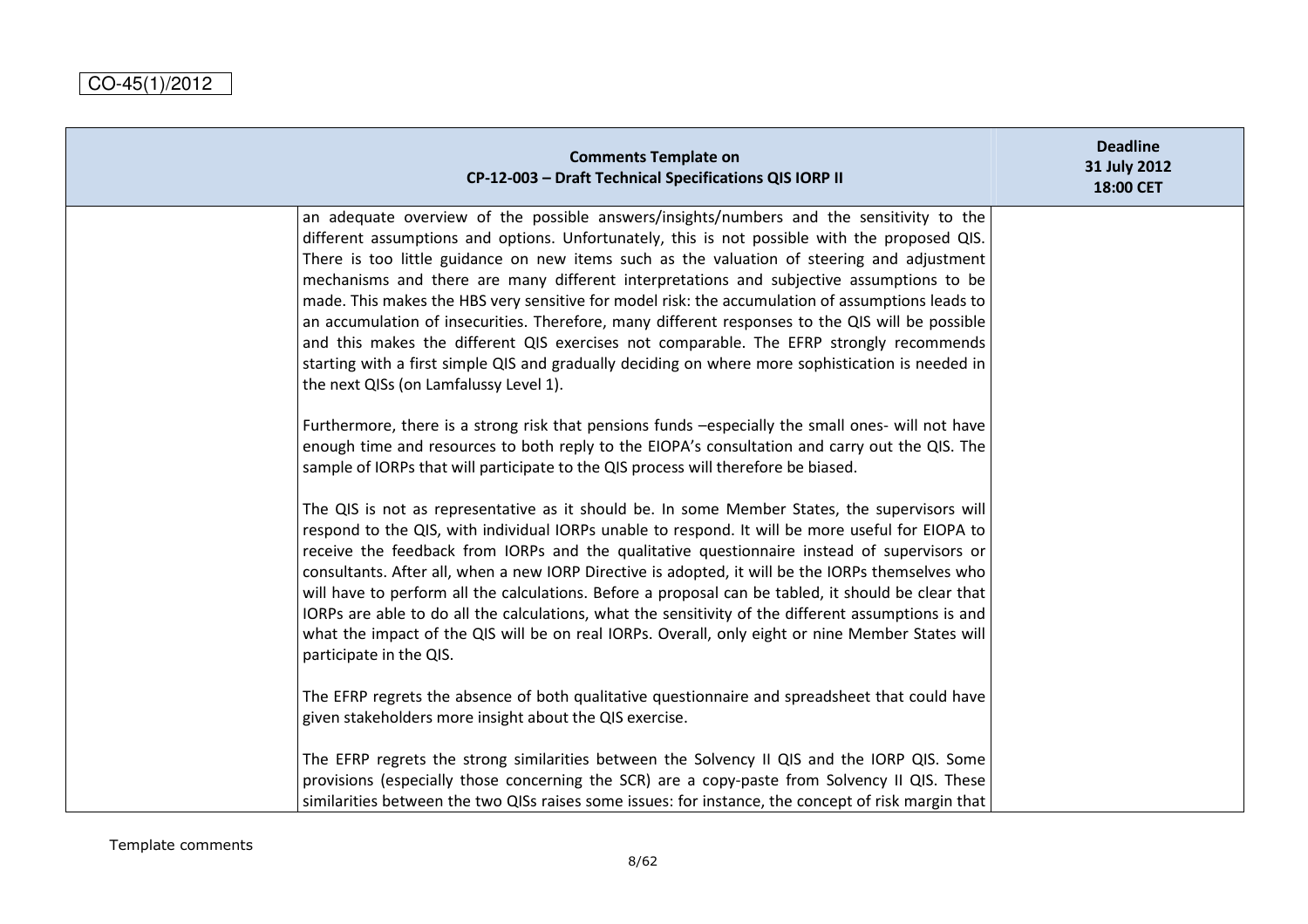|     | <b>Comments Template on</b><br>CP-12-003 - Draft Technical Specifications QIS IORP II                                                                                                                                                                                                                                                                                                                                                                                                                                                                                                                                                                                                                                                                                                         | <b>Deadline</b><br>31 July 2012<br>18:00 CET |
|-----|-----------------------------------------------------------------------------------------------------------------------------------------------------------------------------------------------------------------------------------------------------------------------------------------------------------------------------------------------------------------------------------------------------------------------------------------------------------------------------------------------------------------------------------------------------------------------------------------------------------------------------------------------------------------------------------------------------------------------------------------------------------------------------------------------|----------------------------------------------|
|     | must be calculated according to the cost-of-capital formula and that is included in the calculation<br>of the technical provisions, does not make sense for IORPs.                                                                                                                                                                                                                                                                                                                                                                                                                                                                                                                                                                                                                            |                                              |
|     | The requirements for the proportional application of the rules are very complex themselves and<br>the level of detail here seems to come too early in the process. The process of determining and<br>applying proportionality could be as labour-intensive as doing the actual calculations.                                                                                                                                                                                                                                                                                                                                                                                                                                                                                                  |                                              |
|     | It is difficult to give feedback to EIOPA on all the different chosen parameters in the proposed<br>Technical Specfiactions, because there is no explanation on how these parameters are derived at<br>all.                                                                                                                                                                                                                                                                                                                                                                                                                                                                                                                                                                                   |                                              |
| Q2. | Q2. Do stakeholders believe that the adjustment (discretionary and conditional benefits, last<br>resort benefit reductions) and security mechanisms (sponsor support, pension protection<br>schemes) IORPs dispose of are taken into account adequately?                                                                                                                                                                                                                                                                                                                                                                                                                                                                                                                                      |                                              |
|     | We foresee that this QIS will not give all the necessary insights for a future IORP II directive. There<br>is too little guidance on several items such as the valuation of steering and adjustment<br>mechanisms, which are the unique characteristics of IORPs. The lack of clarity with respect to the<br>valuation of the steering and adjustment mechanisms will lead to large differences in the<br>answers. These are new elements in a supervisory framework, also compared to already existing<br>supervisory frameworks. IORPs, consultants and supervisors have no experience with the<br>valuation of a HBS. If the European Commission would like to have an adequate overview of the<br>answers/insights/numbers in only one QIS, more guidance and more analysis are required. |                                              |
|     | Especially more guidance will be desirable with respect to the stochastic analyses, because based<br>on the current Technical Specifications it is very likely that there will be substantial differences in<br>interpretation. Furthermore, the applicable prudential framework is still unknown (use of MCR,<br>tiering of assets and liabilities, recovery periods). Because the prudential framework is still<br>unknown, the real impact on pension contributions, employers and pension benefits cannot be<br>calculated. These elements of a prudential framework will also determine the value of the                                                                                                                                                                                 |                                              |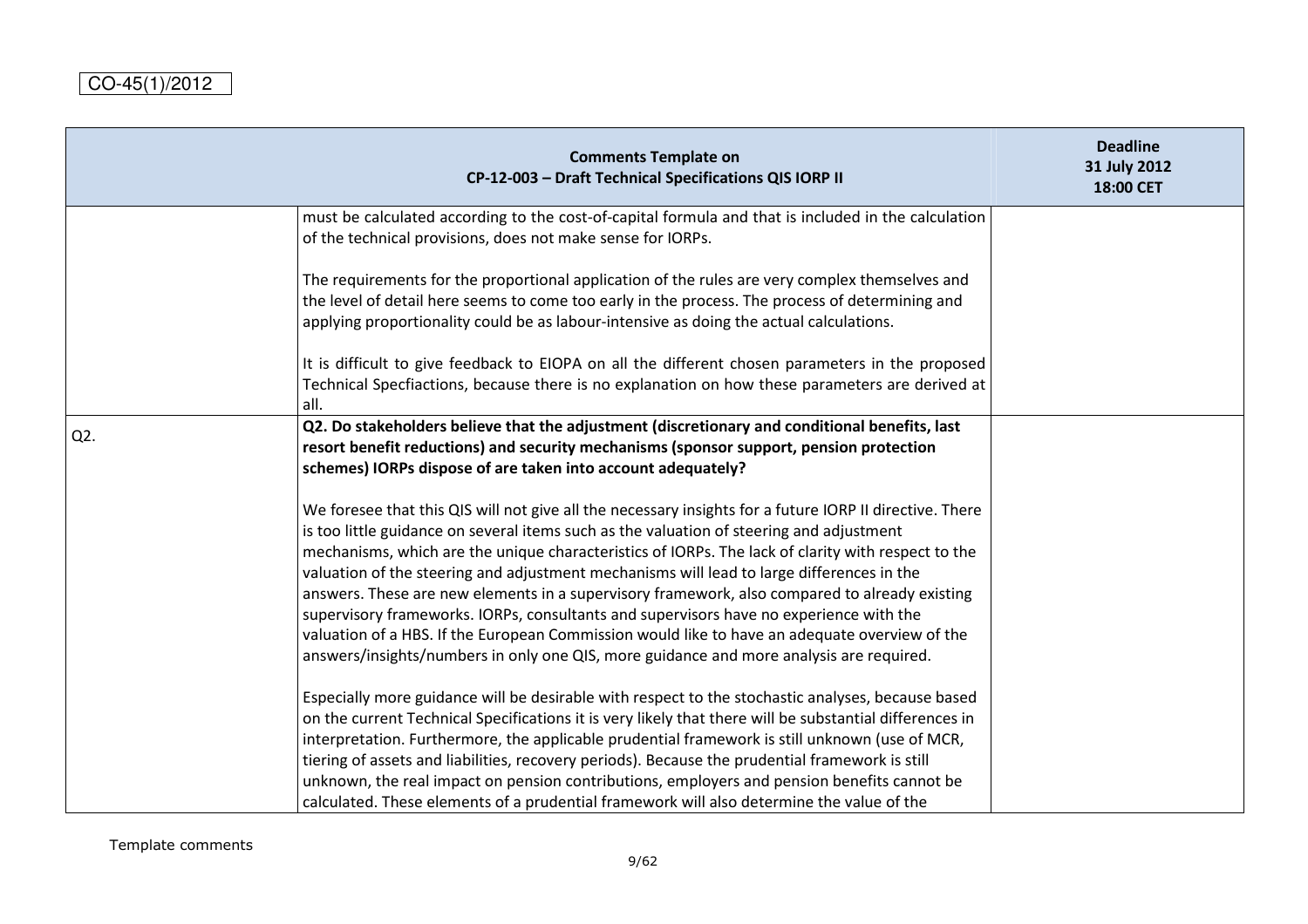|                  | <b>Comments Template on</b><br>CP-12-003 - Draft Technical Specifications QIS IORP II                                                                                                                                                                                                                                                                                                                                                    | <b>Deadline</b><br>31 July 2012<br>18:00 CET |
|------------------|------------------------------------------------------------------------------------------------------------------------------------------------------------------------------------------------------------------------------------------------------------------------------------------------------------------------------------------------------------------------------------------------------------------------------------------|----------------------------------------------|
|                  | different valuation and steering instruments.                                                                                                                                                                                                                                                                                                                                                                                            |                                              |
|                  | The calculation of conditional benefits presupposes stochastic models and this will be new, like<br>supervisory framework.                                                                                                                                                                                                                                                                                                               |                                              |
| Q <sub>3</sub> . | Q3. Do stakeholders believe that the draft technical specifications provide enough information<br>and are sufficiently clear and understandable? Which parts could be improved upon?                                                                                                                                                                                                                                                     |                                              |
|                  | There is a lot of information for a first QIS exercise and the timeline is too short to enable IORPs to<br>digest all this information. There are many different and subjective assumptions to be made to<br>calculate the HBS. This makes the HBS very sensitive to model risk: the accumulation of<br>assumptions leads to an accumulation of insecurities.                                                                            |                                              |
|                  | Some elements are not sufficiently clear:                                                                                                                                                                                                                                                                                                                                                                                                |                                              |
|                  | It is very difficult to valuate the liabilities and contingent assets: There is no market for<br>long dated liabilities, for wage indexation and long dated volatility.<br>It is unclear how incomplete pension contracts/discretionary benefits should be valued<br>$\bullet$<br>Its unclear how many years of use of steering instruments may be included. The more<br>years of extra contributions, the lower the capital requirement |                                              |
|                  | As already pointed out, the HBS requires complex (option) techniques and there is too little<br>attention paid to them in the EIOPA' draft technical specifications. As a result, many<br>interpretations and outcomes will be possible.                                                                                                                                                                                                 |                                              |
|                  | The EFRP regrets the absences of both qualitative questionnaire and spreadsheet that could have<br>given more insight to the stakeholders about the QIS exercise.                                                                                                                                                                                                                                                                        |                                              |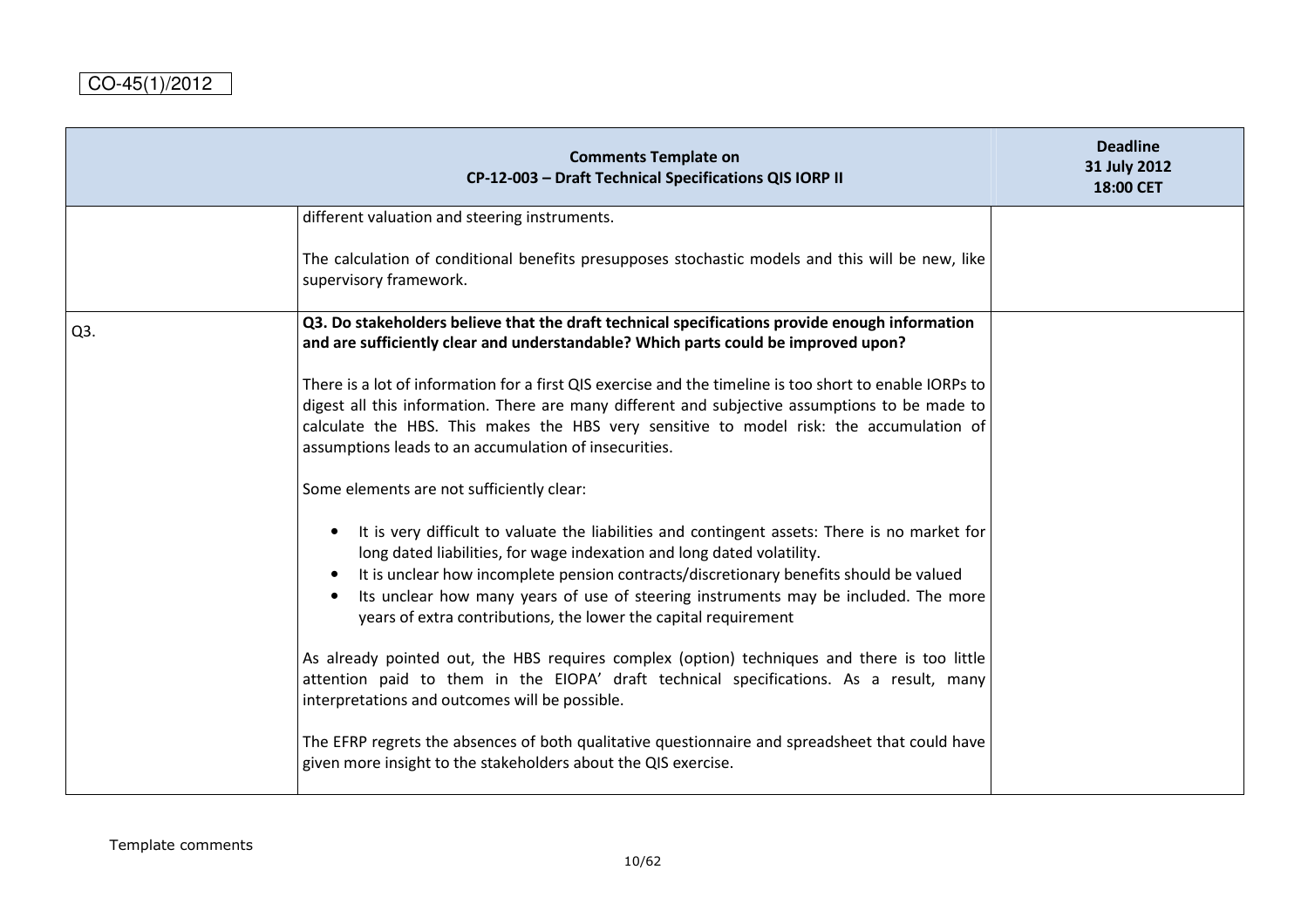|     | <b>Comments Template on</b><br>CP-12-003 - Draft Technical Specifications QIS IORP II                                                                                                                                                                                                                                                                                                                                                                                                        | <b>Deadline</b><br>31 July 2012<br>18:00 CET |
|-----|----------------------------------------------------------------------------------------------------------------------------------------------------------------------------------------------------------------------------------------------------------------------------------------------------------------------------------------------------------------------------------------------------------------------------------------------------------------------------------------------|----------------------------------------------|
|     | We believe that a search for an appropriate model should be undertaken with input from industry<br>and free from time pressure.                                                                                                                                                                                                                                                                                                                                                              |                                              |
| Q4. | Q4. Do stakeholders believe that the calculations proposed in the technical specifications are<br>feasible at appropriate costs and with appropriate accuracy within the given timeframe of the<br>QIS?                                                                                                                                                                                                                                                                                      |                                              |
|     | The costs are probably not justified given the expected reliability of the outputs. The QIS exercise<br>will be expensive notably because it will imply an ALM-type study. The IORPs without such types<br>of models are likely either to pay large fees to external consultants or avoid making the impact<br>study (especially small IORPS, for which these costs would be too high).                                                                                                      |                                              |
|     | Furthermore, it is very questionable how useful all these expensive calculations will be: the<br>outcome of the calculations will be a single figure, but the meaning of this figure could be devoid<br>of meaning due to the complexity, the reliance on many assumptions and the very short<br>timeframe for this QIS (especially since this is a new kind of evaluation). It will be the employers,<br>employees and retirees who will have to pay the price for this expensive exercise. |                                              |
|     | The EFRP has concerns with respect to the accuracy, because in some Member States the QIS will<br>only be performed by national supervisors instead of real IORPs. If EIOPA and the European<br>Commission want to know the real impact on IORPs, the QIS should also be performed by real<br>IORPs. The use of aggregated data makes the comparison between funds and countries<br>meaningless.                                                                                             |                                              |
|     | Given the complexity, it would be recommendable to start with a simpler standard model and<br>having more QISs before the European Commission makes its proposal, in order to examine<br>whether the HBS approach is a workable tool.                                                                                                                                                                                                                                                        |                                              |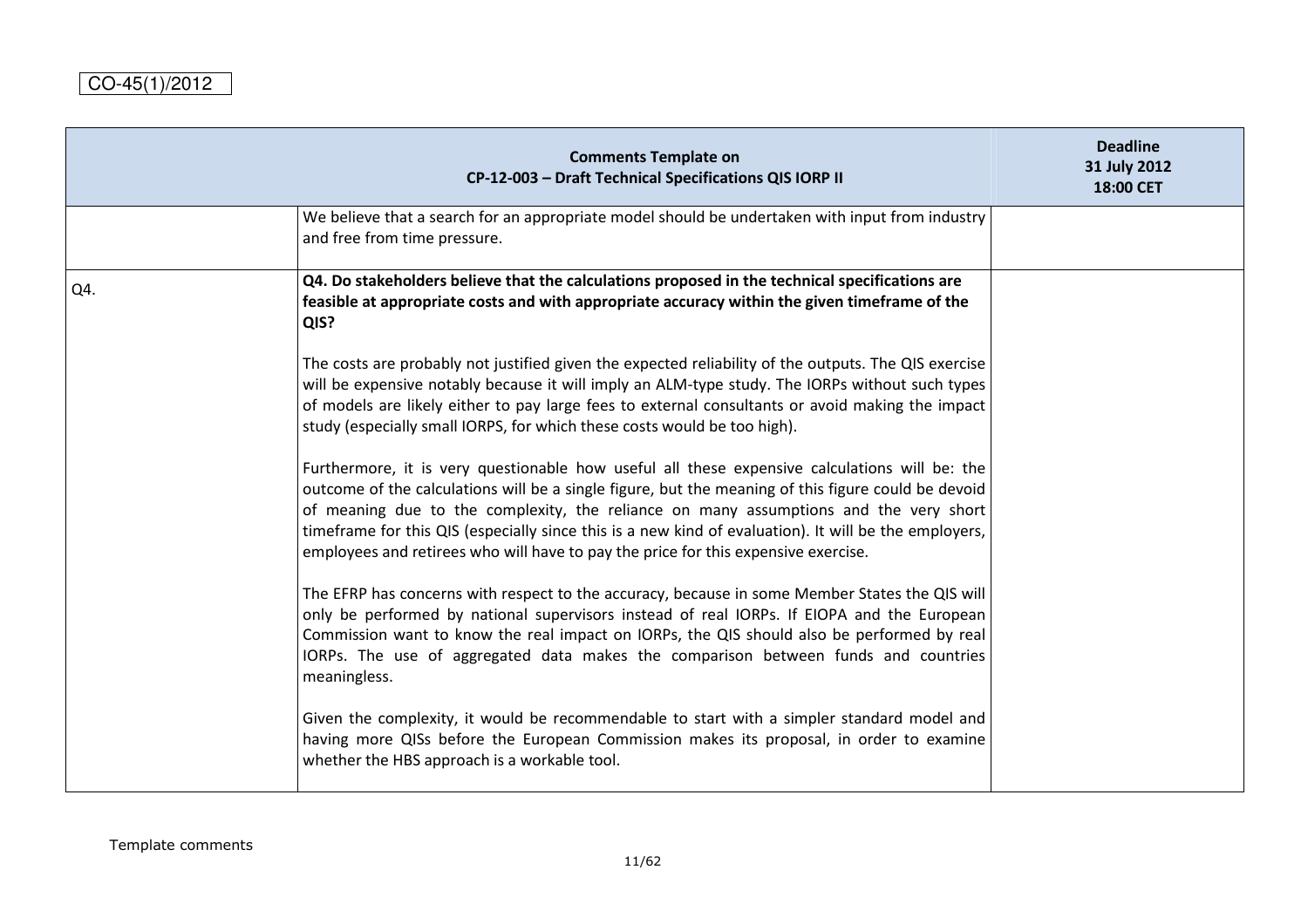|     | <b>Comments Template on</b><br>CP-12-003 - Draft Technical Specifications QIS IORP II                                                                                                                                                                                                                                                                                                                                                                                                                                                                                                                                                                                                                                                                                                                                                                                                                                                                                                                                                                                                    | <b>Deadline</b><br>31 July 2012<br>18:00 CET |
|-----|------------------------------------------------------------------------------------------------------------------------------------------------------------------------------------------------------------------------------------------------------------------------------------------------------------------------------------------------------------------------------------------------------------------------------------------------------------------------------------------------------------------------------------------------------------------------------------------------------------------------------------------------------------------------------------------------------------------------------------------------------------------------------------------------------------------------------------------------------------------------------------------------------------------------------------------------------------------------------------------------------------------------------------------------------------------------------------------|----------------------------------------------|
| Q5. | Q5. Do stakeholders believe that the draft technical specifications provide enough guidance on<br>how to set up and value the HBS as discussed in Chapter 2? If not, which parts could be<br>improved upon and in what way?                                                                                                                                                                                                                                                                                                                                                                                                                                                                                                                                                                                                                                                                                                                                                                                                                                                              |                                              |
|     | The EFRP stresses that in many areas it is still rather vague how the HBS will have to be<br>constructed. Many calculations are either complex or in case of suggested simplifications will not<br>provide meaningful results. Moreover, models to apply the HBS will lead to increased costs for<br>IORPs.                                                                                                                                                                                                                                                                                                                                                                                                                                                                                                                                                                                                                                                                                                                                                                              |                                              |
|     | Limited guidance is provided on how to value the steering and adjustment mechanisms, whereas<br>these elements differentiate IORPs from insurance companies are relatively new compared to the<br>well-developed Solvency II framework. For a detailed valuation of the steering and adjustment<br>mechanisms a stochastic analysis is required. Guidance with respect to this valuation is missing,<br>which will lead to large differences in the answers related to the same balance sheet items, both<br>as a result of interpreting how and which options should be taken into account, the way these<br>options should be calculated and the (different) simplifications that IORPs will use. Since so many<br>choices can be made, the comparability of data will be difficult, even more so because EIOPA will<br>not have an insight in the underlying calculations. The valuation of sponsor support is especially<br>complex. Moreover, the current specifications are not designed for multi-employer IORPs,<br>undertakings of multinationals and not-for-profit employers. |                                              |
|     | Regarding market consistent valuation, the EFRP warns that it is likely that different<br>organisations/approaches can come up with different results even though all are market<br>consistent. Figures resulting from the QIS are very dependent on assumptions (in calibrating the<br>model etc.) and could therefore be unreliable. The model risk could be quite severe.                                                                                                                                                                                                                                                                                                                                                                                                                                                                                                                                                                                                                                                                                                             |                                              |
| Q6. | Q6. Given the purpose of the QIS, do stakeholders consider the proposed simplifications for the<br>valuation of the HBS (for the risk margin in section 2.5, sponsor support and pension protection<br>schemes in 2.6 and amounts recoverable from insurance in 2.7) adequate? Do you have                                                                                                                                                                                                                                                                                                                                                                                                                                                                                                                                                                                                                                                                                                                                                                                               |                                              |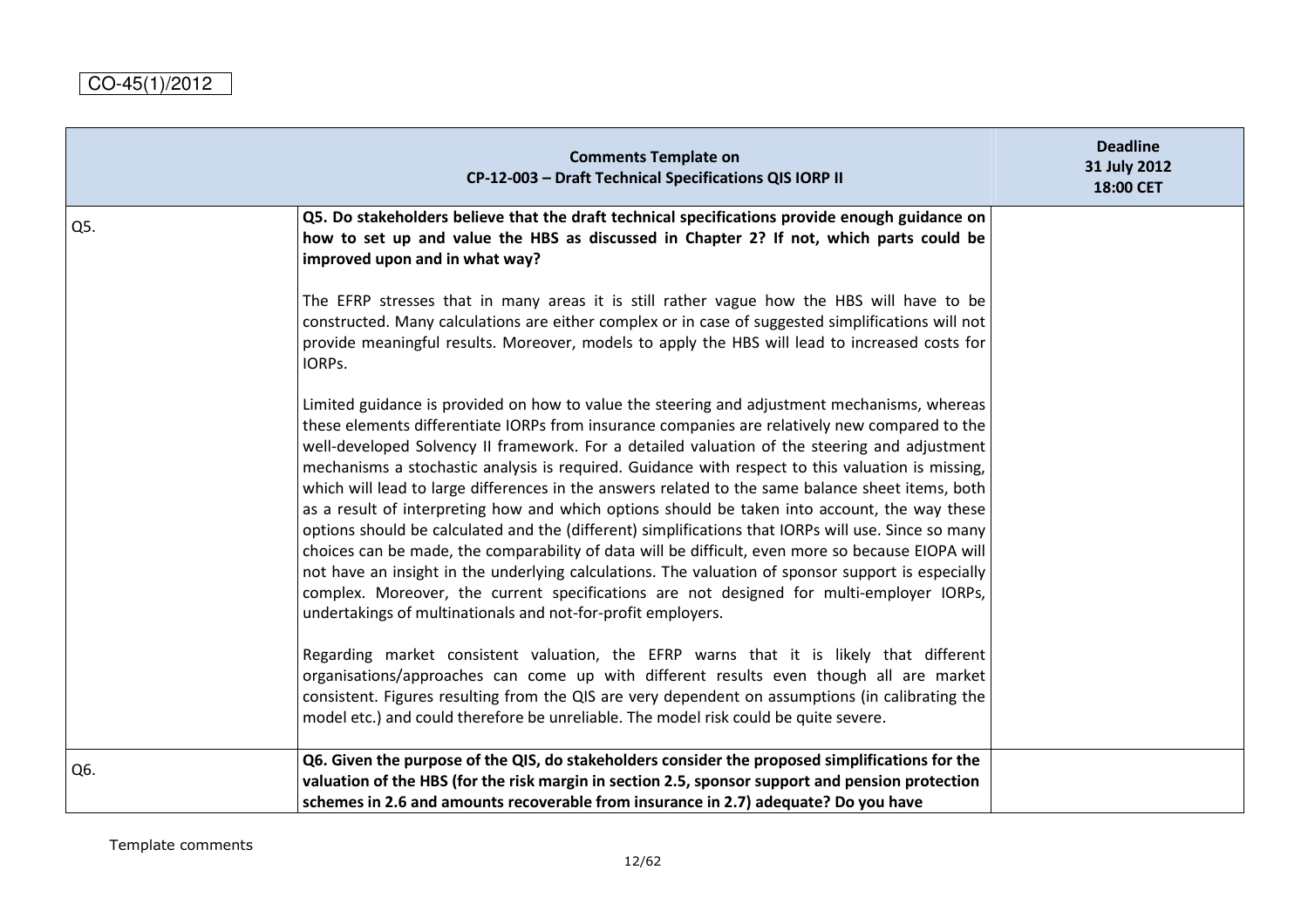| <b>Comments Template on</b><br>CP-12-003 - Draft Technical Specifications QIS IORP II                                                                                                                                                                                                                                                                                                                                                                                                                                                                                                                                                                              | <b>Deadline</b><br>31 July 2012<br>18:00 CET |
|--------------------------------------------------------------------------------------------------------------------------------------------------------------------------------------------------------------------------------------------------------------------------------------------------------------------------------------------------------------------------------------------------------------------------------------------------------------------------------------------------------------------------------------------------------------------------------------------------------------------------------------------------------------------|----------------------------------------------|
| suggestions for additional simplifications that would be appropriate?                                                                                                                                                                                                                                                                                                                                                                                                                                                                                                                                                                                              |                                              |
| The EFRP welcomes simplifications, but wants to mention that further simplifications are<br>warranted. Furthermore, extensive evidence and data are required before the simplified<br>calculations can be perfor med. The proposed process to be applied before being able to perform<br>the simplified calculations under the proportionality criteria is more demanding than doing the<br>actual - more difficult - calculations. The costs involved in this will not spur the IORPs to use<br>simplified calculations. A better process would have been to start with a simpler QIS and gradually<br>decide whether more sophistication is needed in next QISs. |                                              |
| The EFRP is very concerned about the relevance of the risk margin and its valuation. The valuation<br>using the concept of cost-of-capital does not make sense for IORPs as it does for insurers.<br>Moreover, the EFRP disagrees with the inclusion of the risk margin for adverse assumptions into<br>the best estimate calculation. The purpose of the risk margin $-$ to provide an extra buffer against<br>risks over and above technical provisions - is duplicated by the Solvency Capital Requirement.                                                                                                                                                     |                                              |
| Further simplifications in the valuation of sponsor support and pension protection schemes will<br>contribute to a higher level of participation in the QIS exercise.                                                                                                                                                                                                                                                                                                                                                                                                                                                                                              |                                              |
| The formulas for sponsor support cannot be used in many cases:<br>Multi-employer fund<br>Subsidiaries of multinational companies<br>Not-for-profit employers                                                                                                                                                                                                                                                                                                                                                                                                                                                                                                       |                                              |
| The EFRP is concerned about the reliance on credit ratings in the computations. There was a clear<br>commitment by representatives at the G20 summit to reduce the reliance on credit ratings in<br>financial regulation. This point has been taken up by the OECD in redrafting the Core Principles for<br>Occupational Pension Regulation and the European Commission in its draft revision of the Credit<br>Ratings Regulation. In October 2010, the Financial Stability Board also argued that the reliance on                                                                                                                                                 |                                              |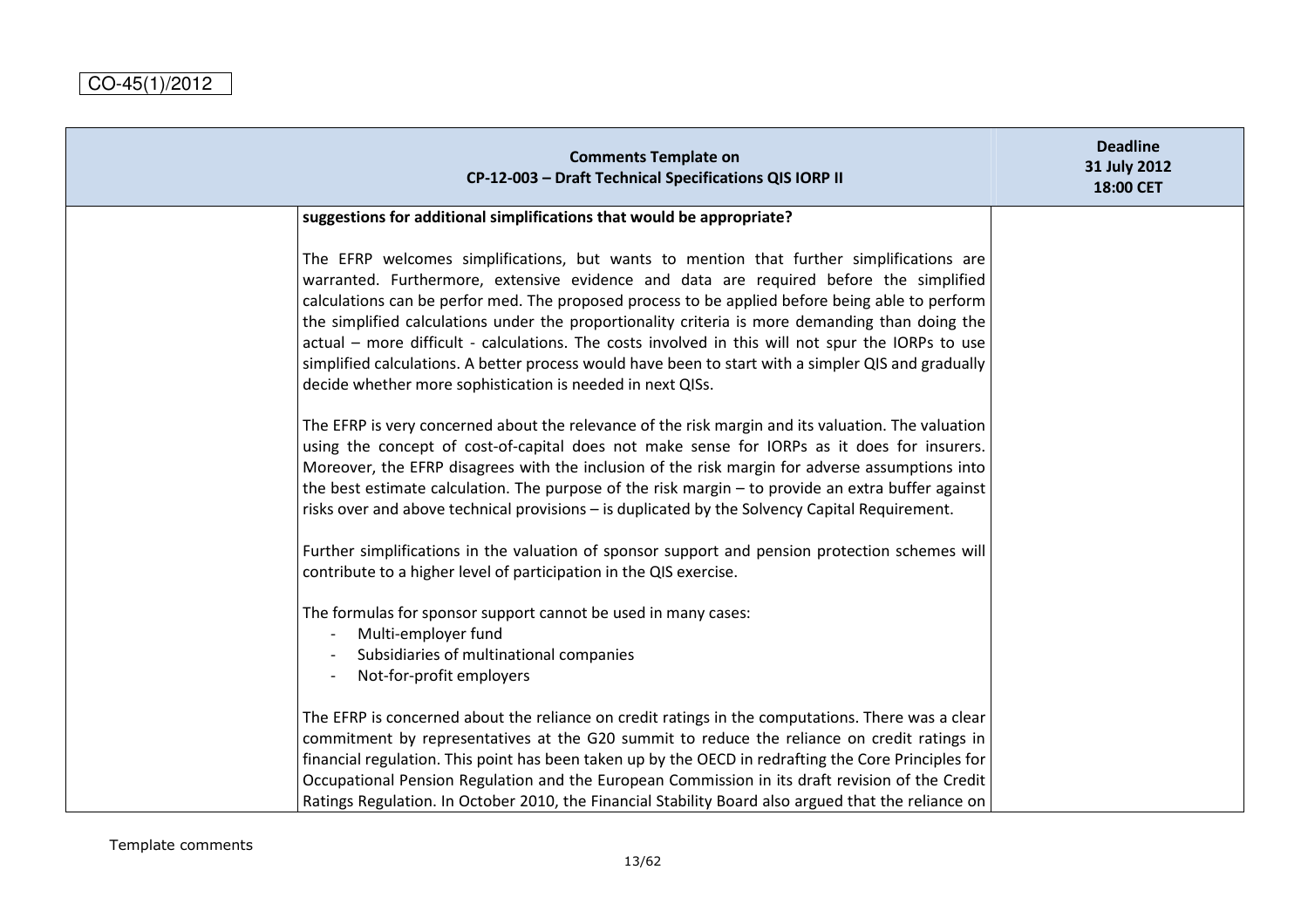|     | <b>Comments Template on</b><br>CP-12-003 - Draft Technical Specifications QIS IORP II                                                                                                                                                                                                                                                                                                                                                                                                                                                                                                           | <b>Deadline</b><br>31 July 2012<br>18:00 CET |
|-----|-------------------------------------------------------------------------------------------------------------------------------------------------------------------------------------------------------------------------------------------------------------------------------------------------------------------------------------------------------------------------------------------------------------------------------------------------------------------------------------------------------------------------------------------------------------------------------------------------|----------------------------------------------|
|     | credit rating agencies should be reduced. They proposed that standard setters and authorities<br>should assess references to credit rating agency ratings in standards, laws and regulations and,<br>wherever possible, remove them or replace them by suitable alternative standards of<br>creditworthiness. The ECON Committee of the European Parliament also emphasized this point<br>recently: "no EU law will be permitted to refer to credit rating for regulatory purposes". It should<br>be noted that the vast majority of employers who sponsor occupational pensions are not rated. |                                              |
|     | Alternative option :<br>As a simplification for a first QIS, the sponsor support and/or the pension protection scheme<br>could be treated as a residual asset that fills a deficit shortfall between assets and liabilities,<br>including any capital requirements.                                                                                                                                                                                                                                                                                                                             |                                              |
| Q7. | Q7. The best estimate of technical provisions should be based on the most recent mortality<br>tables including the future trend in mortality rates (Section 2.4). Do stakeholders believe that<br>IORPs will be able to take into account this trend in mortality rates? Can you explain?                                                                                                                                                                                                                                                                                                       |                                              |
|     | The EFRP agrees that the most recent mortality tables available to the individual IORPs should be<br>used for the calculation of the best estimate. The providers of mortality tables must also be<br>reputable.                                                                                                                                                                                                                                                                                                                                                                                |                                              |
|     | The trends on mortality tables should take into account the different life expectations for the<br>populations of each Member State. The mortality tables defined as standard to each Member<br>State should be accepted.                                                                                                                                                                                                                                                                                                                                                                       |                                              |
|     | It should be noted that in some Members States the introduction of these type of mortality tables<br>will have a significant impact, because they are not commonly in use.                                                                                                                                                                                                                                                                                                                                                                                                                      |                                              |
| Q8. | Q8. Is it clear enough from the technical specifications what cash flows should be taken into<br>account in the calculation of the best estimate (e.g. in relation to benefits (unconditional, pure                                                                                                                                                                                                                                                                                                                                                                                             |                                              |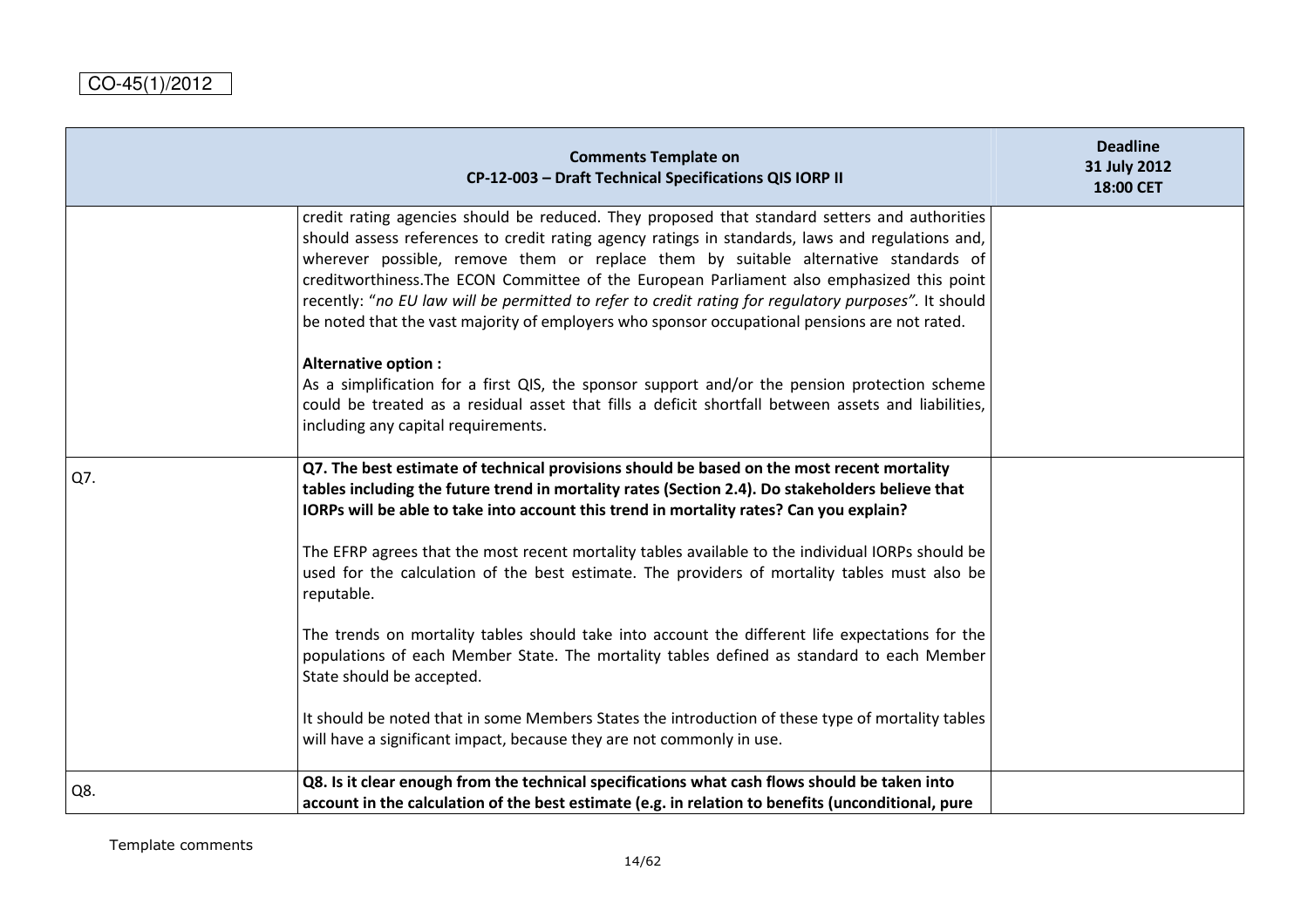| <b>Comments Template on</b><br>CP-12-003 - Draft Technical Specifications QIS IORP II                                                                                                                                                                                                                                                                                                                                                                                                                                                                                                                                                                                                                                                                                                                                                                                                                                                                                                                                                                                                                                                                                                                                                                                                                                                                                                                                                                                                                                                                                                                                                                                                                                                                                                                                                                                                                                                | <b>Deadline</b><br>31 July 2012<br>18:00 CET |
|--------------------------------------------------------------------------------------------------------------------------------------------------------------------------------------------------------------------------------------------------------------------------------------------------------------------------------------------------------------------------------------------------------------------------------------------------------------------------------------------------------------------------------------------------------------------------------------------------------------------------------------------------------------------------------------------------------------------------------------------------------------------------------------------------------------------------------------------------------------------------------------------------------------------------------------------------------------------------------------------------------------------------------------------------------------------------------------------------------------------------------------------------------------------------------------------------------------------------------------------------------------------------------------------------------------------------------------------------------------------------------------------------------------------------------------------------------------------------------------------------------------------------------------------------------------------------------------------------------------------------------------------------------------------------------------------------------------------------------------------------------------------------------------------------------------------------------------------------------------------------------------------------------------------------------------|----------------------------------------------|
| conditional, pure discretionary, mixed), contributions, expenses, etc.) and how the projection of<br>these cash flows should be made (Section 2.4)?<br>The calculation of the cash flows in the HBS/QIS is unclear. In particular conditional cash flows are<br>difficult to quantify through the three suggested methods in QIS specifications. In order to<br>produce comparable information across countries, the instructions on how standard premiums,<br>recovery premiums etc will have to be taken into account should be absolutely clear.<br>We believe that too little guidance is provided to ensure some utility and comparability of the<br>outputs. For example, more guidance is required for the following issues:<br>- When projected benefit obligations (PBO) should be taken into account.<br>Definitions of conditional, discretionary and mixed benefits are not clear and it is<br>therefore hard to make a distinction between them.<br>How to deal with a pension promise where different parts offset each other and<br>are funded via different pension vehicules? (eg. an employer funded DB plan,<br>with an employee funded DC part where one part is managed by an IORP and the<br>other by an insurance contract?)<br>Last resort benefit reductions, at least in Germany, can be the ex-post result of an<br>unsustainable solvency position. Including them endogenously in the model does<br>not reflect reality and seems to introduce circularity.<br>Lack of clarity on what EIOPA perceives as the difference between "ex post" and<br>"ex ante" benefit reductions.<br>Definition and use of conditional benefits and contractual options.<br>It is unclear how expenses should be taken into account: legal expenses,<br>administration expenses and actuarial/consultancy expenses are mostly borne by<br>the sponsor. To simplify the calculation, we suggest ignoring them or $-$ as an |                                              |
| alternative - taking a fixed number.                                                                                                                                                                                                                                                                                                                                                                                                                                                                                                                                                                                                                                                                                                                                                                                                                                                                                                                                                                                                                                                                                                                                                                                                                                                                                                                                                                                                                                                                                                                                                                                                                                                                                                                                                                                                                                                                                                 |                                              |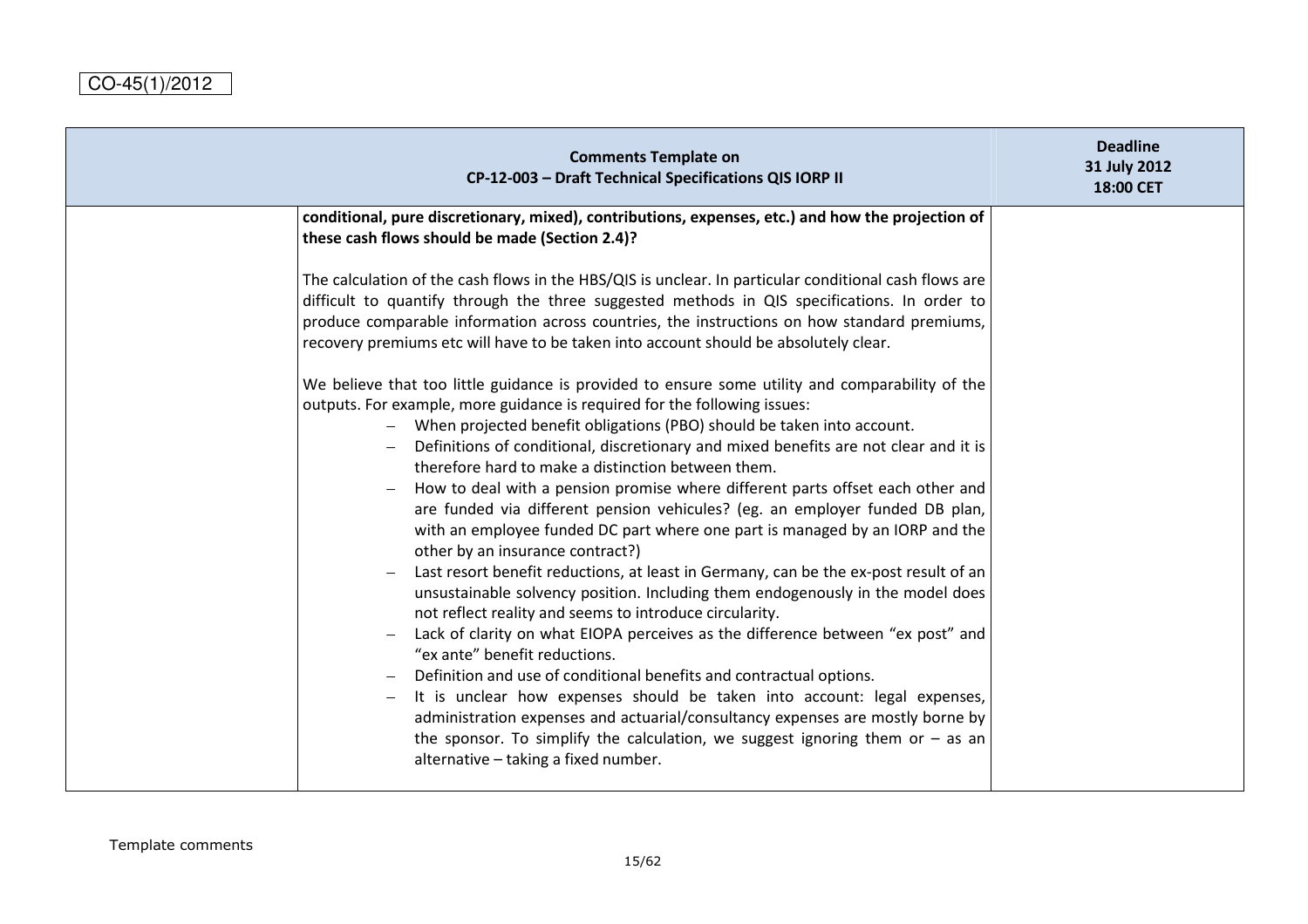|      | <b>Comments Template on</b><br>CP-12-003 - Draft Technical Specifications QIS IORP II                                                                                                                                                                                                                                                                                                                                                                                                                                                                                                                         | <b>Deadline</b><br>31 July 2012<br>18:00 CET |
|------|---------------------------------------------------------------------------------------------------------------------------------------------------------------------------------------------------------------------------------------------------------------------------------------------------------------------------------------------------------------------------------------------------------------------------------------------------------------------------------------------------------------------------------------------------------------------------------------------------------------|----------------------------------------------|
| Q9.  | Q9. EIOPA is considering to take into account in the QIS the possibility in some member states<br>to reduce benefits in case of sponsor default (for example, when a pension protection scheme<br>does not guarantee the full level of benefits) in the valuation of the best estimate of technical<br>provisions (see Reduction of benefits in case of sponsor default in Section 2.4 and Pension<br>protection schemes in Section 2.6). Do stakeholders agree and, if yes, should it only apply in<br>case of sponsor support backed up by a pension protection scheme or to sponsor support in<br>general? |                                              |
|      | Yes, these adjustment mechanisms should be taken into account, under the condition that benefit<br>steering is a regular steering instrument, which has been properly communicated to the<br>members.                                                                                                                                                                                                                                                                                                                                                                                                         |                                              |
|      | The adjustment of pension benefits is strongly intertwined with Social and Labour Law in some<br>Member States. In some Member States, the cutting of pension benefits is not possible and the<br>employer is responsible for paying the benefit or guaranteeing a minimum return. This highlights<br>the question if the supervision should apply to the IORP to the pension scheme (since IORPs can<br>offer multiple pension schemes with different employers or different parts of a single pension<br>promise can be managed by different pension institutions (eg DB plan with a DC part)).             |                                              |
| Q10. | Q10. The technical specifications propose that security mechanisms should be valued on a<br>market consistent basis, i.e. by calculating the probability-weighted average of (discounted)<br>expected payments from the sponsor and the pension protection scheme (Section 2.6). Do<br>stakeholders agree with the principles for the valuation of sponsor support and pension<br>protection schemes? If not, what alternatives would you propose?                                                                                                                                                            |                                              |
|      | The set-up and calculations as presented in this document are very complex and present a heavy<br>administrative burden, especially for small IORPs. This can have a discouraging effect on offering<br>pension benefits. The costs related will not be in line with the size. IORPs will have difficulties in<br>ascribing specific values to subjective elements as the calculations for valuing security<br>mechanisms, which is very complex due to the stochastic valuation. Given the complexity, it is                                                                                                 |                                              |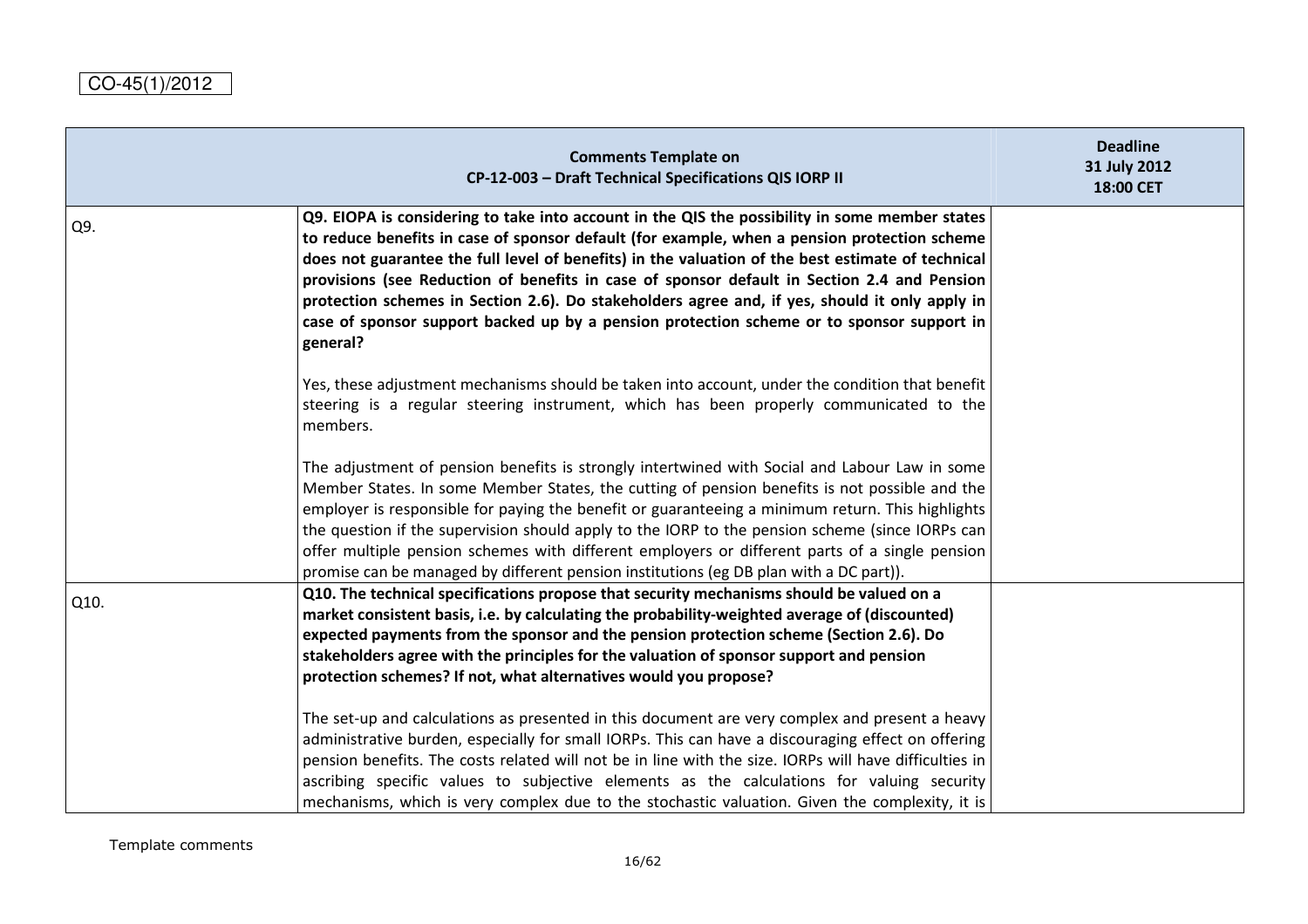|      | <b>Comments Template on</b><br>CP-12-003 - Draft Technical Specifications QIS IORP II                                                                                                                                                                                                                                                                                                                                                                | <b>Deadline</b><br>31 July 2012<br>18:00 CET |
|------|------------------------------------------------------------------------------------------------------------------------------------------------------------------------------------------------------------------------------------------------------------------------------------------------------------------------------------------------------------------------------------------------------------------------------------------------------|----------------------------------------------|
|      | recommendable to apply a simpler standard model. Along with this, the EFRP considers that the<br>evaluation of the steering and adjustment is based on too many assumptions which make its<br>outcome very sensible to any slight modification of any assumption.                                                                                                                                                                                    |                                              |
|      | Furthermore, there is an almost complete absence of reference to, or detail on, multi-employer<br>plans or those with employers who are from the non-profit making, charitable or quasi-public<br>sector. This is a major omission, which would make it impossible correctly to assess the value of<br>sponsor support for many large IORPs.                                                                                                         |                                              |
|      | In addition, the valuation of the sponsor support can be derived from the wealth of the sponsor<br>which is available to give security to the pension promise. We would argue that wealth of the<br>sponsor is just one measure of the value of sponsor support, and that also the longevity, standing<br>and status of the sponsor are important – elements that are much harder to measure.                                                        |                                              |
|      | There are other solutions that could be pursued, such as a stress test or taking the full maximum<br>value of Sponsor Support completely as own funds into account.                                                                                                                                                                                                                                                                                  |                                              |
|      | In general, we would like to give in consideration alternatives to the HBS like Asset Liability<br>Management models, scenario analysis, continuity analysis and stress tests.                                                                                                                                                                                                                                                                       |                                              |
| Q11. | Q11. Do stakeholders have suggestions for the parameters - such as the probability of default<br>and the recovery rate in the event of default - used in the valuation of sponsor support and<br>pension protection schemes (Section 2.6)?                                                                                                                                                                                                           |                                              |
|      | As previously mentioned in the answers to questions 6 and 10, the valuation of the sponsor<br>support and the pension protection schemes will be extremely difficult and subjective. Many<br>sponsors do not have a rating, multi-employer and not-for-profit employers will face difficulties in<br>the valuation of sponsor support. This issue and the different parameters are not sufficiently well<br>developed and more guidance is required. |                                              |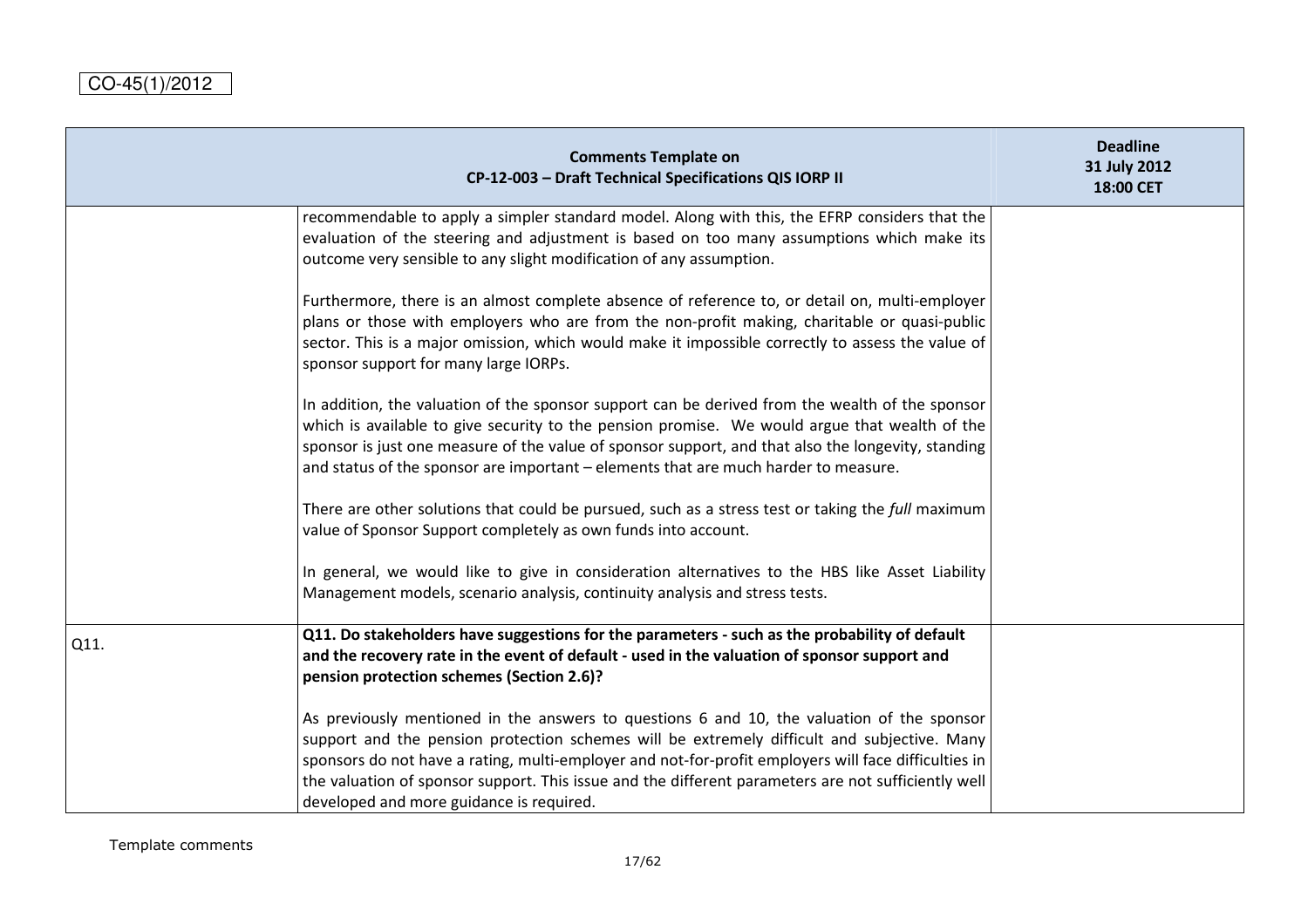|      | <b>Comments Template on</b><br>CP-12-003 - Draft Technical Specifications QIS IORP II                                                                                                                                                                                                                                                                                                                                                                                                                                                                                                                                                                                                                                                                                                                                                                                                                                                                                                                                                                                                                                                                                    | <b>Deadline</b><br>31 July 2012<br>18:00 CET |
|------|--------------------------------------------------------------------------------------------------------------------------------------------------------------------------------------------------------------------------------------------------------------------------------------------------------------------------------------------------------------------------------------------------------------------------------------------------------------------------------------------------------------------------------------------------------------------------------------------------------------------------------------------------------------------------------------------------------------------------------------------------------------------------------------------------------------------------------------------------------------------------------------------------------------------------------------------------------------------------------------------------------------------------------------------------------------------------------------------------------------------------------------------------------------------------|----------------------------------------------|
|      | The EFRP is concerned about the reliance on credit ratings in the computations. There was a clear<br>commitment by representatives at the G20 summit to reduce the reliance on credit ratings in<br>financial regulation. This point has been taken up by the OECD in redrafting the Core Principles for<br>Occupational Pension Regulation and the European Commission in its draft revision of the Credit<br>Ratings Regulation. In October 2010, the Financial Stability Board also argued that the reliance on<br>credit rating agencies should be reduced. They proposed that standard setters and authorities<br>should assess references to credit rating agency ratings in standards, laws and regulations and,<br>wherever possible, remove them or replace them by suitable alternative standards of<br>creditworthiness. The ECON Committee of the European Parliament also emphasized this point<br>recently: "no EU law will be permitted to refer to credit rating for regulatory purposes". It should<br>be noted that the vast majority of employers who sponsor occupational pensions are not rated.                                                    |                                              |
| Q12. | Q12. Do stakeholders agree with the methodology set out to value the maximum value of<br>sponsor support (Section 2.6)? Do stakeholders have suggestions for the parameters used in<br>valuing the maximum amount of sponsor support? In particular, with regard to the proportions<br>of future profits / EBTDA and the time period of the calculations.<br>The EFRP does not agree with the methodology for valuing maximum sponsor support, because<br>the assumptions made for cash flows, default probabilities and recovery rates are, at best,<br>educated guesses. More investigation and guidance is necessary.<br>The valuation of the sponsor support is extremely complex as explained in our answers to<br>questions 6, 10 and 11. Furthermore, these valuations will be subjective and imply a "model risk".<br>These formulas refer to the current and the future profits of the sponsor. But how should the<br>sponsor support of non-profit organisations or organisations which transfer their profit to the<br>mother company be valued? And how many years of EBDTA should be included (the more years,<br>the higher the value of sponsor support)? |                                              |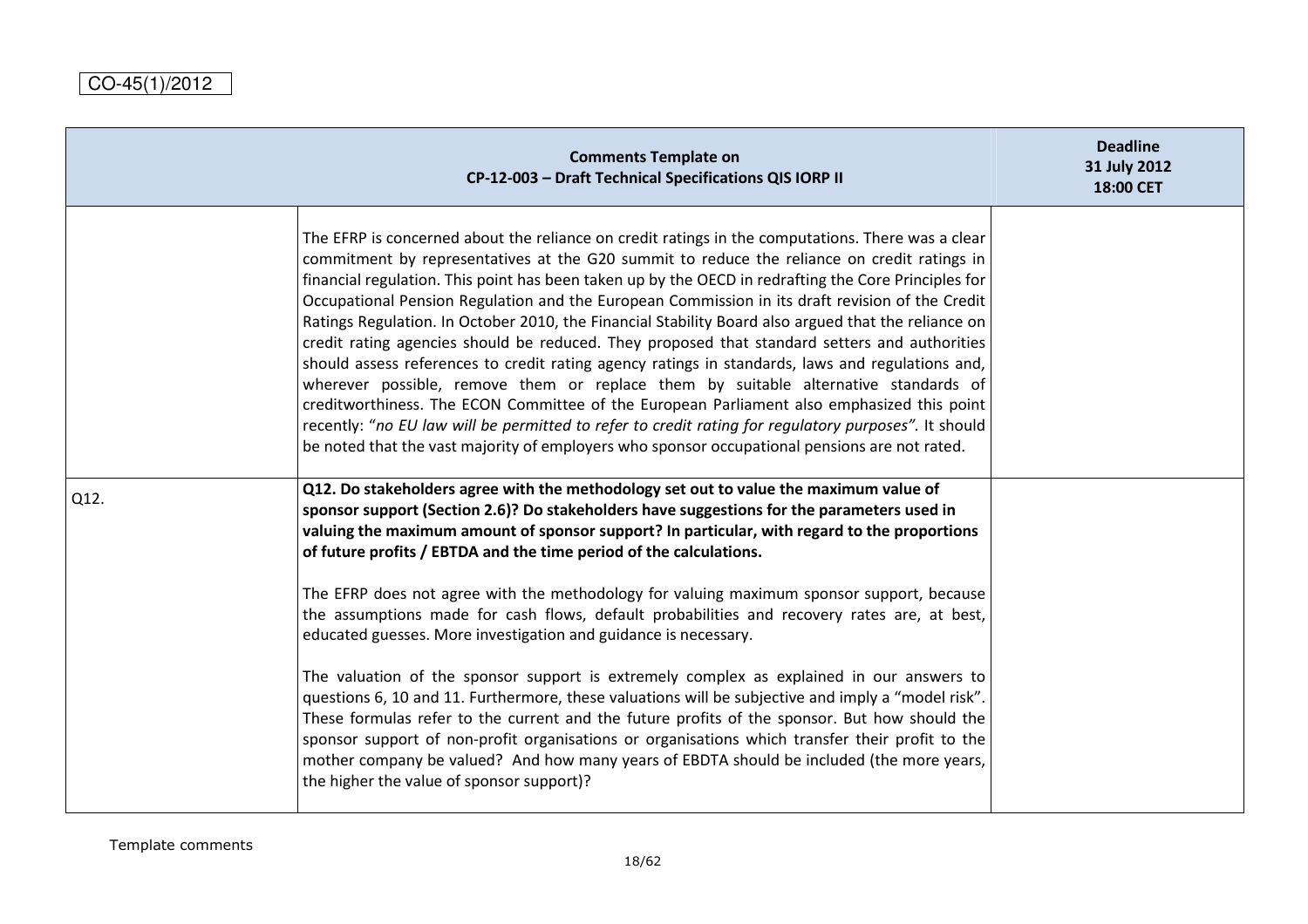|      | <b>Comments Template on</b><br>CP-12-003 - Draft Technical Specifications QIS IORP II                                                                                                                                                                                                                                                                                                                                                                                                                                                                                                                       | <b>Deadline</b><br>31 July 2012<br>18:00 CET |
|------|-------------------------------------------------------------------------------------------------------------------------------------------------------------------------------------------------------------------------------------------------------------------------------------------------------------------------------------------------------------------------------------------------------------------------------------------------------------------------------------------------------------------------------------------------------------------------------------------------------------|----------------------------------------------|
|      | As a simplification for a first QIS, the sponsor support and/or the pension protection could be<br>treated as a residual asset that fills a deficit shortfall between assets and liabilities including any<br>capital requirement.                                                                                                                                                                                                                                                                                                                                                                          |                                              |
| Q13. | Q13. The draft technical specifications propose performing an upward shift in the basic<br>risk_free interest rate curve to approximate the so_called counter cyclical premium or to allow<br>IORPs - under conditions - to apply the so_called matching premium (Section 2.8). Do<br>stakeholders agree with this approach to take into account the long_term nature of pension<br>liabilities?                                                                                                                                                                                                            |                                              |
|      | The EFRP wonders if financial markets will be deep enough to fulfill the requirements sets by<br>EIOPA in HBS 3.13. Not all EFRP members agree that market-based valuation of liabilities is useful.                                                                                                                                                                                                                                                                                                                                                                                                        |                                              |
|      | If the European Commission and EIOPA impose market-based valuation of liabilities, the EFRP<br>would welcome the principle of the use of the counter-cyclical premium. But we do not agree<br>with the proposed approach and feels that more analysis and guidance from EIOPA is needed.                                                                                                                                                                                                                                                                                                                    |                                              |
|      | A vertical shift in the yield curve does not change the volatility and hence does not adequately<br>take into account the long-term nature of pension liabilities. It is not clear if the shift of 50 basis<br>points is enough to reflect the long term nature of the pension liabilities of the IORP. Given<br>current market circumstances, 50 bps seems to be a low number from an historical perspective.<br>This needs further investigation.                                                                                                                                                         |                                              |
|      | Besides that, this could possibly be illegal in many instances in Germany. Firstly, if assets/liabilities<br>are separated without any possibility of transfer (eg. in respect of pensioners) and obligations do<br>not give rise to future premiums, who makes up the shortfall if an asset defaults? Is it ethical that<br>actives can enjoy benefit increases (due to investments in real assets) whereas pensioners can't<br>(due to matched fixed income investment)? Because of these questions, we do not consider the<br>matching premium methodology a realistic alternative for IORPs in Germany. |                                              |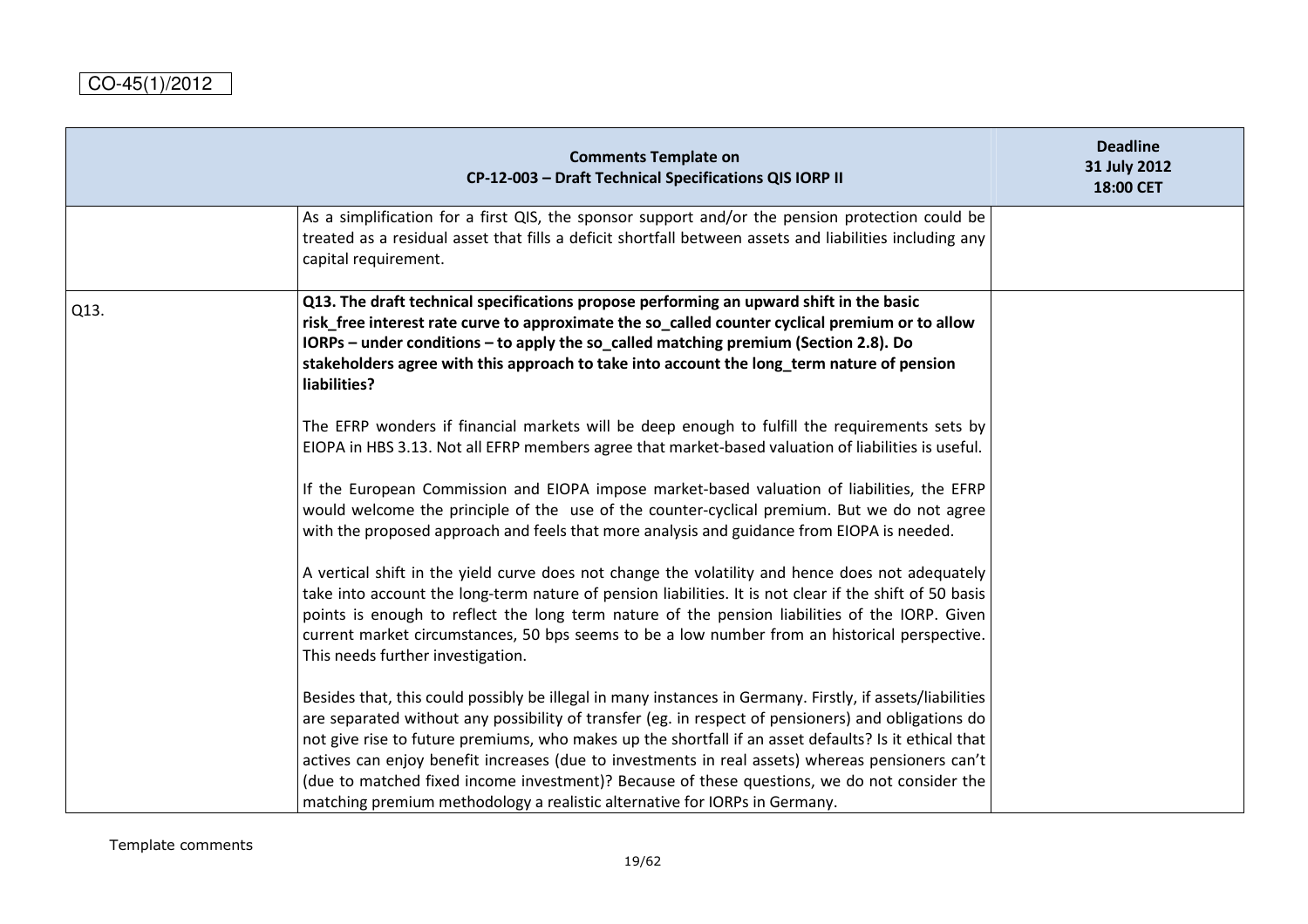|      | <b>Comments Template on</b><br>CP-12-003 - Draft Technical Specifications QIS IORP II                                                                                                                                                                                                                                                                                                                                                                                                                                                                                                                                                                                                                                                                                                                                                                                                                                                                                                                       | <b>Deadline</b><br>31 July 2012<br>18:00 CET |
|------|-------------------------------------------------------------------------------------------------------------------------------------------------------------------------------------------------------------------------------------------------------------------------------------------------------------------------------------------------------------------------------------------------------------------------------------------------------------------------------------------------------------------------------------------------------------------------------------------------------------------------------------------------------------------------------------------------------------------------------------------------------------------------------------------------------------------------------------------------------------------------------------------------------------------------------------------------------------------------------------------------------------|----------------------------------------------|
|      | The proposed criteria for using the matching premium seem to be ill-suited for IORPs, because it<br>is directly copied from Solvency II. Using the matching premium will not be allowed for pension<br>contracts based on intergenerational risk sharing, which is one of the distinctive characteristics of<br>IORPs compared to insurance companies.                                                                                                                                                                                                                                                                                                                                                                                                                                                                                                                                                                                                                                                      |                                              |
| Q14. | Q14. Do stakeholders agree that the proposed way to derive the level B discount rate<br>adequately reflect the expected return on assets of IORPs (Section 2.8)? If not, what alternative<br>would you propose?                                                                                                                                                                                                                                                                                                                                                                                                                                                                                                                                                                                                                                                                                                                                                                                             |                                              |
|      | The use of the Level B discount rate is not very clear yet and further clarification is needed. In the<br>consultation document there is no attention paid to how the level B discount rate will operate in<br>connection with other adjustment mechanisms. A higher discount rate will automatically<br>influence the value of the adjustment and/or steering instruments.                                                                                                                                                                                                                                                                                                                                                                                                                                                                                                                                                                                                                                 |                                              |
|      | Some Members of the EFRP argue that the level B discount rate is better suitable to the structure<br>of their liabilities than the level A discount rate and would like to propose to use the Level B<br>discount rate as starting basis discount rate.                                                                                                                                                                                                                                                                                                                                                                                                                                                                                                                                                                                                                                                                                                                                                     |                                              |
|      | The calculation of the 'Level B' discount rate should be based on the real asset mix and expected<br>rate of return of each asset class on the portfolio. Regarding the fixed income component: since it<br>includes bonds and deposits, including only the yields of AAA and AA bonds eliminates other<br>components that can have higher rates. Furthermore, we note that the 3% risk premium is fixed<br>for all risk-bearing asset categories and not linked to the specific risk as determined by the asset<br>allocation of the IORP. A rate in line with the IORPs asset allocation would be more appropriate.<br>The level B discount rate should also reflect a long-term equilibrium return on the IORPs assets<br>and not be based on today's yield levels. It should use an average long-term risk-free interest rate.<br>Of course, using an average risk-free interest rate that is higher than the current interest rates will<br>create losses on the fixed income component of portfolios. |                                              |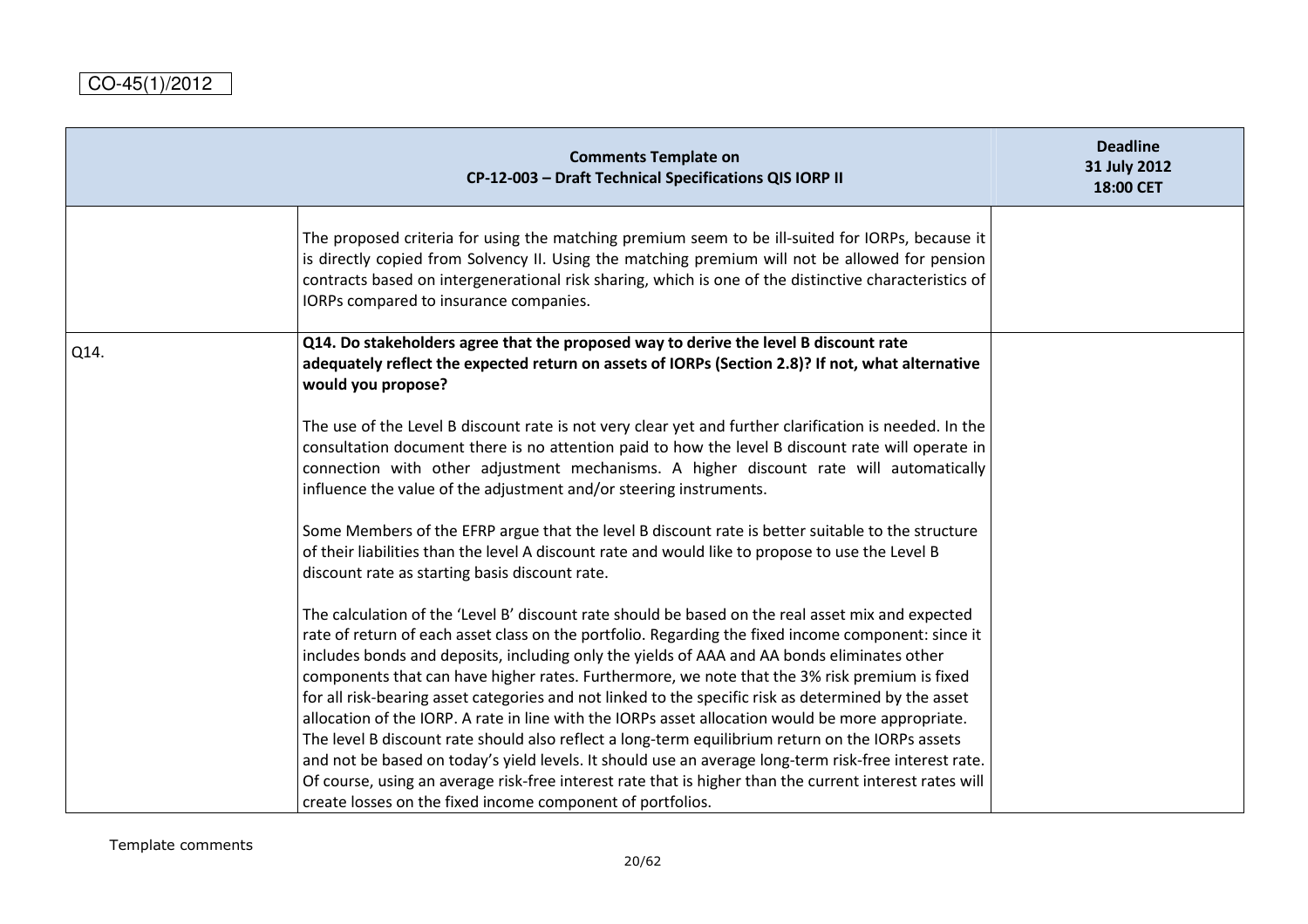|      | <b>Comments Template on</b><br>CP-12-003 - Draft Technical Specifications QIS IORP II                                                                                                                                                                                                                                                                                                                                                                                                                  | <b>Deadline</b><br>31 July 2012<br>18:00 CET |
|------|--------------------------------------------------------------------------------------------------------------------------------------------------------------------------------------------------------------------------------------------------------------------------------------------------------------------------------------------------------------------------------------------------------------------------------------------------------------------------------------------------------|----------------------------------------------|
|      | In addition, there are some Member State specific issues. For example, German IORPs have<br>significant investments in covered bonds (e.g. Pfandbriefe) which are not listed in HBS 8.18. The<br>classification of such bonds would need to be clarified, among other things.                                                                                                                                                                                                                          |                                              |
| Q15. | Q15. Do stakeholders agree that the draft technical specifications specify a fixed yearly<br>percentage of respectively 2% and 3% for the expected inflation rate and salary growth? Or<br>should IORPs also be allowed to expected inflation implied by financial markets? Could you<br>explain?                                                                                                                                                                                                      |                                              |
|      | In more general terms, the EFRP regrets that provisions in the consultation document that do not<br>come from the Solvency II directive have not been given sufficient consideration. A lot of new<br>items need more in-depth research. Inflation risk is among the most important considerations for<br>IORPs and the EFRP is surprised that they are not examined in greater depth by the QIS. More<br>time will be necessary in order to set up an appropriate inflation risk module.              |                                              |
|      | The EFRP feels that wages and prices are national matters and that it would be inappropriate to<br>prescribe a harmonised specification for these in order to calculate the expected inflation rate<br>and wage growth. In some Member States, the IORP itself can adopt assumptions for these rates,<br>or national or sectoral level mechanisms determine them.                                                                                                                                      |                                              |
|      | The EFRP also believes that the 1% salary increase above inflation is not appropriate for all IORPs.<br>A reference to real salary increases would be more realistic and appropriate.                                                                                                                                                                                                                                                                                                                  |                                              |
|      | An alternative could be to take break-even inflations implied by financial markets into<br>consideration in an inflation risk module. These will lead to valuations consistent with financial<br>markets, instead of the present proposal to use a valuation method inconsistent with financial<br>market prices. Since there is no market for wage inflation, we would suggest using break-even<br>inflation for price inflation plus x%, where the Member State and social partners should decide on |                                              |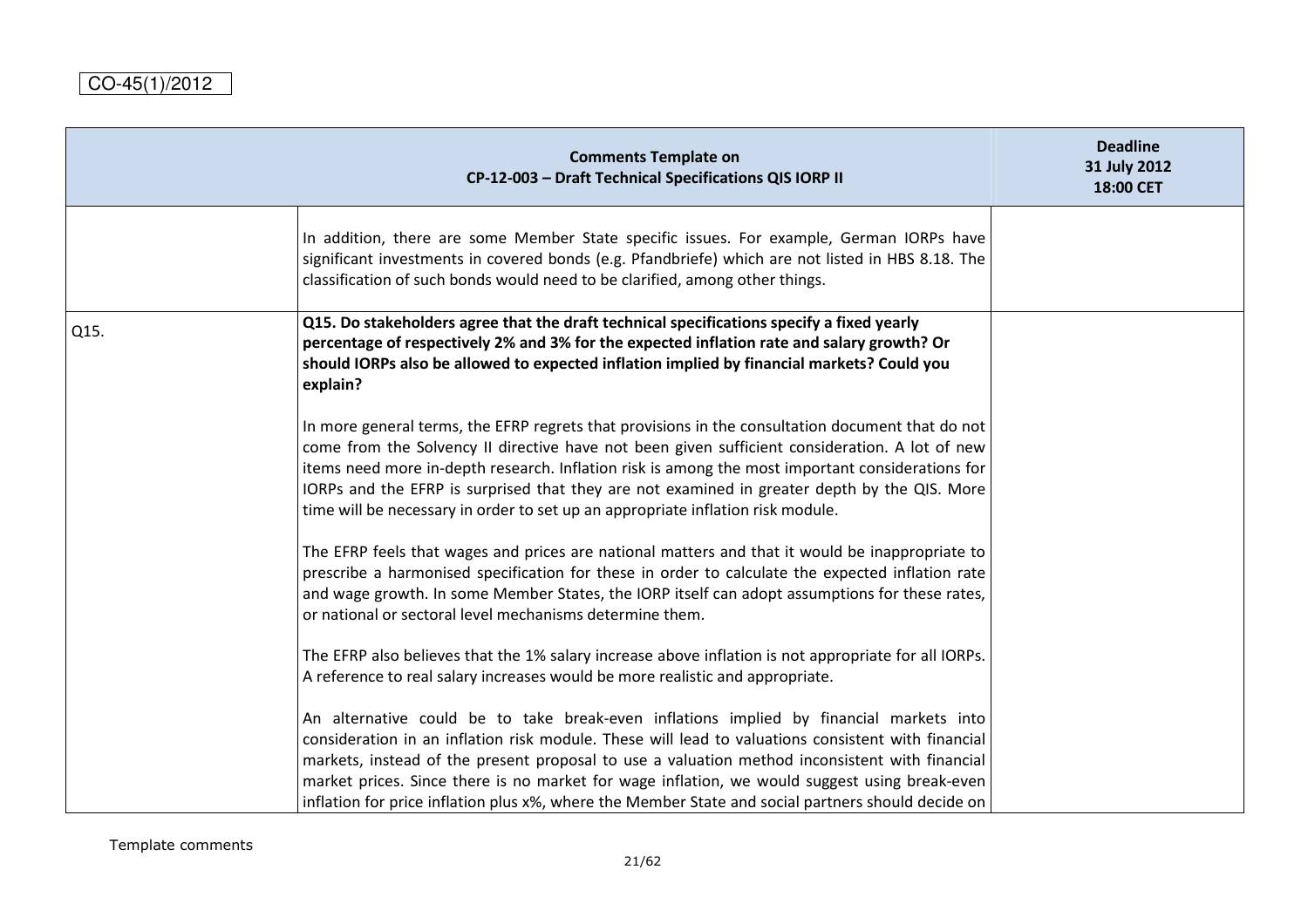| <b>Comments Template on</b><br>CP-12-003 - Draft Technical Specifications QIS IORP II                                                                                                                                                                                                                                                                                                                                                                | <b>Deadline</b><br>31 July 2012<br>18:00 CET                                                                                                                                                                                                                                                              |
|------------------------------------------------------------------------------------------------------------------------------------------------------------------------------------------------------------------------------------------------------------------------------------------------------------------------------------------------------------------------------------------------------------------------------------------------------|-----------------------------------------------------------------------------------------------------------------------------------------------------------------------------------------------------------------------------------------------------------------------------------------------------------|
| the relevant factor x for the IORPs, thereby recognising that expectations on wages can be quite<br>disperces across Europe.                                                                                                                                                                                                                                                                                                                         |                                                                                                                                                                                                                                                                                                           |
| Furthermore EIOPA should recognise that prices and wages are a national matter, possibly<br>differing substantially between countries, and sometimes between companies or sectors. The<br>EFRP would like to see a study to examine if this really can be applied across Europe without<br>risking market distortions. The market for inflation-linked products is limited in Europe, which<br>implies that there is the risk of market distortions. |                                                                                                                                                                                                                                                                                                           |
| Q16. Do stakeholders believe that the description of the SCR in Chapter 3 is sufficiently clear<br>and understandable to enable participants in the QIS to perform the necessary calculations?                                                                                                                                                                                                                                                       |                                                                                                                                                                                                                                                                                                           |
| <b>General comment</b><br>The SCR proposals appear to be directly copied from Solvency II.                                                                                                                                                                                                                                                                                                                                                           |                                                                                                                                                                                                                                                                                                           |
| Some EFRP Members strongly disagree with the concept of the SCR itself.                                                                                                                                                                                                                                                                                                                                                                              |                                                                                                                                                                                                                                                                                                           |
| In the UK, the SCR is irrelevant for buy-outs of IORPs by insurance companies since the estimated<br>SCR value will be higher than the estimated buy-out value. IORPs must know the market value of<br>the buy-out through a market consistent valuation.                                                                                                                                                                                            |                                                                                                                                                                                                                                                                                                           |
| Under Belgian Social and Labour Law, the sponsor always carries the final risk, so the IORP itself<br>almost never bears any risk.                                                                                                                                                                                                                                                                                                                   |                                                                                                                                                                                                                                                                                                           |
| Performing the SCR calculation                                                                                                                                                                                                                                                                                                                                                                                                                       |                                                                                                                                                                                                                                                                                                           |
| According to our Members, it appears possible for IORPs to perform the necessary calculations. A                                                                                                                                                                                                                                                                                                                                                     |                                                                                                                                                                                                                                                                                                           |
|                                                                                                                                                                                                                                                                                                                                                                                                                                                      |                                                                                                                                                                                                                                                                                                           |
|                                                                                                                                                                                                                                                                                                                                                                                                                                                      |                                                                                                                                                                                                                                                                                                           |
|                                                                                                                                                                                                                                                                                                                                                                                                                                                      | significant part of the calculation will be done by the spread sheet to be supplied by EIOPA, so<br>that understanding all of the formulae may not be a requirement, since the correct answer should<br>emerge if the right data is put in. It is questionable whether IORPs will have the required input |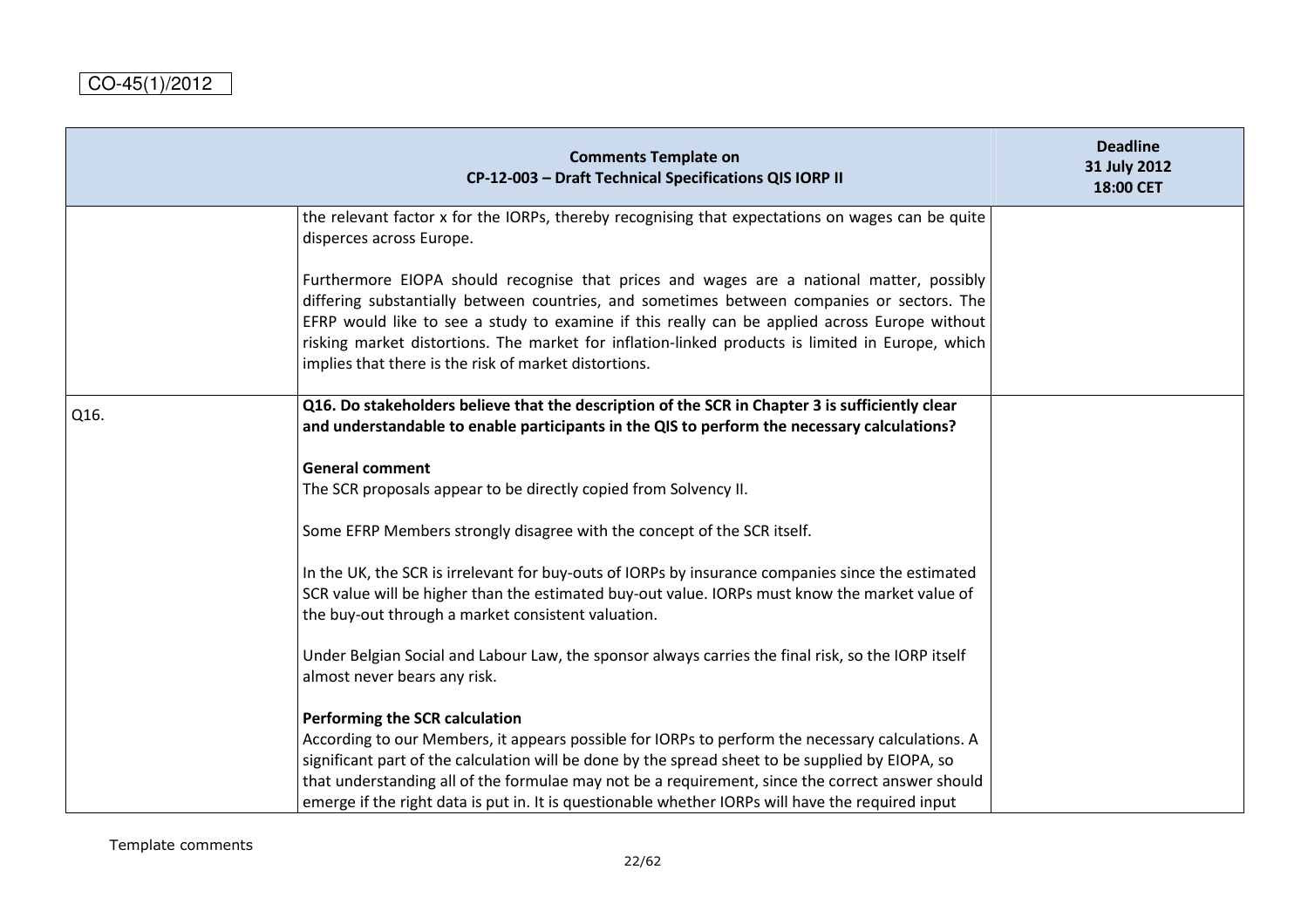|      | <b>Comments Template on</b><br>CP-12-003 - Draft Technical Specifications QIS IORP II                                                                                                                                                                                                                                                                                                                                                                                                                                                                                                                                                           | <b>Deadline</b><br>31 July 2012<br>18:00 CET |
|------|-------------------------------------------------------------------------------------------------------------------------------------------------------------------------------------------------------------------------------------------------------------------------------------------------------------------------------------------------------------------------------------------------------------------------------------------------------------------------------------------------------------------------------------------------------------------------------------------------------------------------------------------------|----------------------------------------------|
|      | data let alone understand the output to the degree necessary to check plausibility and interpret<br>the results.                                                                                                                                                                                                                                                                                                                                                                                                                                                                                                                                |                                              |
|      | The technical specifications should contain more guidance, especially the way in which the loss-<br>absorbing capacity of adjustment mechanisms and security mechanisms in the calculation of the<br>SCR should be interpreted.                                                                                                                                                                                                                                                                                                                                                                                                                 |                                              |
|      | Some elements are still unclear:<br>How the sponsor default risk should be calculated for multi-employer funds, undertakings<br>of a multinationals and non-for-profit employers;                                                                                                                                                                                                                                                                                                                                                                                                                                                               |                                              |
|      | Which assets would fall under the definition of "intangible assets"; it is unclear how to<br>deal with expenses;<br>The definitions to determine in which SCR category a certain asset belong: for example, it<br>is not clear how listed real estate should be treated.                                                                                                                                                                                                                                                                                                                                                                        |                                              |
| Q17. | Q17. Do stakeholders believe that the risks IORPs are facing are adequately reflected in the<br>calculation of the SCR and MCR (Chapter 3 and 4)? Are there in the stakeholders' view any risks<br>being considered that are not material and could be excluded from the technical specifications?<br>Are there other risks that should be considered in the calculation of the SCR?                                                                                                                                                                                                                                                            |                                              |
|      | Market risk & European economy<br>Some EFRP Members disagree with the concept of the SCR itself. One reason for this is that this<br>method provides an incentive for IORPs to invest in (risk-free) bonds instead of alternative<br>investments or equity. These investments will require a higher solvency charge. IORPs are<br>important suppliers of capital to listed European companies, small and medium-sized enterprises<br>(SMEs) as well as a great number of innovative start-ups. A SCR regime for IORPs could overly limit<br>their investment opportunities. This will not only result in expected lower returns and, therefore, |                                              |
|      | expected lower pension benefits (or higher contributions), but this outcome would have also a<br>negative impact on growth and employment in the European Union. The proposed IORP revision                                                                                                                                                                                                                                                                                                                                                                                                                                                     |                                              |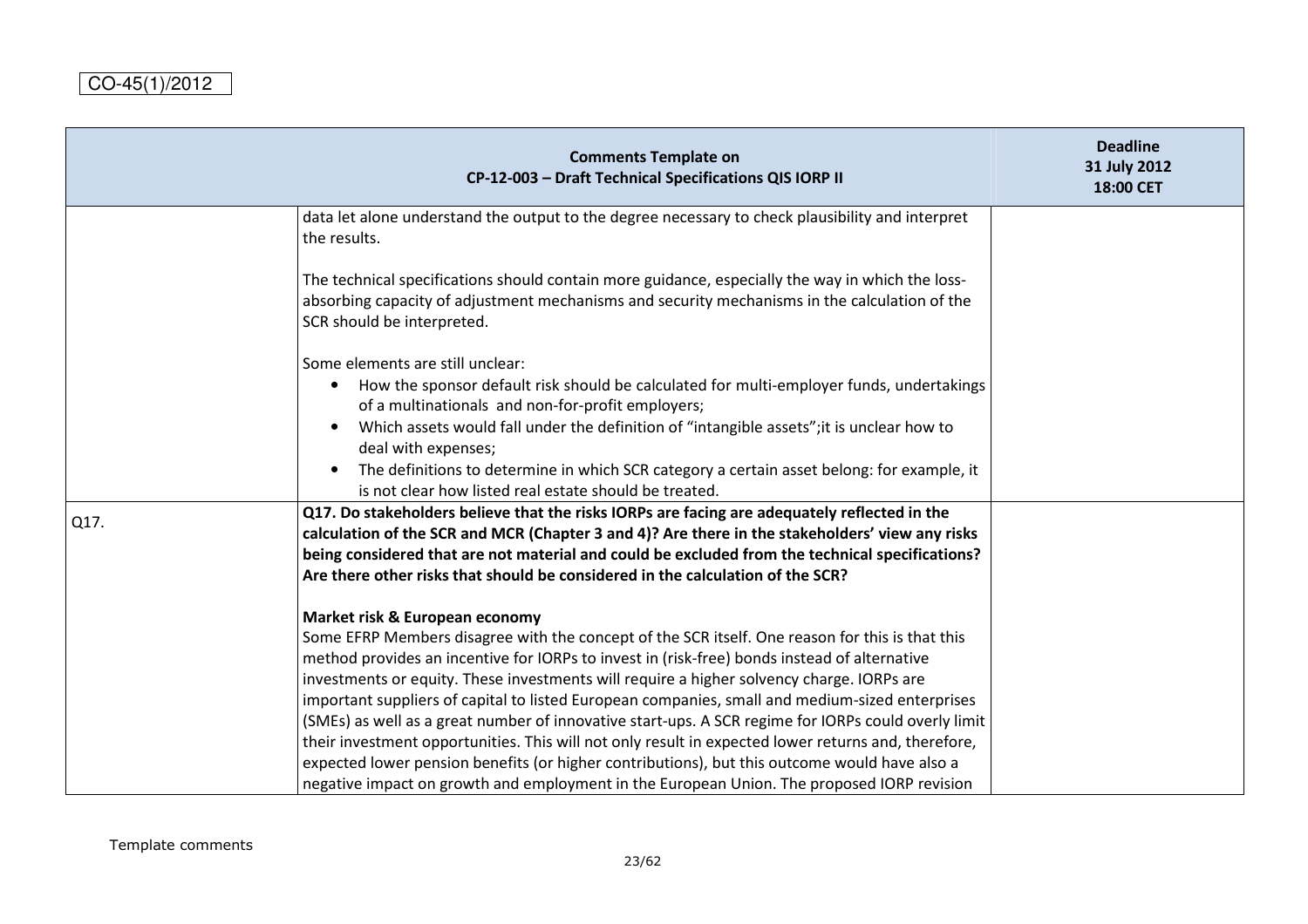| <b>Comments Template on</b><br>CP-12-003 - Draft Technical Specifications QIS IORP II                                                                                                                                                                                                                                                                                                                                                                                                                     | <b>Deadline</b><br>31 July 2012<br>18:00 CET |
|-----------------------------------------------------------------------------------------------------------------------------------------------------------------------------------------------------------------------------------------------------------------------------------------------------------------------------------------------------------------------------------------------------------------------------------------------------------------------------------------------------------|----------------------------------------------|
| is not in line with Europe 2020 Strategy and with the aim of having more long-term investments in<br>the European Economy.                                                                                                                                                                                                                                                                                                                                                                                |                                              |
| This undesirable incentive will be mitigated by the duration-based approach. The EFRP therefore<br>supports the use of the duration-based approach, but recommends decreasing the prescribed<br>stress level not only for equity investments but also for the other asset categories.                                                                                                                                                                                                                     |                                              |
| <b>Different risk categories</b><br>We believe that $-$ especially for the purpose of this QIS $-$ some risks should not be included in the<br>calculation of the SCR as they are not likely to be material for IORPs:<br>- Health risk<br>- Intangible asset risk module<br>- Pension disability-morbidity risk<br>- Pension expenses risk<br>- Pension revision risk<br>- Pension catastrophe risk sub-module<br>- Counterparty default risk module                                                     |                                              |
| Furthermore, some parameters of the different assumed risks are overestimated, whereas other<br>risks are underestimated.                                                                                                                                                                                                                                                                                                                                                                                 |                                              |
| Overestimated risks:<br>Capital charges for market risk (although we realize that these parameters are directly<br>taken from Solvency II)<br>Pension longevity risk: there is an element of double counting in the requirement to<br>assume a 20% decrease in mortality rates as the best estimate used in calculation of the<br>technical provisions already allows for future improvements in longevity<br>Pension disability-morbidity risk: the capital charge for pension disability-morbidity risk |                                              |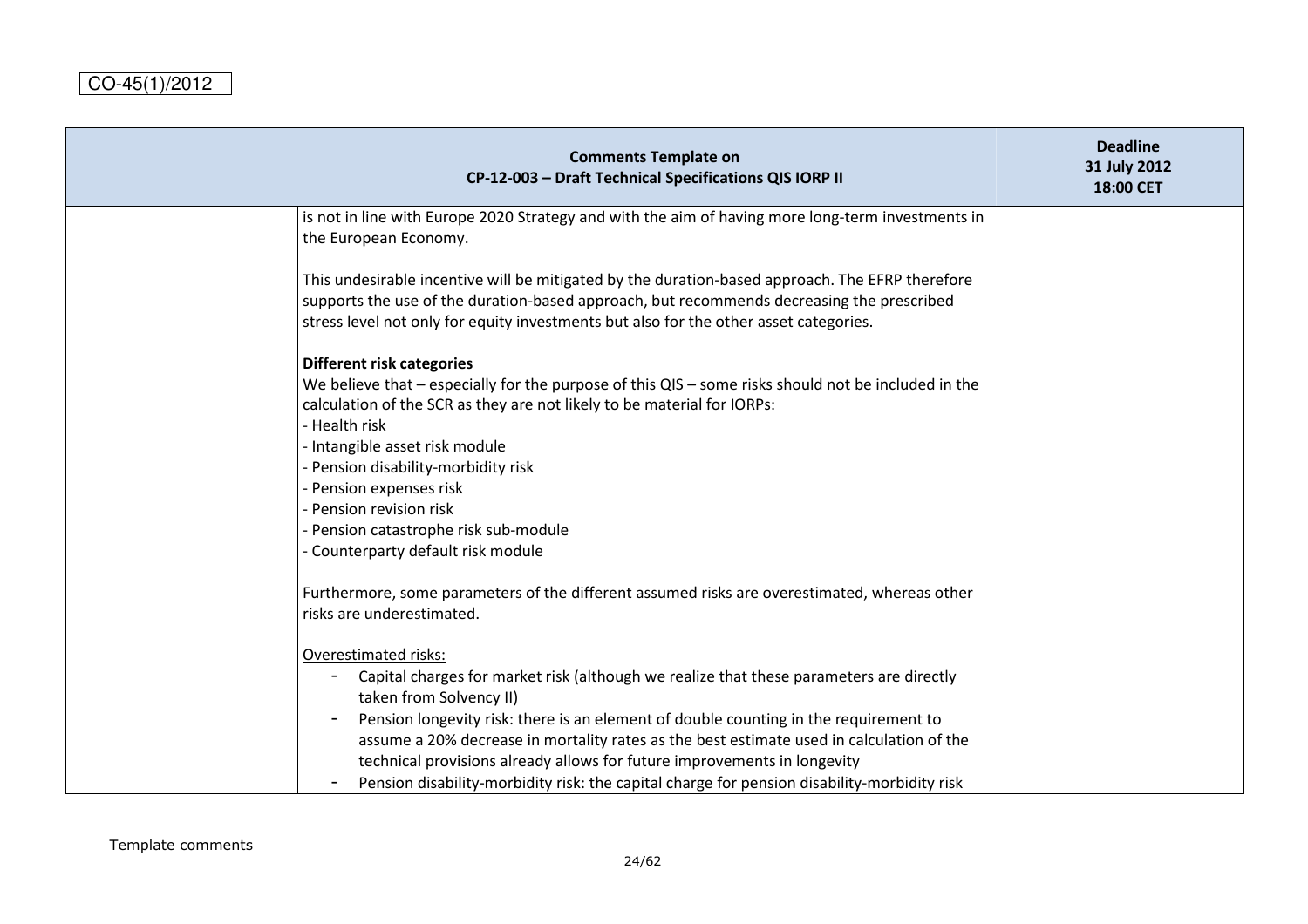| <b>Comments Template on</b><br>CP-12-003 - Draft Technical Specifications QIS IORP II                                                                                                                                                                                                                                                                                                                                                                                                                                                                      | <b>Deadline</b><br>31 July 2012<br>18:00 CET |
|------------------------------------------------------------------------------------------------------------------------------------------------------------------------------------------------------------------------------------------------------------------------------------------------------------------------------------------------------------------------------------------------------------------------------------------------------------------------------------------------------------------------------------------------------------|----------------------------------------------|
| could be lower compared to insurers, since IORPs do not have the disadvantage of<br>adverse selection (due to mandatory participation)<br>Operational risk: IORPs are not-for-profit. IORPs do not have the risk of a profit-seeking<br>strategy and that reduces the operational risk.<br>Benefit option risk: A "mass lapse event" would be extremely unlikely to occur in practice<br>and would almost be equivalent to a wind-up situation. It should be remembered that<br>upon termination, members' accrued entitlements often remain in the scheme |                                              |
| Underestimated risks:<br>Inflation risk is underestimated. Inflation risk could be considered in the calculation of the<br>SCR, especially for unconditional inflation linked pension benefits and final salary plans.<br>Sovereign debt risk: It is remarkable that no capital requirement should apply to<br>borrowings by or demonstrably guaranteed by national government of an EEA state. The<br>recent crisis showed that government bonds are not risk-free.                                                                                       |                                              |
| <b>Credit rating agencies</b><br>The calculation of the different risks for the SCR relies very much on the credit rating of a sponsor<br>and investments. However, the European Commission is reviewing the Credit Ratings Regulation,<br>which will reduce the reliance on ratings in financial regulation. Relying heavily on credit ratings<br>will introduce procyclicality into the solvency assessment of IORPs, thereby amplifying risk.                                                                                                           |                                              |
| <b>SCR and double counting</b><br>With respect to pension liability risks within the SCR, this risk would be double counted if IORPs<br>should incorporate a risk margin into their technical provisions for adverse assumptions. In the<br>Technical Specifications, no attention is paid to this possible double counting.<br>We disagree with the proposal of including a risk margin into the technical provisions in order to<br>create a safety net for wrong assumptions. This should be done in the SCR. Including uncertainty                     |                                              |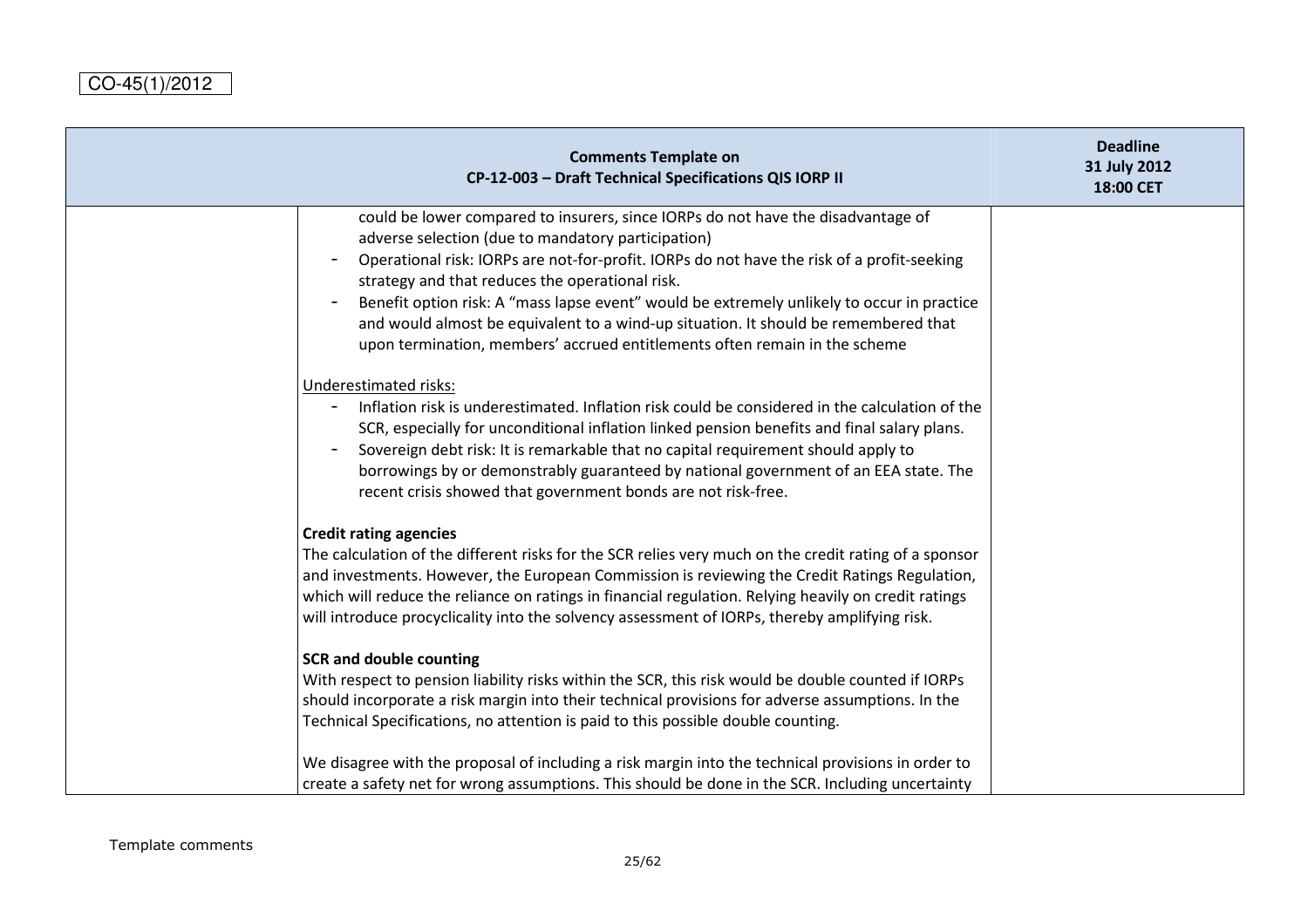|      | <b>Comments Template on</b><br>CP-12-003 - Draft Technical Specifications QIS IORP II                                                                                                                                                                                                                                                                                                                                                                                                                                                                                                                                                                                                                                                                                                                                                                                                                                                                                                                                                                                                   | <b>Deadline</b><br>31 July 2012<br>18:00 CET |
|------|-----------------------------------------------------------------------------------------------------------------------------------------------------------------------------------------------------------------------------------------------------------------------------------------------------------------------------------------------------------------------------------------------------------------------------------------------------------------------------------------------------------------------------------------------------------------------------------------------------------------------------------------------------------------------------------------------------------------------------------------------------------------------------------------------------------------------------------------------------------------------------------------------------------------------------------------------------------------------------------------------------------------------------------------------------------------------------------------|----------------------------------------------|
|      | into the technical provisions themselves leads to the risk of piling up prudence on prudence.                                                                                                                                                                                                                                                                                                                                                                                                                                                                                                                                                                                                                                                                                                                                                                                                                                                                                                                                                                                           |                                              |
|      | <b>Confidence interval</b><br>We would like EIOPA to share the common method to be developed in order to derive results on<br>a 97,5% and 95% security level from results based on a 99,5% security level. In our opinion, this is<br>not possible without recalculating all modules, as the effects of the different steering mechanisms<br>may not be linear. Given that EIOPA intends to perform only one QIS before the EC presents a<br>proposal for a Directive, we think that explicit calculation of at least the 97,5% and 95% security<br>levels should be included in this QIS and IORPs themselves should have the possibility to calculate<br>these. Without this information, we fear that any EC decision regarding the security level will be<br>biased, because only one set of results will be available at the time. Inclusion of two additional<br>confidence levels will put even greater stress on IORPs to finish the QIS within the given<br>timeframe. This only adds to our remark that the timeframe is too tight for IORPs to properly<br>complete the QIS. |                                              |
|      | The EFRP stresses that, in its view, the EC should not choose any harmonized security level, but<br>leave this up to individual IORPs/Member States.                                                                                                                                                                                                                                                                                                                                                                                                                                                                                                                                                                                                                                                                                                                                                                                                                                                                                                                                    |                                              |
|      | <b>MCR</b><br>The use of the MCR under a prudential framework is not clear yet. Therefore, we cannot answer<br>the questions. We would like to ask EIOPA to be vigilant not to bring in any double counting of<br>risks covered by the MCR and the SCR.                                                                                                                                                                                                                                                                                                                                                                                                                                                                                                                                                                                                                                                                                                                                                                                                                                 |                                              |
| Q18. | Q18. Do stakeholders believe that the way the loss_absorbing capacity of adjustment<br>mechanisms and security mechanisms is taken into account in the calculation of the SCR<br>(Section 3.2) is adequate?<br>Under a full loss-absorbing capacity in case of a complete contract, the HBS funding ratio will<br>always be 100% (like the funding ratio of an individual DC scheme). This is because changes in<br>(market) conditions will impact the value of HBS items, but not the (holistic) funding ratio (and                                                                                                                                                                                                                                                                                                                                                                                                                                                                                                                                                                   |                                              |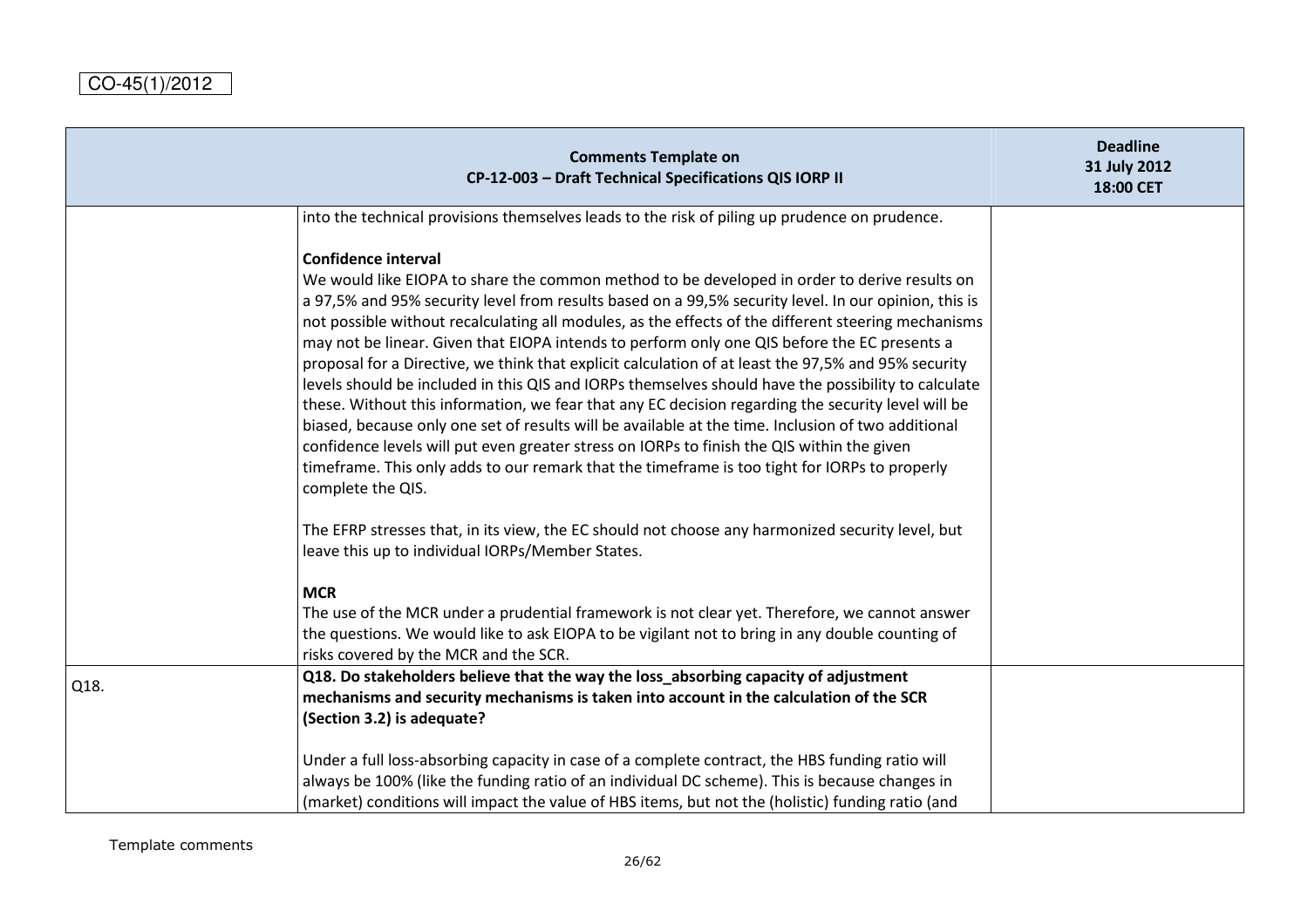|      | <b>Comments Template on</b><br>CP-12-003 - Draft Technical Specifications QIS IORP II                                                                                                                                                                                                                                                                                                                                                                                                                                                                                                                                                                                        | <b>Deadline</b><br>31 July 2012<br>18:00 CET |
|------|------------------------------------------------------------------------------------------------------------------------------------------------------------------------------------------------------------------------------------------------------------------------------------------------------------------------------------------------------------------------------------------------------------------------------------------------------------------------------------------------------------------------------------------------------------------------------------------------------------------------------------------------------------------------------|----------------------------------------------|
|      | therefore this will lead to an SCR of 0). This implies that the SCR in the HBS context is possibly not<br>a useful instrument in assessing the solvency position of IORPs, but only a very expensive exercise<br>to test if the pension contract is complete.                                                                                                                                                                                                                                                                                                                                                                                                                |                                              |
|      | In the draft Technical Specifications, the way the loss-absorbing capacity of adjustment<br>mechanisms and security mechanisms is not adequately taken into account in the calculation of<br>the SCR. Specific details on how to calculate the net SCR parts are missing, especially the<br>nBSCR(TP) and nBSCR(SM) and - the simplification of separating the effect of loss absorbing<br>capacity of the technical provisions and of the steering mechanisms is inappropriate for most<br>IORPs in which both depend on a funding ratio. The separation is no simplification as it requires<br>double the calculations and an unclear treatment of interdependent effects. |                                              |
|      | The EFRP proposes a direct calculation of a gross and a net SCR. It does not propose this for every<br>risk category separately (with, perhaps, an exemption for sponsor default risk). The detour of any<br>adjustment calculation is considered unnecessary and complex for the purpose of this QIS.                                                                                                                                                                                                                                                                                                                                                                       |                                              |
| Q19. | Q19. Do stakeholders believe that the calculation of SCR in the Operational risk module (Section<br>3.3) is adequate for IORPs?                                                                                                                                                                                                                                                                                                                                                                                                                                                                                                                                              |                                              |
|      | Operational risk exists for IORPs, but should not be taken into account in this QIS as a<br>simplification. In some Member States losses due to operational reasons are covered by the<br>sponsoring employer. It is the employer who chooses the funding vehicle for pensions, therefore,<br>the employer is also responsible for its operational efficiency. Spreading a potential operational<br>loss over the membership could therefore be in breach of labour law. Imposing a capital charge<br>for operational risk is, therefore, inefficient and not needed. In addition, the cost of operational<br>failure may be met by outsourced service providers.            |                                              |
|      | Nevertheless, if EIOPA would like to advice to the European Commission to incorporate a SCR for<br>operational risk into the Technical Specifications, we think that the operational risk component of                                                                                                                                                                                                                                                                                                                                                                                                                                                                       |                                              |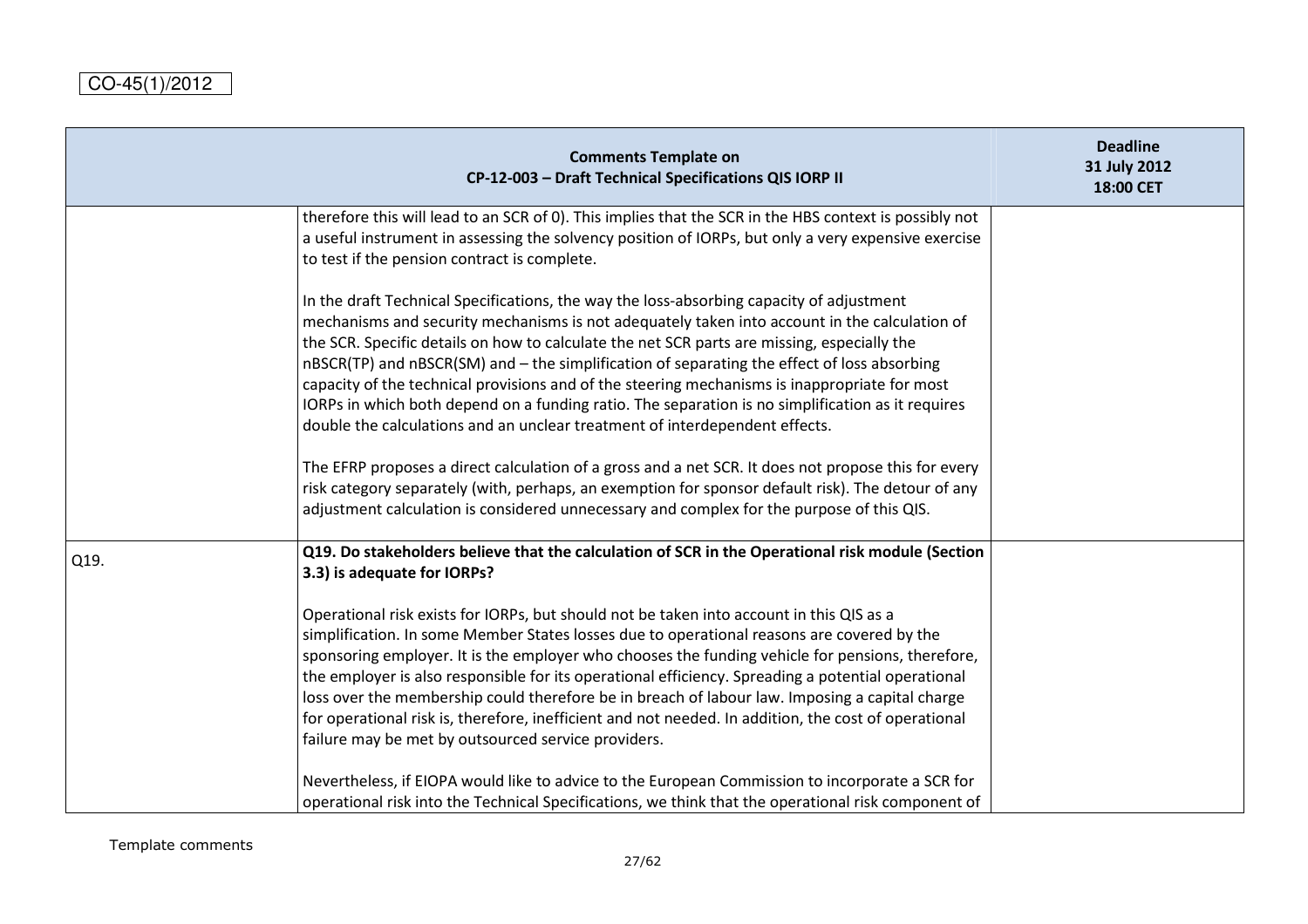|      | <b>Comments Template on</b><br>CP-12-003 - Draft Technical Specifications QIS IORP II                                                                                                                                                                                                                                                                                                                     | <b>Deadline</b><br>31 July 2012<br>18:00 CET |
|------|-----------------------------------------------------------------------------------------------------------------------------------------------------------------------------------------------------------------------------------------------------------------------------------------------------------------------------------------------------------------------------------------------------------|----------------------------------------------|
|      | the SCR could be allowed to be inserted as a single parameter. Operational risk is certainly not the<br>largest component of the SCR, and the reference to the size of past contributions is not expected<br>to yield material differences between IORPs (relative to the size of the fund).                                                                                                              |                                              |
|      | The EFRP would like to highlight the special governance structure of IORPs. IORPs are not-for-<br>profit. IORPs do not have the risk of a profit-seeking strategy and that reduces the operational<br>risk.                                                                                                                                                                                               |                                              |
|      | Where operational risk is already covered by other Directives (e.g. Mifid or UCITS), no further<br>capital requirements shoud be asked.                                                                                                                                                                                                                                                                   |                                              |
| Q20. | Q20. Do stakeholders believe that the simplifications provided for the calculation of the SCR (for<br>spread risk on bonds in section 3.5, value of collateral in section 3.6 and mortality, longevity,<br>benefit option and catastrophe risk in section 3.7) are adequate? Do stakeholders have any<br>concrete suggestions for additional simplifications?                                             |                                              |
|      | The EFRP believes that some of the basic calculations are too complex, given the expected<br>materiality of the risk and the purpose of this QIS. The proposed simplifications should be the<br>basis formula.                                                                                                                                                                                            |                                              |
|      | Many of these risks are either non-existent or immaterial for IORPs and should be left out of the<br>QIS. The simplifications for Health risk, Intangible asset risk module, Pension disability-morbidity<br>risk, Pension revision risk, Pension catastrophe risk sub-module and Counterparty default risk<br>module are not (very) relevant for IORPs and should be excluded from this first QIS.       |                                              |
|      | The simplifications for mortality, longevity and catastrophe risk are adequate from a technical<br>point of view, but the assumed stress scenarios are overestimated in our view (see also question<br>17). The proposed calculation method for interest rate risk could lead to double-counting of the<br>spread risk and EFRP wonders whether an average calculation (the shock on interest rates based |                                              |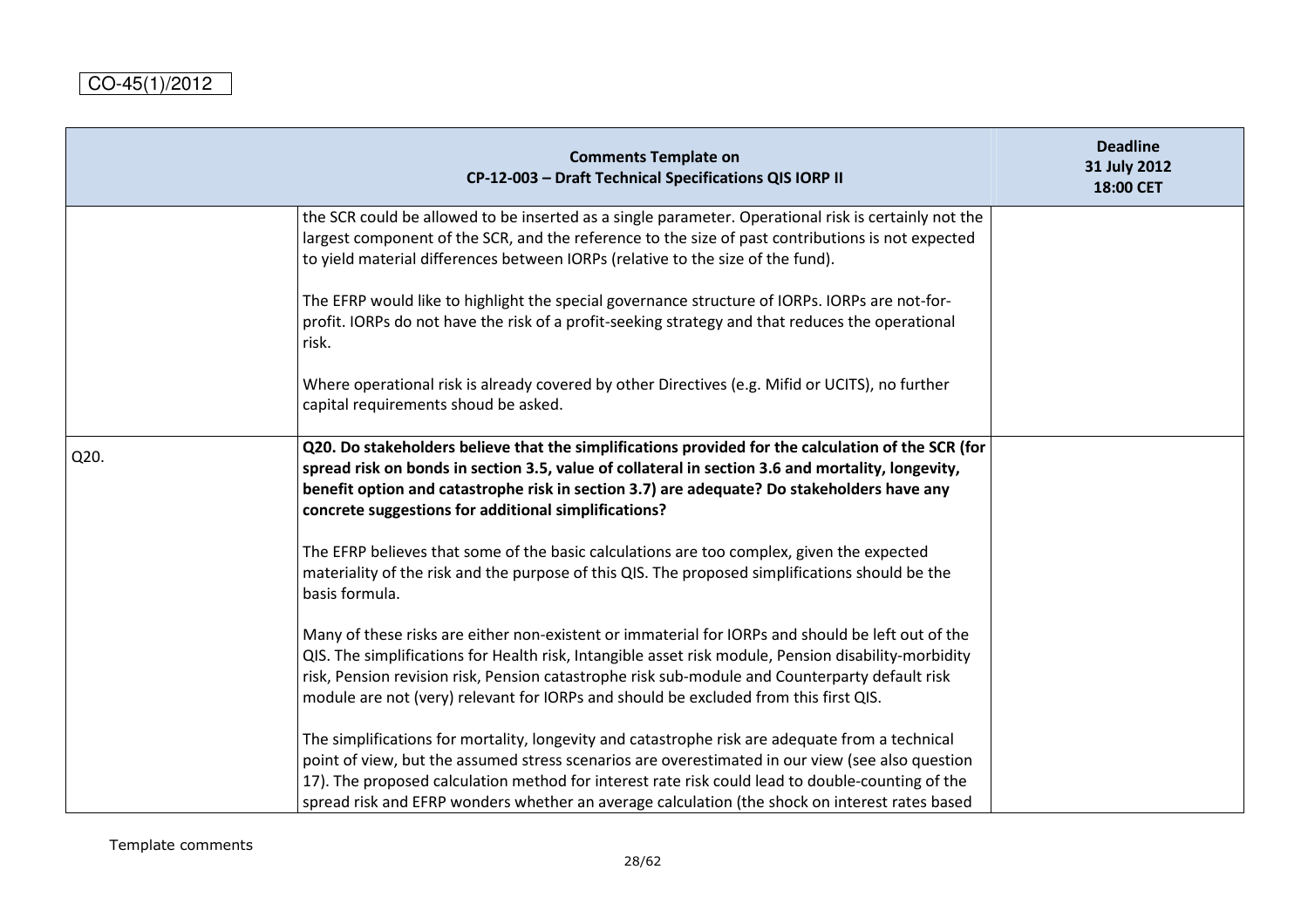|      | <b>Comments Template on</b><br>CP-12-003 - Draft Technical Specifications QIS IORP II                                                                                                                                                                                                                                                                                                                                                                                            | <b>Deadline</b><br>31 July 2012<br>18:00 CET |
|------|----------------------------------------------------------------------------------------------------------------------------------------------------------------------------------------------------------------------------------------------------------------------------------------------------------------------------------------------------------------------------------------------------------------------------------------------------------------------------------|----------------------------------------------|
|      | on an average duration) could be used.                                                                                                                                                                                                                                                                                                                                                                                                                                           |                                              |
| Q21. | Q21. Do stakeholders believe that the treatment of sponsor default risk in the counterparty<br>default risk module of the SCR calculation (Section 3.6) is appropriate? If not, what<br>improvements would stakeholders suggest?                                                                                                                                                                                                                                                 |                                              |
|      | The modules presented here were thought to be extremely complicated and the EFRP would<br>welcome more simplifications. Given the purpose of this QIS, it is advisable to simplify<br>substantially or remove this entire section.                                                                                                                                                                                                                                               |                                              |
|      | The treatment of sponsor default risk is not sufficiently clear. It is unclear how the sponsor default<br>risk should be valued in multi-employer plans, industry wide pension plans and pension plans in<br>the public sector. We propose not to take the sponsor default risk into account in the SCR<br>calculation, especially for multi-employer plans and non-for-profit schemes.                                                                                          |                                              |
|      | The proposed methodology at HBS.6.15 shows the probability of default of the sponsor assessed<br>according to its "rating". However, many employers that sponsor pension schemes do not have a<br>formal rating - those in the not-for-profit or charitable sectors. Therefore, a different method<br>would need to be found of measuring probability of default. Due to the short time for response,<br>the EFRP has so far not developed a technical and concrete alternative. |                                              |
| Q22. | Q22. Do stakeholders believe that the calculation of SCR in the Benefit option risk sub_module<br>(Section 3.7) is adequate for IORPs?                                                                                                                                                                                                                                                                                                                                           |                                              |
|      | The EFRP believes that – especially for the purpose of this QIS – the benefit option risk should not<br>be included in the calculation of the SCR, since it is not likely to be material in most of the<br>Member States.                                                                                                                                                                                                                                                        |                                              |
|      | The parameters laid down in this module are inappropriate for IORPs. In particular, a "mass lapse                                                                                                                                                                                                                                                                                                                                                                                |                                              |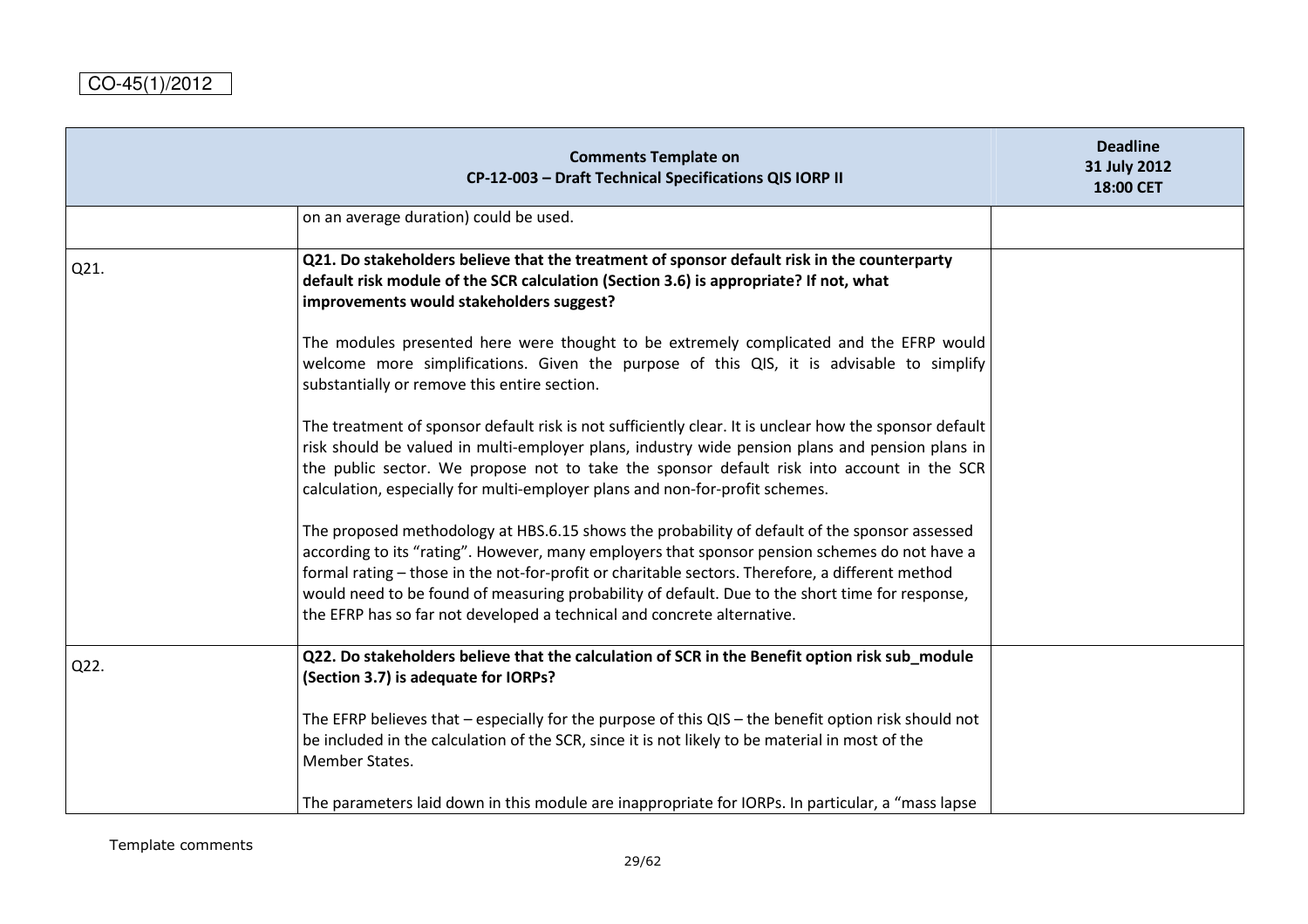|        | <b>Comments Template on</b><br>CP-12-003 - Draft Technical Specifications QIS IORP II                                                                                                                                                                                                                                                                                                                                                                                                                                                                                                                                                                                                                                                                                                                                                                                                                                                                                                                                                                                                                                                                                                                                                                                                                                                                                                                                                                                                          | <b>Deadline</b><br>31 July 2012<br>18:00 CET |
|--------|------------------------------------------------------------------------------------------------------------------------------------------------------------------------------------------------------------------------------------------------------------------------------------------------------------------------------------------------------------------------------------------------------------------------------------------------------------------------------------------------------------------------------------------------------------------------------------------------------------------------------------------------------------------------------------------------------------------------------------------------------------------------------------------------------------------------------------------------------------------------------------------------------------------------------------------------------------------------------------------------------------------------------------------------------------------------------------------------------------------------------------------------------------------------------------------------------------------------------------------------------------------------------------------------------------------------------------------------------------------------------------------------------------------------------------------------------------------------------------------------|----------------------------------------------|
|        | event" would be extremely unlikely to occur in practice and would almost be equivalent to a<br>wind-up situation. It should be remembered that upon termination, members' accrued<br>entitlements often remain in the scheme. The present value of the termination benefit in most<br>instances is equal to the actuarial reserve so that there is no strain on the fund. The same is true<br>for transfers to another scheme.                                                                                                                                                                                                                                                                                                                                                                                                                                                                                                                                                                                                                                                                                                                                                                                                                                                                                                                                                                                                                                                                 |                                              |
| Q23.   | Q23. Do stakeholders believe that the descriptions of financial and insurance risk mitigation<br>(Section 3.9 and 3.10) are sufficiently clear and understandable to enable participants in the QIS<br>to perform the necessary calculations?                                                                                                                                                                                                                                                                                                                                                                                                                                                                                                                                                                                                                                                                                                                                                                                                                                                                                                                                                                                                                                                                                                                                                                                                                                                  |                                              |
|        | The EFRP does not think that the criteria and the descriptions of financial and insurance risk<br>mitigation are sufficiently clear and understandable for IORPs. More guidance on how the<br>different risk mitigating instruments will influence the SCR (numerical examples) would be helpful<br>for IORPs. Furthermore, especially the paragraph on rolling and dynamic hedging needs more<br>attention. The definitions of when an IORP is allowed to use a rolling hedge program as full risk<br>mitigation technique could benefit from further explanations. For example, it is not stated how<br>IORPs could judge the risk that the hedge cannot be rolled over due to an absence of liquidity in<br>the markets; how IORPs the costs of renewing the same hedge should calculate and how the<br>additional counterparty risk that arises from rolling over the hedge should be determined.<br>The instruments outlined in Section 3.9 and 3.10 may reduce risk as defined in the proposed "QIS<br>accounting world", but these instruments do not necessarily reduce the liabilities of IORPs (the<br>benefits IORPs have to pay to their members). In particular, in some Member States schemes<br>offering profit participation are legally required to calculate these profits according to historical<br>cost accounting standards. Financial instruments designed to hedge intertemporal changes in<br>asset prices do not alter the benefit that is promised to the employee. |                                              |
| 1.1.1. |                                                                                                                                                                                                                                                                                                                                                                                                                                                                                                                                                                                                                                                                                                                                                                                                                                                                                                                                                                                                                                                                                                                                                                                                                                                                                                                                                                                                                                                                                                |                                              |
| 1.1.2. |                                                                                                                                                                                                                                                                                                                                                                                                                                                                                                                                                                                                                                                                                                                                                                                                                                                                                                                                                                                                                                                                                                                                                                                                                                                                                                                                                                                                                                                                                                |                                              |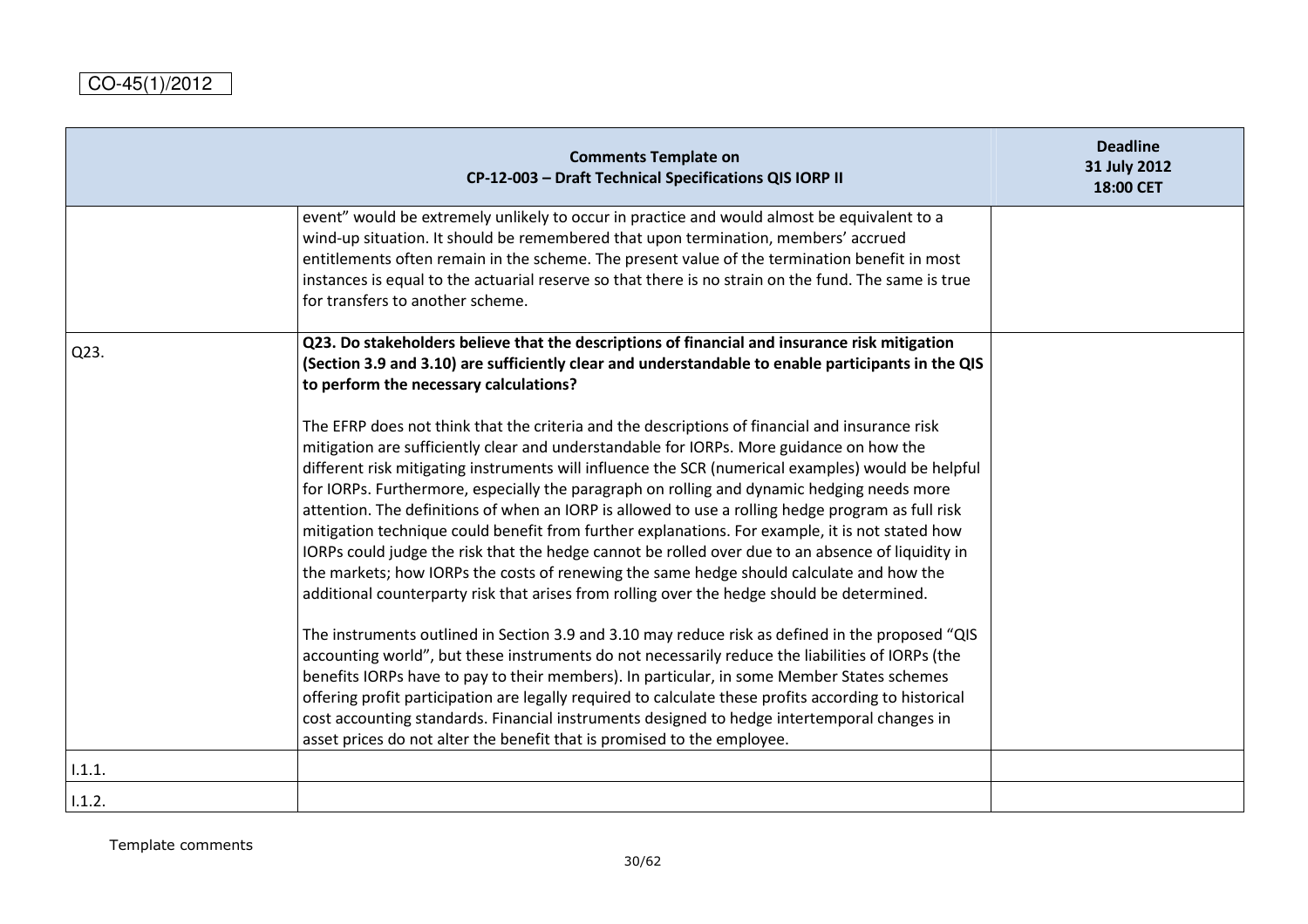|         | <b>Comments Template on</b><br>CP-12-003 - Draft Technical Specifications QIS IORP II | <b>Deadline</b><br>31 July 2012<br>18:00 CET |
|---------|---------------------------------------------------------------------------------------|----------------------------------------------|
| 1.1.3.  |                                                                                       |                                              |
| 1.1.4.  |                                                                                       |                                              |
| 1.1.5.  |                                                                                       |                                              |
| 1.2.1.  |                                                                                       |                                              |
| 1.2.2.  |                                                                                       |                                              |
| 1.2.3.  |                                                                                       |                                              |
| 1.2.4.  |                                                                                       |                                              |
| 1.2.5.  |                                                                                       |                                              |
| 1.2.6.  |                                                                                       |                                              |
| 1.3.1.  |                                                                                       |                                              |
| 1.3.2.  |                                                                                       |                                              |
| 1.4.1.  |                                                                                       |                                              |
| 1.4.2.  |                                                                                       |                                              |
| 1.4.3.  |                                                                                       |                                              |
| 1.4.4.  |                                                                                       |                                              |
| 1.4.5.  |                                                                                       |                                              |
| 1.4.6   |                                                                                       |                                              |
| 1.4.7.  |                                                                                       |                                              |
| 1.4.8.  |                                                                                       |                                              |
| 1.4.9.  |                                                                                       |                                              |
| 1.4.10. |                                                                                       |                                              |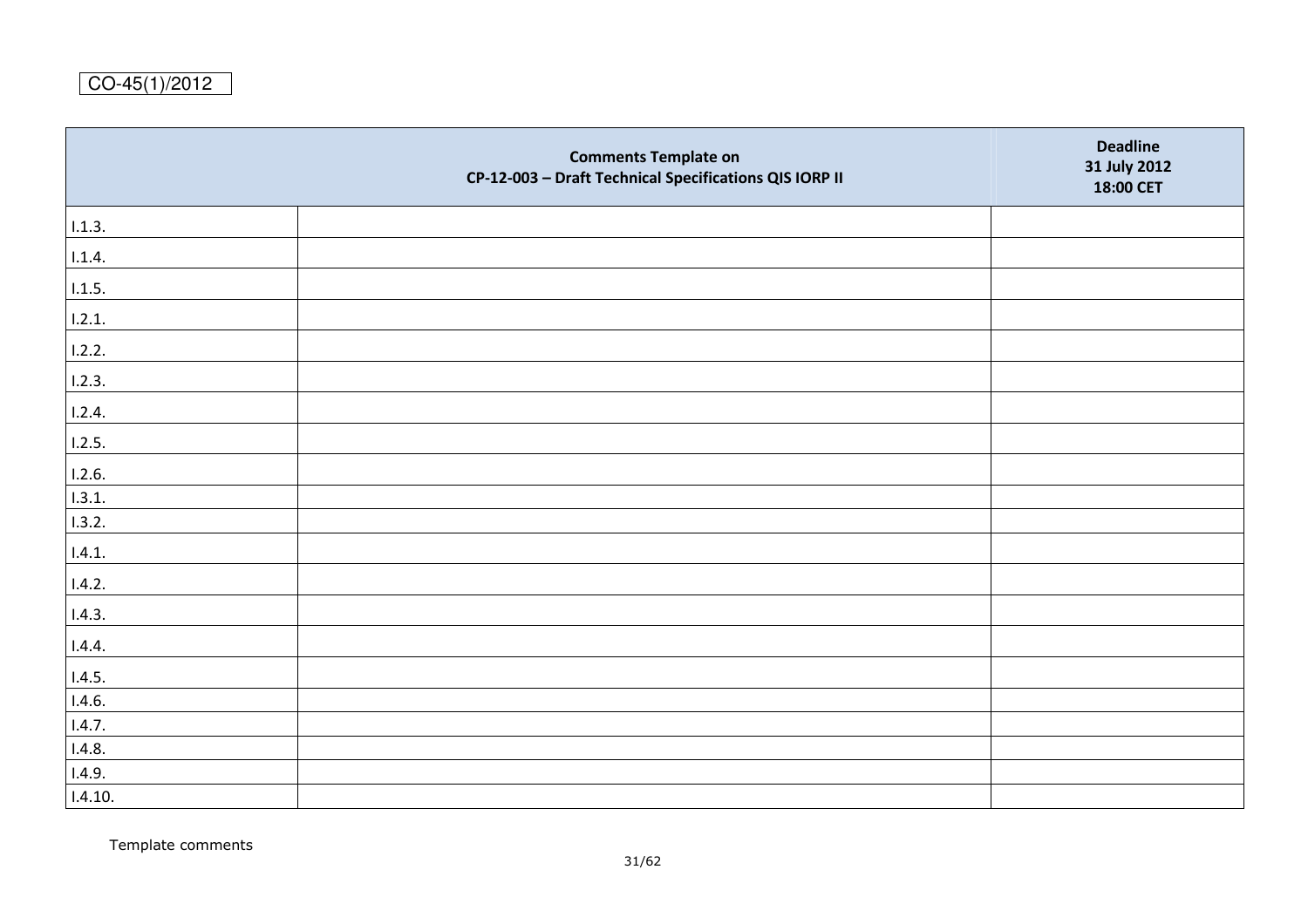|         | <b>Comments Template on</b><br>CP-12-003 - Draft Technical Specifications QIS IORP II | <b>Deadline</b><br>31 July 2012<br>18:00 CET |
|---------|---------------------------------------------------------------------------------------|----------------------------------------------|
| 1.4.11. |                                                                                       |                                              |
| 1.4.12. |                                                                                       |                                              |
| 1.4.13. |                                                                                       |                                              |
| 1.4.14. |                                                                                       |                                              |
| 1.4.15. |                                                                                       |                                              |
| 1.4.16. |                                                                                       |                                              |
| 1.4.17. |                                                                                       |                                              |
| 1.4.18. |                                                                                       |                                              |
| 1.4.19. |                                                                                       |                                              |
| 1.4.20. |                                                                                       |                                              |
| 1.4.21. |                                                                                       |                                              |
| 1.4.22. |                                                                                       |                                              |
| 1.5.1.  |                                                                                       |                                              |
| 1.5.2.  |                                                                                       |                                              |
| 1.5.3.  |                                                                                       |                                              |
| 1.5.4.  |                                                                                       |                                              |
| 1.5.5.  |                                                                                       |                                              |
| 1.5.6.  |                                                                                       |                                              |
| 1.5.7.  |                                                                                       |                                              |
| 1.5.8.  |                                                                                       |                                              |
| 1.6.1.  |                                                                                       |                                              |
| 1.6.2.  |                                                                                       |                                              |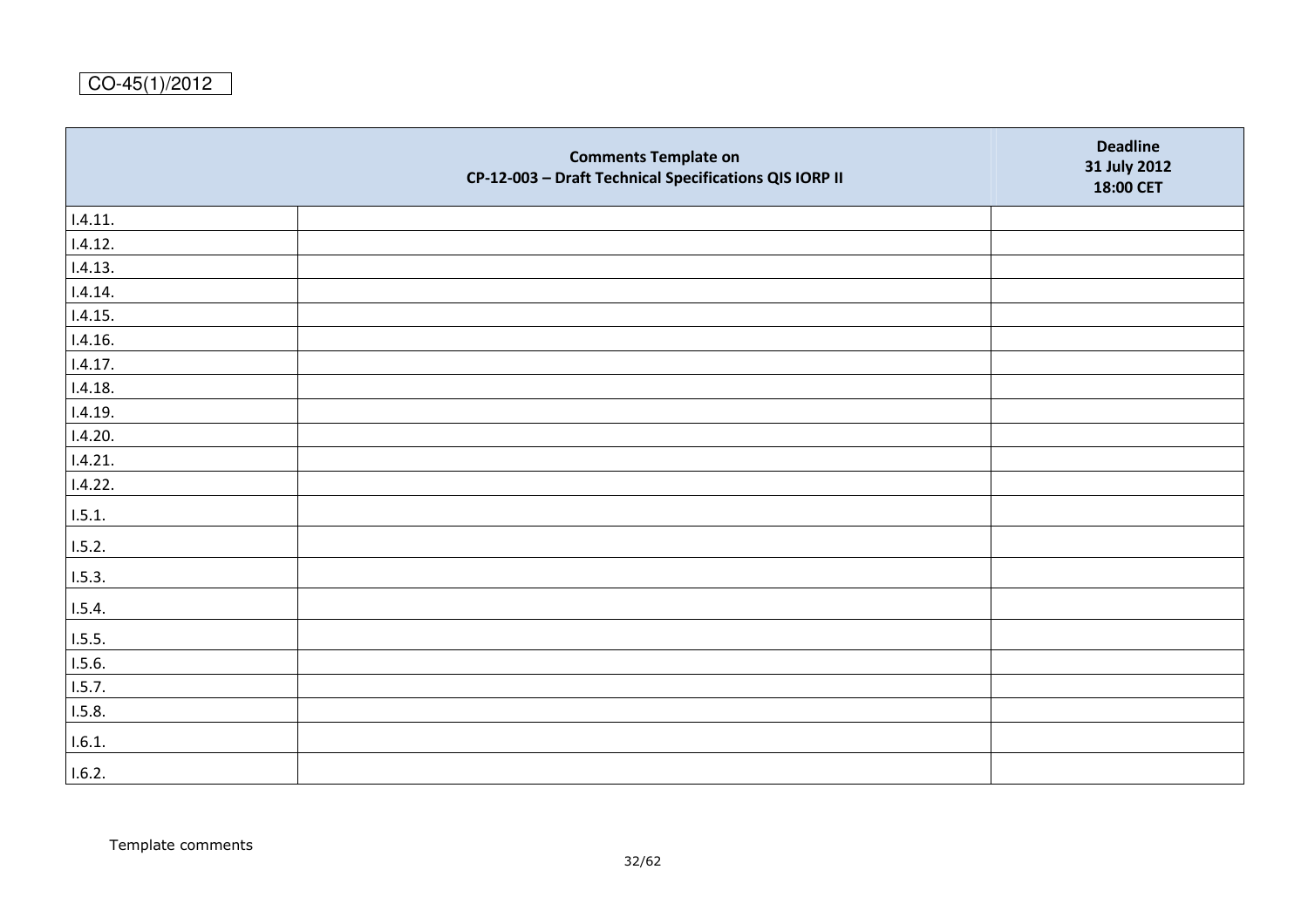|         | <b>Comments Template on</b><br>CP-12-003 - Draft Technical Specifications QIS IORP II | <b>Deadline</b><br>31 July 2012<br>18:00 CET |
|---------|---------------------------------------------------------------------------------------|----------------------------------------------|
| 1.6.3.  |                                                                                       |                                              |
| 1.7.1.  |                                                                                       |                                              |
| 1.7.2.  |                                                                                       |                                              |
| 1.7.3.  |                                                                                       |                                              |
| 1.7.4.  |                                                                                       |                                              |
| 1.7.5.  |                                                                                       |                                              |
| 1.8.1.  |                                                                                       |                                              |
| 1.8.2.  |                                                                                       |                                              |
| 1.8.3.  |                                                                                       |                                              |
| 1.8.4.  |                                                                                       |                                              |
| 1.8.5.  |                                                                                       |                                              |
| 1.8.6   |                                                                                       |                                              |
| 1.9.1.  |                                                                                       |                                              |
| 1.9.2.  |                                                                                       |                                              |
| 1.9.3.  |                                                                                       |                                              |
| 1.10.1. |                                                                                       |                                              |
| 1.10.2. |                                                                                       |                                              |
| 1.10.3. |                                                                                       |                                              |
| 1.10.4  |                                                                                       |                                              |
| 1.11.1  |                                                                                       |                                              |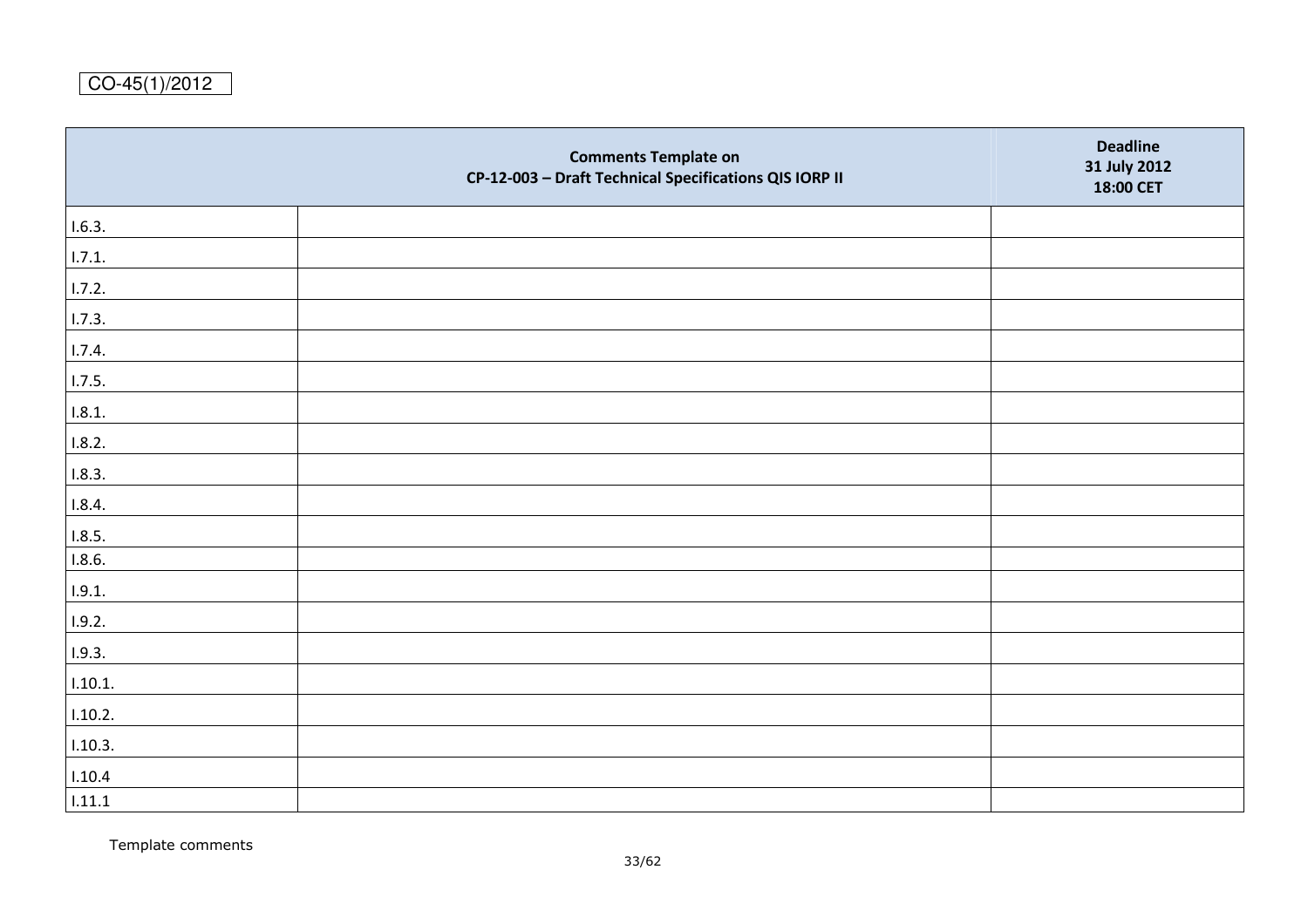|           | <b>Comments Template on</b><br>CP-12-003 - Draft Technical Specifications QIS IORP II | <b>Deadline</b><br>31 July 2012<br>18:00 CET |
|-----------|---------------------------------------------------------------------------------------|----------------------------------------------|
| HBS.1.1.  |                                                                                       |                                              |
| HBS.2.1.  |                                                                                       |                                              |
| HBS.2.2.  |                                                                                       |                                              |
| HBS.2.3.  |                                                                                       |                                              |
| HBS.2.4.  |                                                                                       |                                              |
| HBS.2.5.  |                                                                                       |                                              |
| HBS.2.6.  |                                                                                       |                                              |
| HBS.2.7.  |                                                                                       |                                              |
| HBS.2.8.  |                                                                                       |                                              |
| HBS.3.1.  |                                                                                       |                                              |
| HBS.3.2.  |                                                                                       |                                              |
| HBS.3.3.  |                                                                                       |                                              |
| HBS.3.4.  |                                                                                       |                                              |
| HBS.3.5.  |                                                                                       |                                              |
| HBS.3.6.  |                                                                                       |                                              |
| HBS.3.7.  |                                                                                       |                                              |
| HBS.3.8.  |                                                                                       |                                              |
| HBS.3.9.  |                                                                                       |                                              |
| HBS.3.10. |                                                                                       |                                              |
| HBS.3.11. |                                                                                       |                                              |
| HBS.3.12. |                                                                                       |                                              |
| HBS.3.13. |                                                                                       |                                              |
| HBS.3.14. |                                                                                       |                                              |
| HBS.3.15. |                                                                                       |                                              |
| HBS.3.16. |                                                                                       |                                              |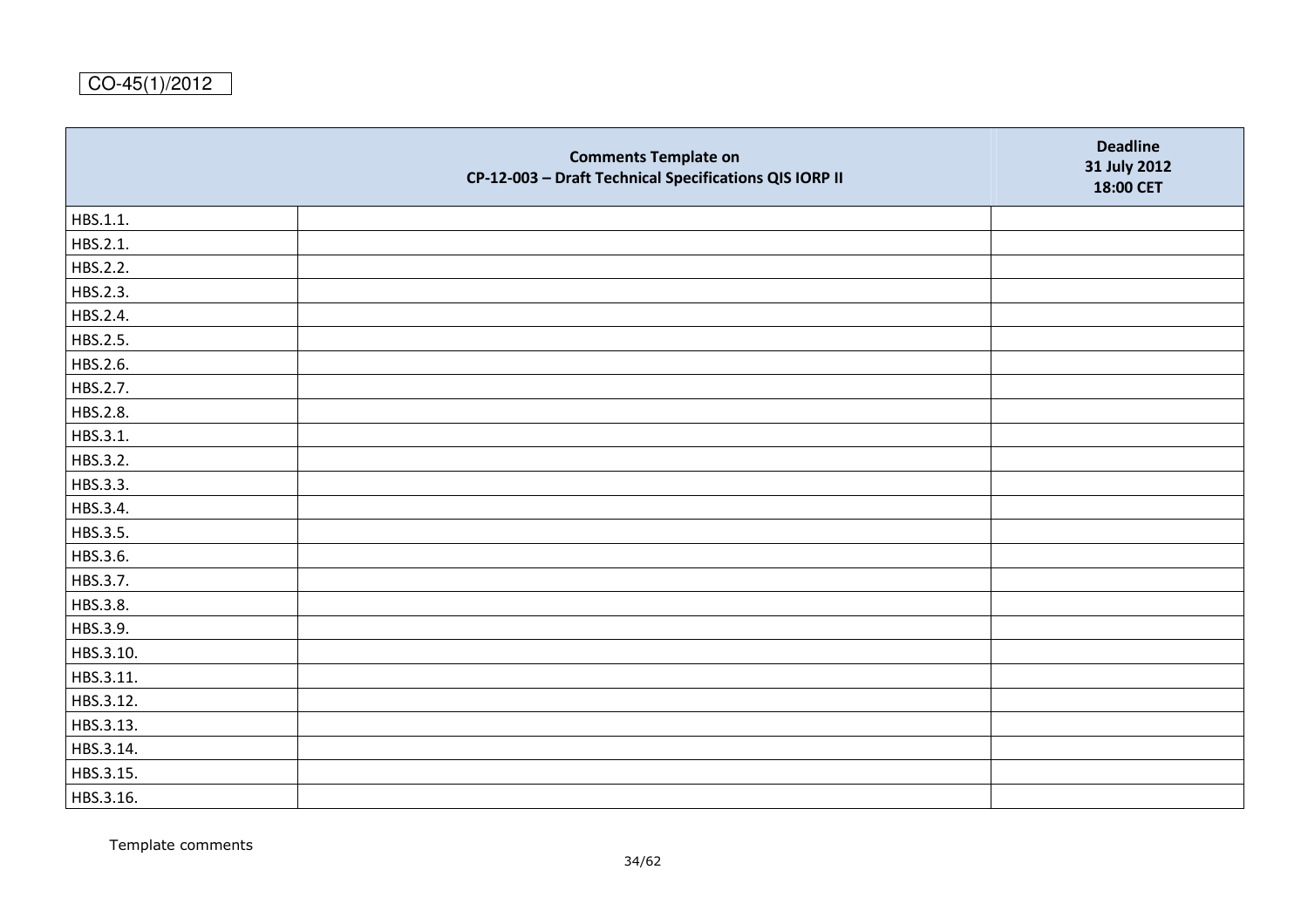|           | <b>Comments Template on</b><br>CP-12-003 - Draft Technical Specifications QIS IORP II | <b>Deadline</b><br>31 July 2012<br>18:00 CET |
|-----------|---------------------------------------------------------------------------------------|----------------------------------------------|
| HBS.3.17. |                                                                                       |                                              |
| HBS.3.18. |                                                                                       |                                              |
| HBS.3.19. |                                                                                       |                                              |
| HBS.3.20. |                                                                                       |                                              |
| HBS.3.21. |                                                                                       |                                              |
| HBS.3.22. |                                                                                       |                                              |
| HBS.3.23. |                                                                                       |                                              |
| HBS.3.24. |                                                                                       |                                              |
| HBS.3.25. |                                                                                       |                                              |
| HBS.3.26. |                                                                                       |                                              |
| HBS.3.27. |                                                                                       |                                              |
| HBS.3.28. |                                                                                       |                                              |
| HBS.3.29. |                                                                                       |                                              |
| HBS.4.1.  |                                                                                       |                                              |
| HBS.4.2.  |                                                                                       |                                              |
| HBS.4.3.  |                                                                                       |                                              |
| HBS.4.4.  |                                                                                       |                                              |
| HBS.4.5.  |                                                                                       |                                              |
| HBS.4.6.  |                                                                                       |                                              |
| HBS.4.7.  |                                                                                       |                                              |
| HBS.4.8.  |                                                                                       |                                              |
| HBS.4.9.  |                                                                                       |                                              |
| HBS.4.10. |                                                                                       |                                              |
| HBS.4.11. |                                                                                       |                                              |
| HBS.4.12. |                                                                                       |                                              |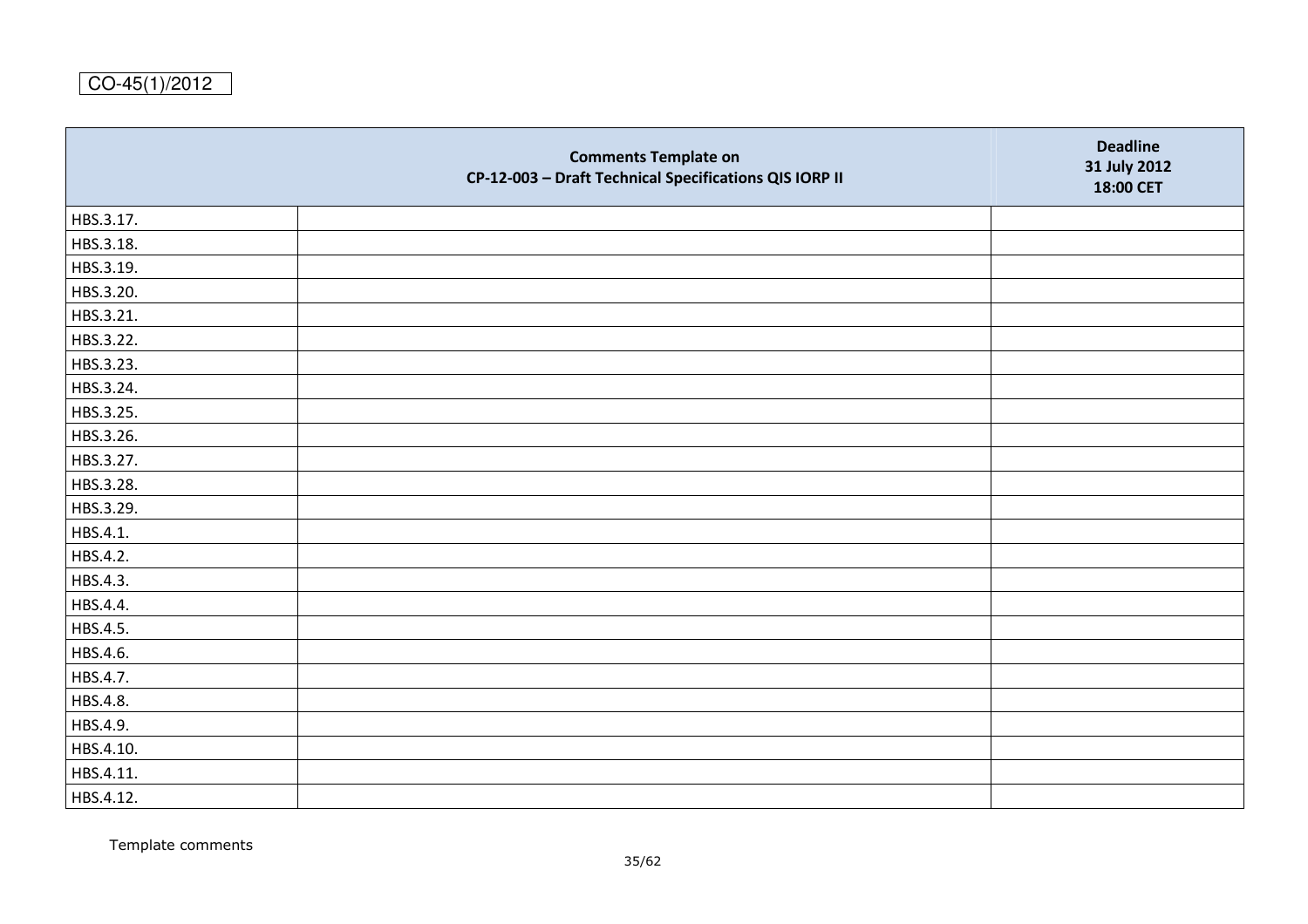|           | <b>Comments Template on</b><br>CP-12-003 - Draft Technical Specifications QIS IORP II | <b>Deadline</b><br>31 July 2012<br>18:00 CET |
|-----------|---------------------------------------------------------------------------------------|----------------------------------------------|
| HBS.4.13. |                                                                                       |                                              |
| HBS.4.14. |                                                                                       |                                              |
| HBS.4.15. |                                                                                       |                                              |
| HBS.4.16. |                                                                                       |                                              |
| HBS.4.17. |                                                                                       |                                              |
| HBS.4.18. |                                                                                       |                                              |
| HBS.4.19. |                                                                                       |                                              |
| HBS.4.20. |                                                                                       |                                              |
| HBS.4.21. |                                                                                       |                                              |
| HBS.4.22. |                                                                                       |                                              |
| HBS.4.23. |                                                                                       |                                              |
| HBS.4.24. |                                                                                       |                                              |
| HBS.4.25. |                                                                                       |                                              |
| HBS.4.26. |                                                                                       |                                              |
| HBS.4.27. |                                                                                       |                                              |
| HBS.4.28. |                                                                                       |                                              |
| HBS.4.29. |                                                                                       |                                              |
| HBS.4.30. |                                                                                       |                                              |
| HBS.4.31. |                                                                                       |                                              |
| HBS.4.32. |                                                                                       |                                              |
| HBS.4.33. |                                                                                       |                                              |
| HBS.4.34. |                                                                                       |                                              |
| HBS.4.35. |                                                                                       |                                              |
| HBS.4.36. |                                                                                       |                                              |
| HBS.4.37. |                                                                                       |                                              |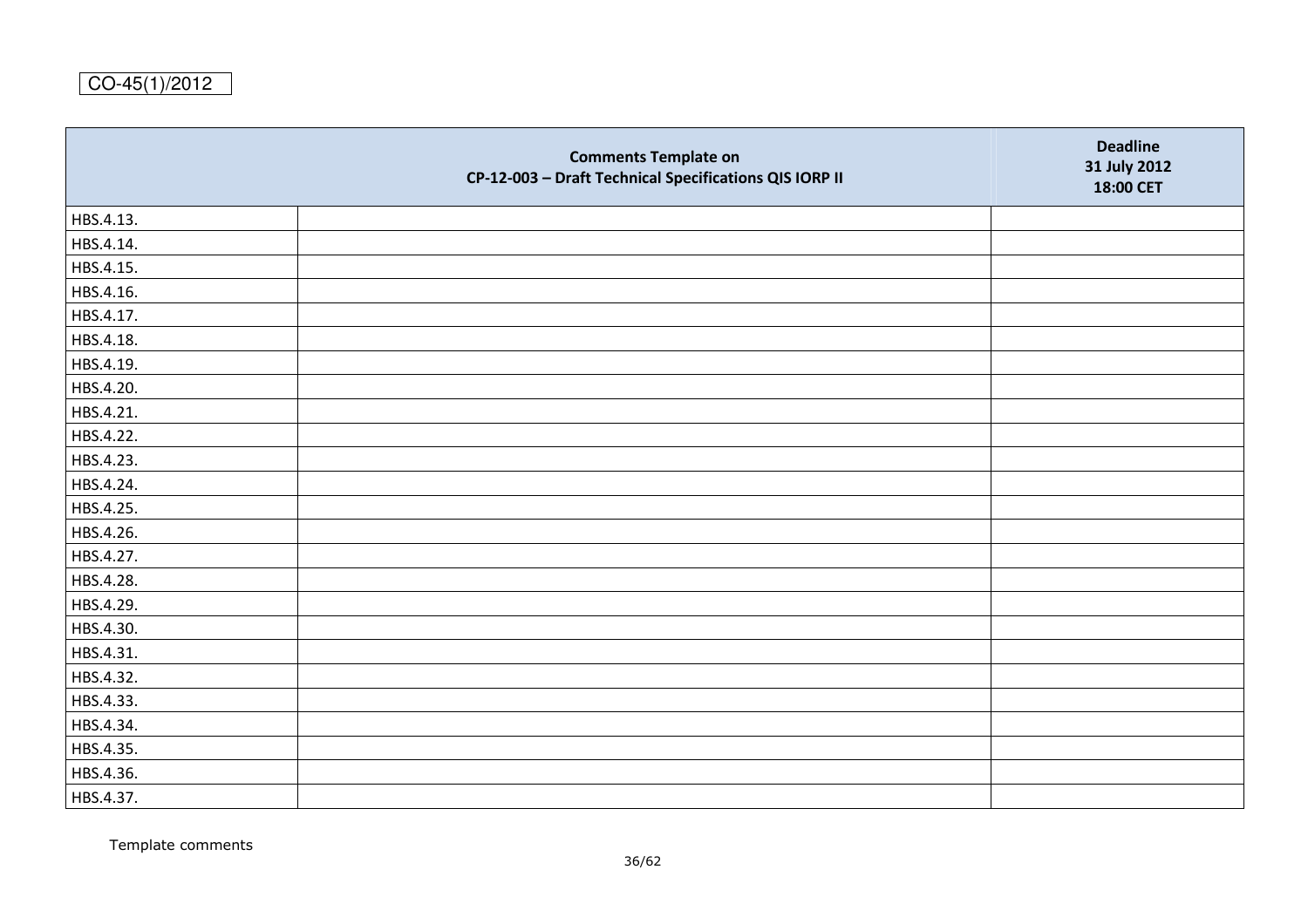|           | <b>Comments Template on</b><br>CP-12-003 - Draft Technical Specifications QIS IORP II | <b>Deadline</b><br>31 July 2012<br>18:00 CET |
|-----------|---------------------------------------------------------------------------------------|----------------------------------------------|
| HBS.4.38. |                                                                                       |                                              |
| HBS.4.39. |                                                                                       |                                              |
| HBS.4.40. |                                                                                       |                                              |
| HBS.4.41. |                                                                                       |                                              |
| HBS.4.42. |                                                                                       |                                              |
| HBS.4.43. |                                                                                       |                                              |
| HBS.4.44. |                                                                                       |                                              |
| HBS.4.45. |                                                                                       |                                              |
| HBS.4.46. |                                                                                       |                                              |
| HBS.4.47. |                                                                                       |                                              |
| HBS.4.48. |                                                                                       |                                              |
| HBS.4.49. |                                                                                       |                                              |
| HBS.4.50. |                                                                                       |                                              |
| HBS.4.51. |                                                                                       |                                              |
| HBS.4.52. |                                                                                       |                                              |
| HBS.4.53. |                                                                                       |                                              |
| HBS.4.54. |                                                                                       |                                              |
| HBS.4.55. |                                                                                       |                                              |
| HBS.4.56. |                                                                                       |                                              |
| HBS.4.57. |                                                                                       |                                              |
| HBS.4.58. |                                                                                       |                                              |
| HBS.4.59. |                                                                                       |                                              |
| HBS.4.60. |                                                                                       |                                              |
| HBS.4.61. |                                                                                       |                                              |
| HBS.5.1.  |                                                                                       |                                              |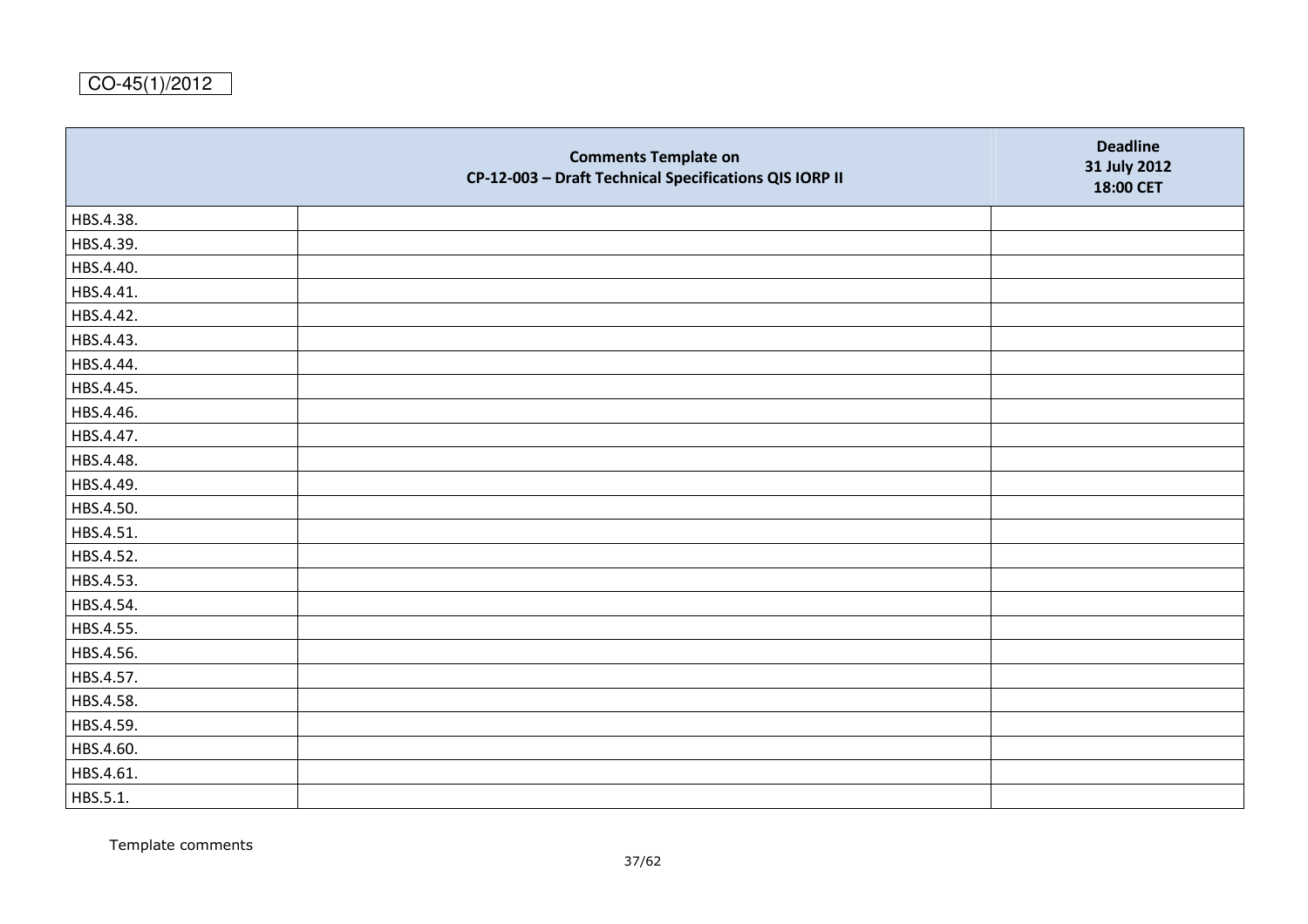|           | <b>Comments Template on</b><br>CP-12-003 - Draft Technical Specifications QIS IORP II | <b>Deadline</b><br>31 July 2012<br>18:00 CET |
|-----------|---------------------------------------------------------------------------------------|----------------------------------------------|
| HBS.5.2.  |                                                                                       |                                              |
| HBS.5.3.  |                                                                                       |                                              |
| HBS.5.4.  |                                                                                       |                                              |
| HBS.5.5.  |                                                                                       |                                              |
| HBS.6.1.  |                                                                                       |                                              |
| HBS.6.2.  |                                                                                       |                                              |
| HBS.6.3.  |                                                                                       |                                              |
| HBS.6.4.  |                                                                                       |                                              |
| HBS.6.5.  |                                                                                       |                                              |
| HBS.6.6.  |                                                                                       |                                              |
| HBS.6.7.  |                                                                                       |                                              |
| HBS.6.8.  |                                                                                       |                                              |
| HBS.6.9.  |                                                                                       |                                              |
| HBS.6.10. |                                                                                       |                                              |
| HBS.6.11. |                                                                                       |                                              |
| HBS.6.12. |                                                                                       |                                              |
| HBS.6.13. |                                                                                       |                                              |
| HBS.6.14. |                                                                                       |                                              |
| HBS.6.15. |                                                                                       |                                              |
| HBS.6.16. |                                                                                       |                                              |
| HBS.6.17. |                                                                                       |                                              |
| HBS.6.18. |                                                                                       |                                              |
| HBS.6.19. |                                                                                       |                                              |
| HBS.6.20. |                                                                                       |                                              |
| HBS.6.21. |                                                                                       |                                              |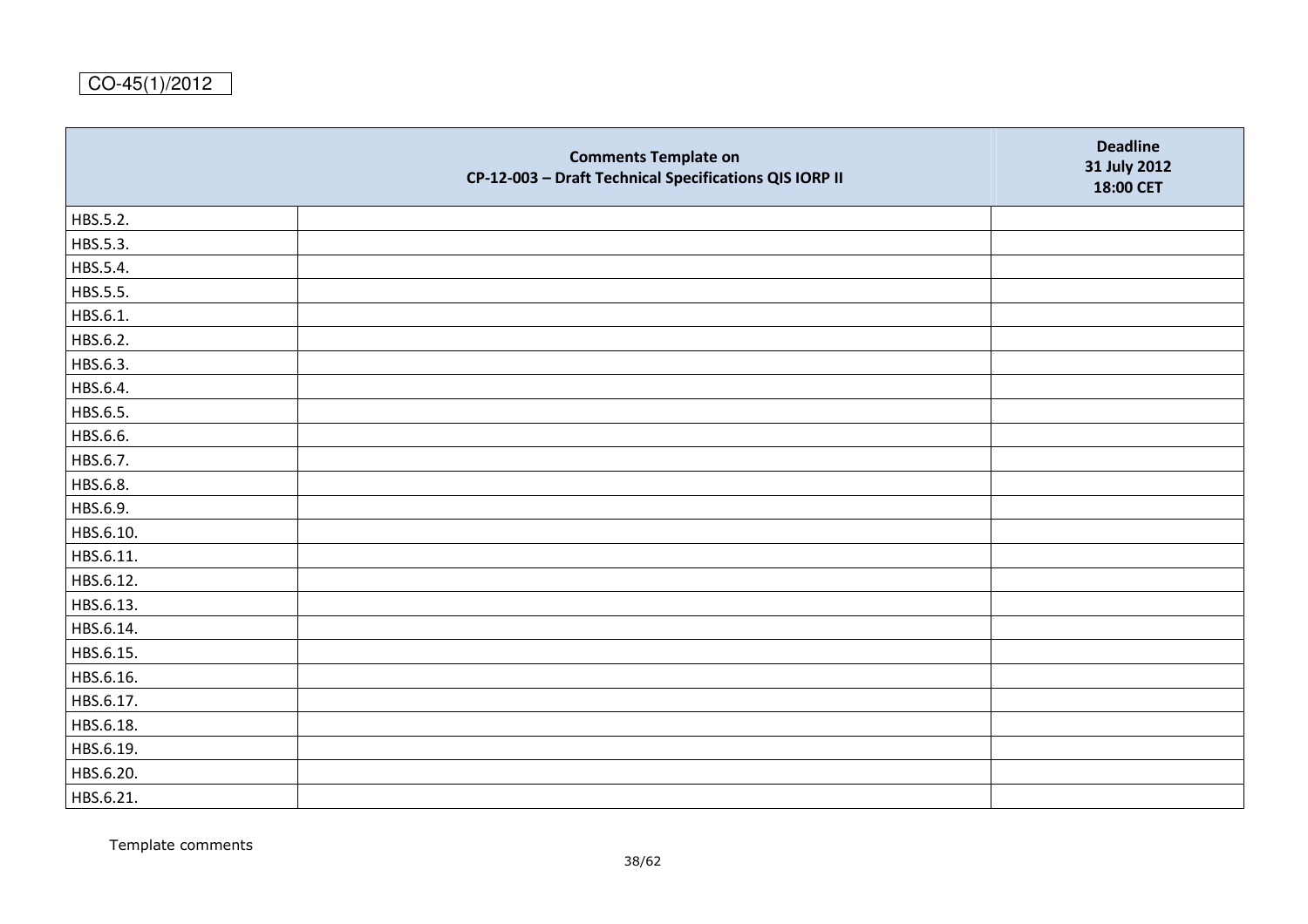|           | <b>Comments Template on</b><br>CP-12-003 - Draft Technical Specifications QIS IORP II | <b>Deadline</b><br>31 July 2012<br>18:00 CET |
|-----------|---------------------------------------------------------------------------------------|----------------------------------------------|
| HBS.6.22. |                                                                                       |                                              |
| HBS.6.23. |                                                                                       |                                              |
| HBS.6.24. |                                                                                       |                                              |
| HBS.6.25. |                                                                                       |                                              |
| HBS.6.26. |                                                                                       |                                              |
| HBS.6.27. |                                                                                       |                                              |
| HBS.6.28. |                                                                                       |                                              |
| HBS.6.29. |                                                                                       |                                              |
| HBS.6.30. |                                                                                       |                                              |
| HBS.6.31. |                                                                                       |                                              |
| HBS.6.32. |                                                                                       |                                              |
| HBS.6.33. |                                                                                       |                                              |
| HBS.6.34. |                                                                                       |                                              |
| HBS.6.35. |                                                                                       |                                              |
| HBS.6.36. |                                                                                       |                                              |
| HBS.6.37. |                                                                                       |                                              |
| HBS.6.38. |                                                                                       |                                              |
| HBS.6.39. |                                                                                       |                                              |
| HBS.6.40. |                                                                                       |                                              |
| HBS.6.41. |                                                                                       |                                              |
| HBS.6.42. |                                                                                       |                                              |
| HBS.6.43. |                                                                                       |                                              |
| HBS.6.44. |                                                                                       |                                              |
| HBS.6.45. |                                                                                       |                                              |
| HBS.6.46. |                                                                                       |                                              |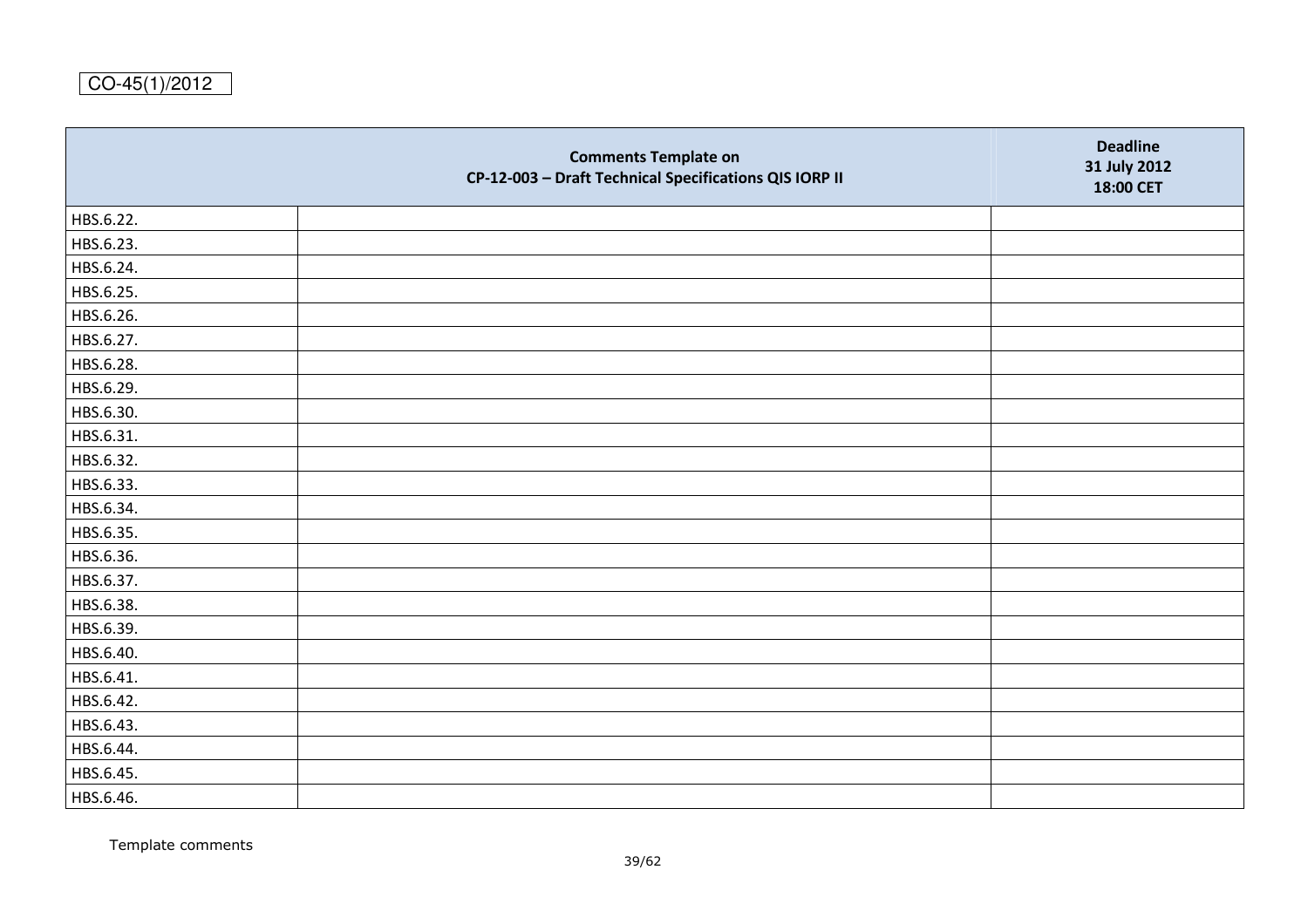|           | <b>Comments Template on</b><br>CP-12-003 - Draft Technical Specifications QIS IORP II | <b>Deadline</b><br>31 July 2012<br>18:00 CET |
|-----------|---------------------------------------------------------------------------------------|----------------------------------------------|
| HBS.6.47. |                                                                                       |                                              |
| HBS.6.48. |                                                                                       |                                              |
| HBS.6.49. |                                                                                       |                                              |
| HBS.6.50. |                                                                                       |                                              |
| HBS.6.51. |                                                                                       |                                              |
| HBS.6.52. |                                                                                       |                                              |
| HBS.6.53. |                                                                                       |                                              |
| HBS.6.54. |                                                                                       |                                              |
| HBS.6.55. |                                                                                       |                                              |
| HBS.6.56. |                                                                                       |                                              |
| HBS.6.57. |                                                                                       |                                              |
| HBS.6.58. |                                                                                       |                                              |
| HBS.6.59. |                                                                                       |                                              |
| HBS.6.60. |                                                                                       |                                              |
| HBS.6.61. |                                                                                       |                                              |
| HBS.6.62. |                                                                                       |                                              |
| HBS.6.63. |                                                                                       |                                              |
| HBS.6.64. |                                                                                       |                                              |
| HBS.6.65. |                                                                                       |                                              |
| HBS.6.66. |                                                                                       |                                              |
| HBS.6.67. |                                                                                       |                                              |
| HBS.6.68. |                                                                                       |                                              |
| HBS.6.69. |                                                                                       |                                              |
| HBS.6.70. |                                                                                       |                                              |
| HBS.6.71. |                                                                                       |                                              |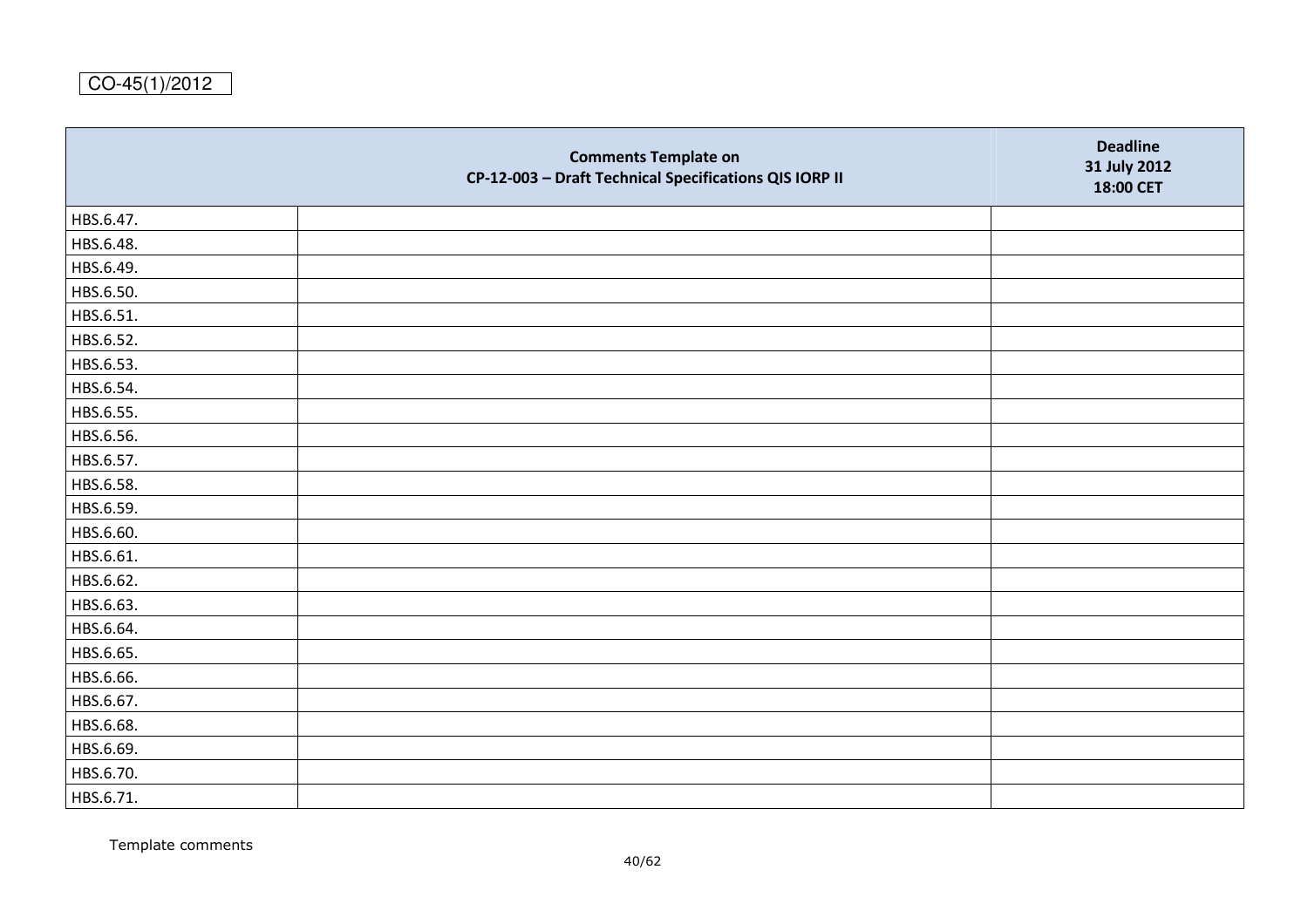|           | <b>Comments Template on</b><br>CP-12-003 - Draft Technical Specifications QIS IORP II | <b>Deadline</b><br>31 July 2012<br>18:00 CET |
|-----------|---------------------------------------------------------------------------------------|----------------------------------------------|
| HBS.6.72. |                                                                                       |                                              |
| HBS.6.73. |                                                                                       |                                              |
| HBS.6.74. |                                                                                       |                                              |
| HBS.6.75. |                                                                                       |                                              |
| HBS.6.76. |                                                                                       |                                              |
| HBS.6.77. |                                                                                       |                                              |
| HBS.6.78. |                                                                                       |                                              |
| HBS.6.79. |                                                                                       |                                              |
| HBS.6.80. |                                                                                       |                                              |
| HBS.6.81. |                                                                                       |                                              |
| HBS.6.82. |                                                                                       |                                              |
| HBS.6.83. |                                                                                       |                                              |
| HBS.6.84. |                                                                                       |                                              |
| HBS.6.85. |                                                                                       |                                              |
| HBS.6.86. |                                                                                       |                                              |
| HBS.6.87. |                                                                                       |                                              |
| HBS.6.88. |                                                                                       |                                              |
| HBS.6.89. |                                                                                       |                                              |
| HBS.6.90. |                                                                                       |                                              |
| HBS.7.1.  |                                                                                       |                                              |
| HBS.7.2.  |                                                                                       |                                              |
| HBS.7.3.  |                                                                                       |                                              |
| HBS.7.4.  |                                                                                       |                                              |
| HBS.7.5.  |                                                                                       |                                              |
| HBS.7.6.  |                                                                                       |                                              |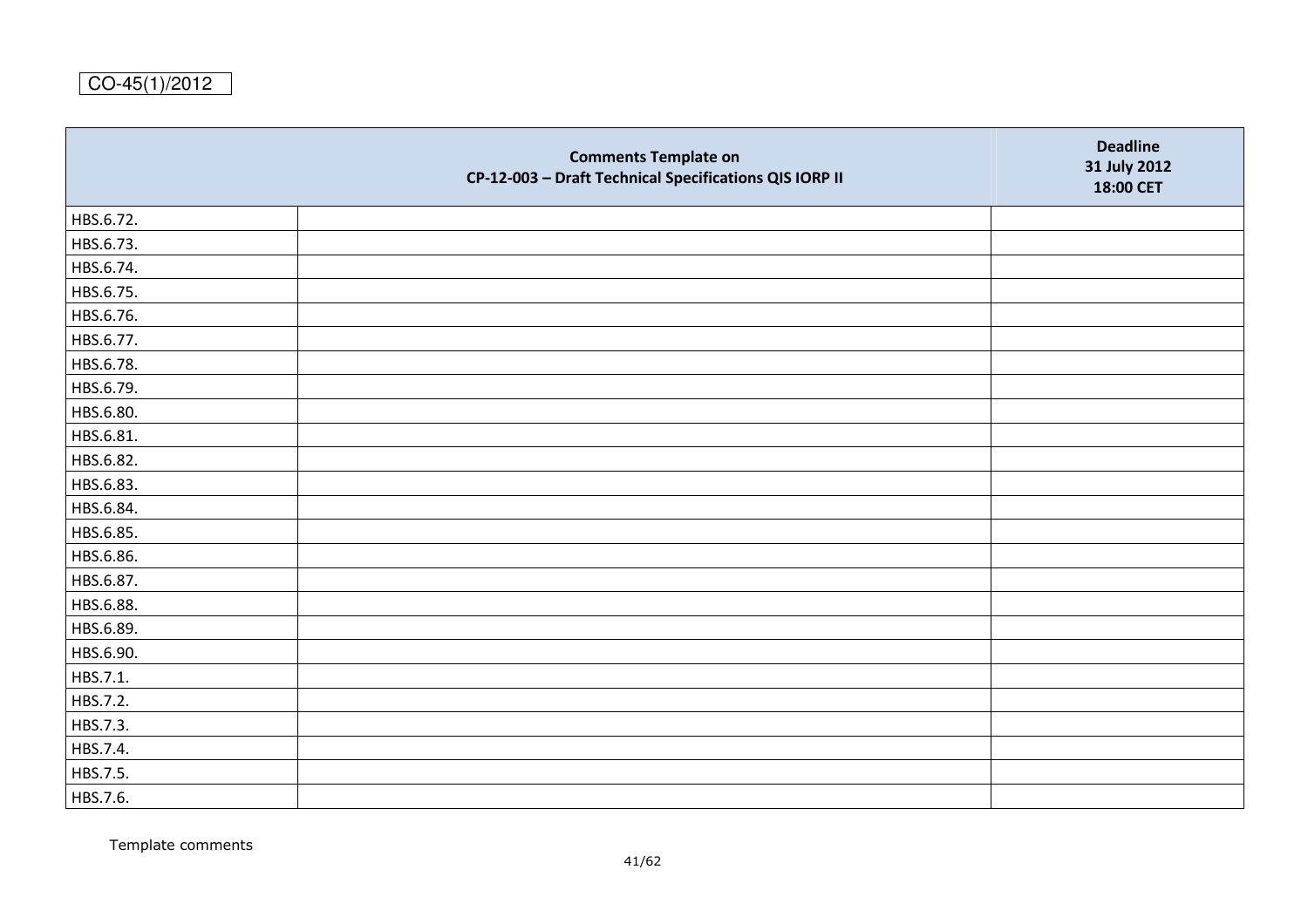|           | <b>Comments Template on</b><br>CP-12-003 - Draft Technical Specifications QIS IORP II | <b>Deadline</b><br>31 July 2012<br>18:00 CET |
|-----------|---------------------------------------------------------------------------------------|----------------------------------------------|
| HBS.7.7.  |                                                                                       |                                              |
| HBS.7.8.  |                                                                                       |                                              |
| HBS.7.9.  |                                                                                       |                                              |
| HBS.7.10. |                                                                                       |                                              |
| HBS.7.11. |                                                                                       |                                              |
| HBS.7.12. |                                                                                       |                                              |
| HBS.7.13. |                                                                                       |                                              |
| HBS.7.14. |                                                                                       |                                              |
| HBS.7.15. |                                                                                       |                                              |
| HBS.7.16. |                                                                                       |                                              |
| HBS.7.17. |                                                                                       |                                              |
| HBS.7.18. |                                                                                       |                                              |
| HBS.7.19. |                                                                                       |                                              |
| HBS.7.20. |                                                                                       |                                              |
| HBS.7.21. |                                                                                       |                                              |
| HBS.7.22. |                                                                                       |                                              |
| HBS.7.23. |                                                                                       |                                              |
| HBS.7.24. |                                                                                       |                                              |
| HBS.7.25. |                                                                                       |                                              |
| HBS.7.26. |                                                                                       |                                              |
| HBS.7.27. |                                                                                       |                                              |
| HBS.7.28. |                                                                                       |                                              |
| HBS.7.29. |                                                                                       |                                              |
| HBS.7.30. |                                                                                       |                                              |
| HBS.7.31. |                                                                                       |                                              |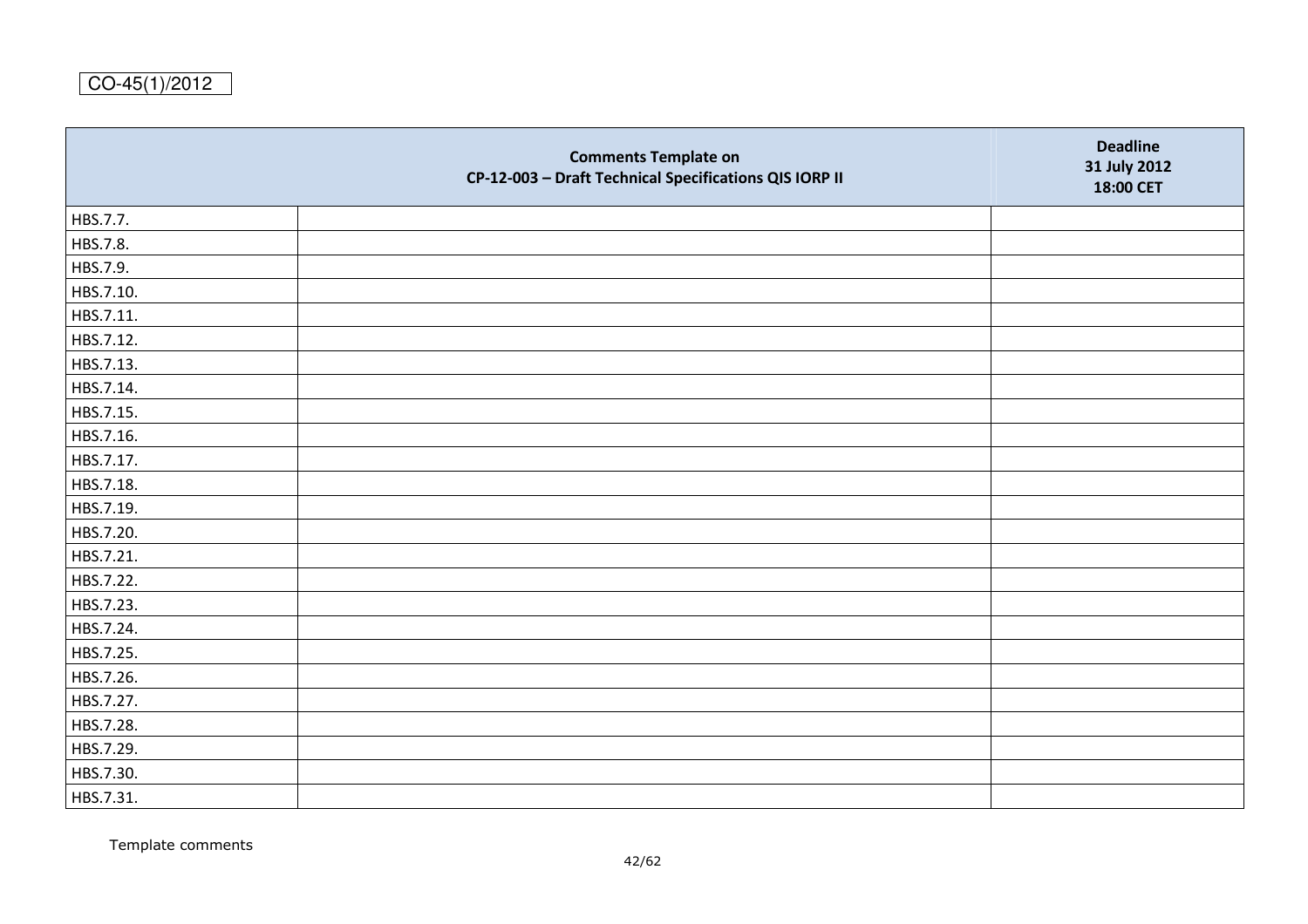|           | <b>Comments Template on</b><br>CP-12-003 - Draft Technical Specifications QIS IORP II | <b>Deadline</b><br>31 July 2012<br>18:00 CET |
|-----------|---------------------------------------------------------------------------------------|----------------------------------------------|
| HBS.7.32. |                                                                                       |                                              |
| HBS.7.33. |                                                                                       |                                              |
| HBS.7.34. |                                                                                       |                                              |
| HBS.7.35. |                                                                                       |                                              |
| HBS.7.36. |                                                                                       |                                              |
| HBS.7.37. |                                                                                       |                                              |
| HBS.7.38. |                                                                                       |                                              |
| HBS.7.39. |                                                                                       |                                              |
| HBS.7.40. |                                                                                       |                                              |
| HBS.7.41. |                                                                                       |                                              |
| HBS.7.42. |                                                                                       |                                              |
| HBS.8.1.  |                                                                                       |                                              |
| HBS.8.2.  |                                                                                       |                                              |
| HBS.8.3.  |                                                                                       |                                              |
| HBS.8.4.  |                                                                                       |                                              |
| HBS.8.5.  |                                                                                       |                                              |
| HBS.8.6.  |                                                                                       |                                              |
| HBS.8.7.  |                                                                                       |                                              |
| HBS.8.8.  |                                                                                       |                                              |
| HBS.8.9.  |                                                                                       |                                              |
| HBS.8.10. |                                                                                       |                                              |
| HBS.8.11. |                                                                                       |                                              |
| HBS.8.12. |                                                                                       |                                              |
| HBS.8.13. |                                                                                       |                                              |
| HBS.8.14. |                                                                                       |                                              |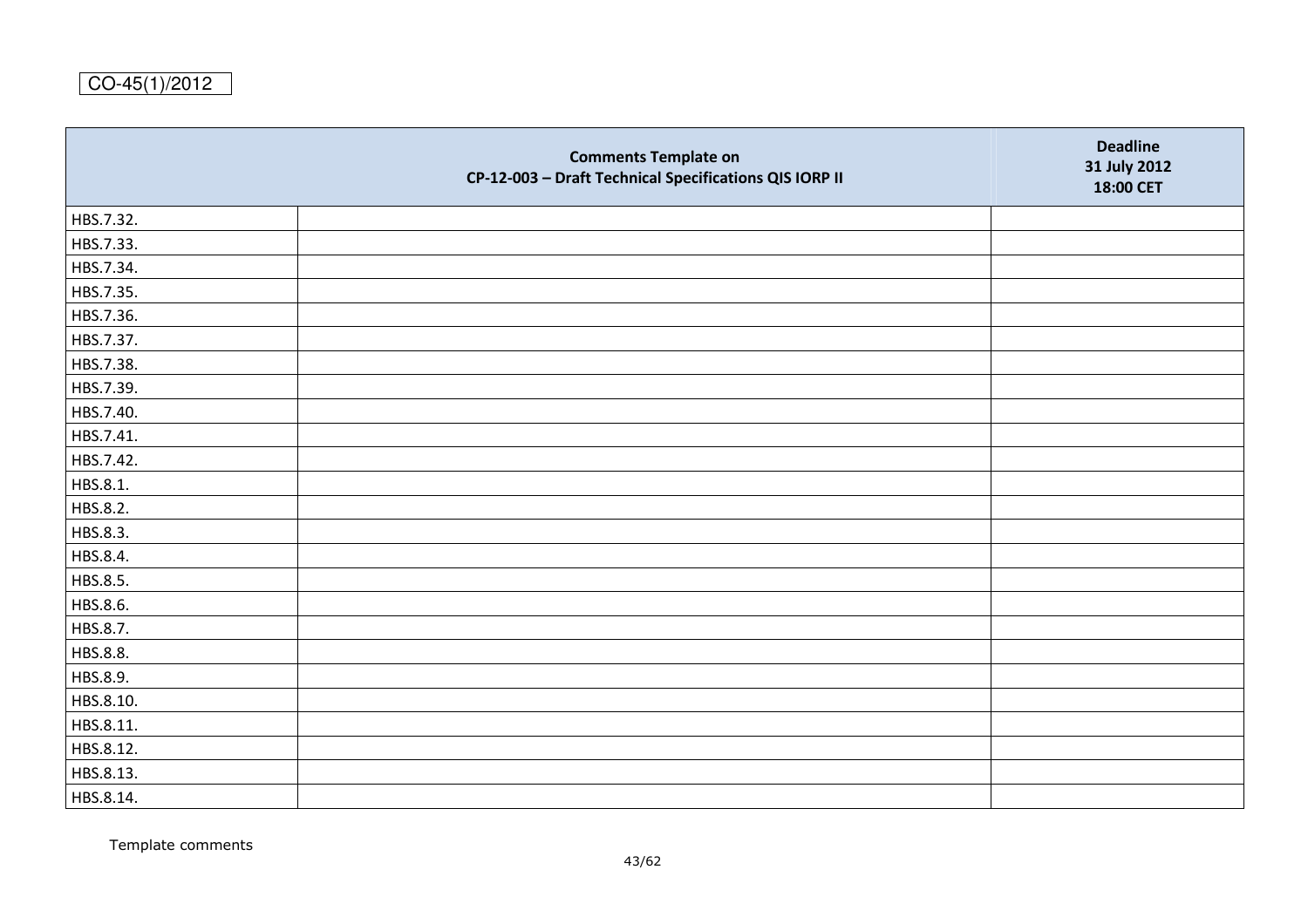|           | <b>Comments Template on</b><br>CP-12-003 - Draft Technical Specifications QIS IORP II | <b>Deadline</b><br>31 July 2012<br>18:00 CET |
|-----------|---------------------------------------------------------------------------------------|----------------------------------------------|
| HBS.8.15. |                                                                                       |                                              |
| HBS.8.16. |                                                                                       |                                              |
| HBS.8.17. |                                                                                       |                                              |
| HBS.8.18. |                                                                                       |                                              |
| HBS.8.19. |                                                                                       |                                              |
| HBS.8.20. |                                                                                       |                                              |
| HBS.8.21. |                                                                                       |                                              |
| HBS.8.22. |                                                                                       |                                              |
| HBS.8.23. |                                                                                       |                                              |
| HBS.8.24. |                                                                                       |                                              |
| HBS.9.1.  |                                                                                       |                                              |
| HBS.9.2.  |                                                                                       |                                              |
| HBS.9.3.  |                                                                                       |                                              |
| HBS.9.4.  |                                                                                       |                                              |
| HBS.9.5.  |                                                                                       |                                              |
| HBS.9.6.  |                                                                                       |                                              |
| HBS.9.7.  |                                                                                       |                                              |
| HBS.9.8.  |                                                                                       |                                              |
| HBS.9.9.  |                                                                                       |                                              |
| SCR.1.1.  |                                                                                       |                                              |
| SCR.1.2.  |                                                                                       |                                              |
| SCR.1.3.  |                                                                                       |                                              |
| SCR.1.4.  |                                                                                       |                                              |
| SCR.1.5.  |                                                                                       |                                              |
| SCR.1.6.  |                                                                                       |                                              |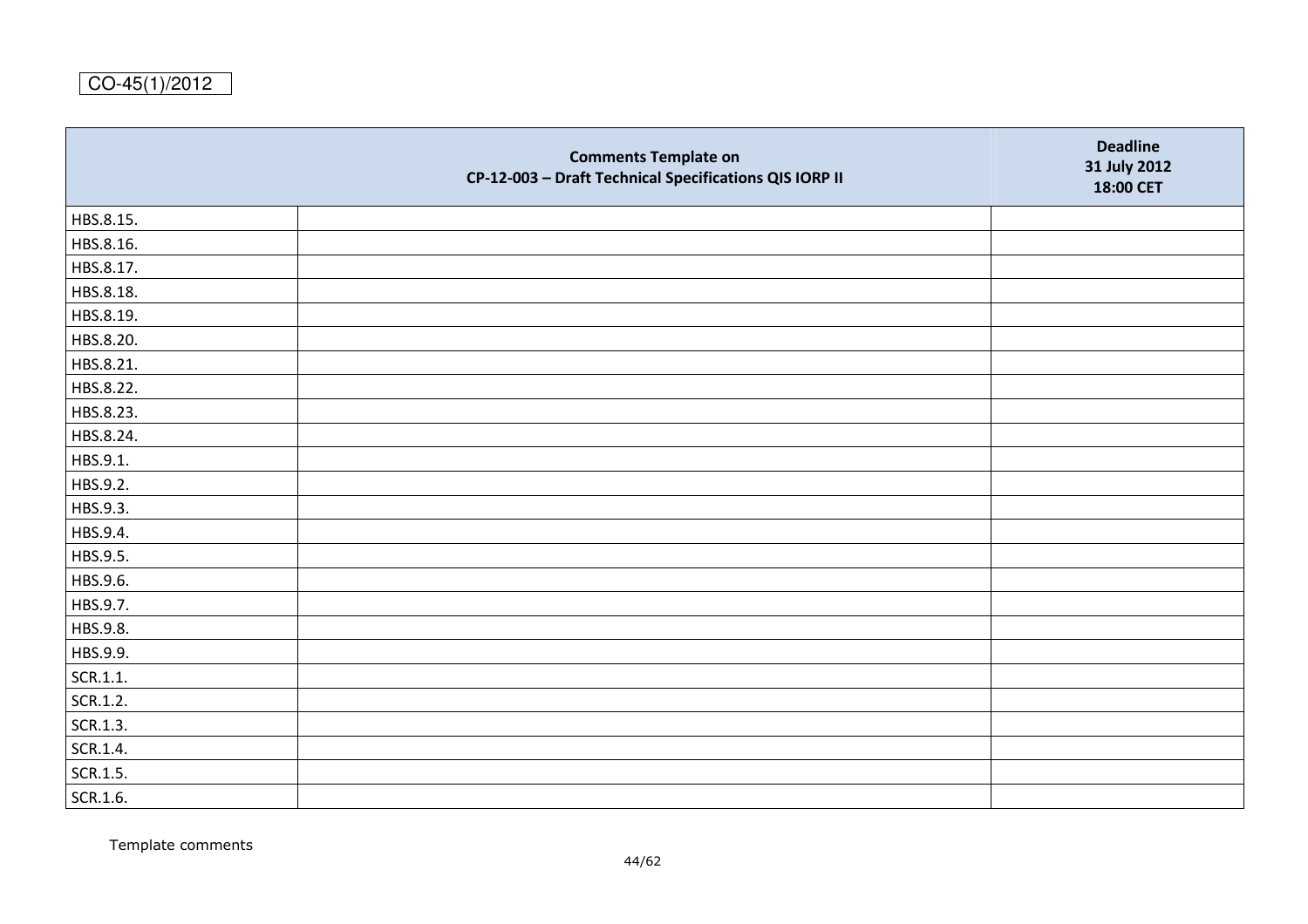|           | <b>Comments Template on</b><br>CP-12-003 - Draft Technical Specifications QIS IORP II | <b>Deadline</b><br>31 July 2012<br>18:00 CET |
|-----------|---------------------------------------------------------------------------------------|----------------------------------------------|
| SCR.1.7.  |                                                                                       |                                              |
| SCR.1.8.  |                                                                                       |                                              |
| SCR.1.9.  |                                                                                       |                                              |
| SCR.1.10. |                                                                                       |                                              |
| SCR.1.11. |                                                                                       |                                              |
| SCR.1.12. |                                                                                       |                                              |
| SCR.1.13. |                                                                                       |                                              |
| SCR.1.14. |                                                                                       |                                              |
| SCR.1.15. |                                                                                       |                                              |
| SCR.1.16. |                                                                                       |                                              |
| SCR.1.17. |                                                                                       |                                              |
| SCR.1.18. |                                                                                       |                                              |
| SCR.1.19. |                                                                                       |                                              |
| SCR.1.20. |                                                                                       |                                              |
| SCR.1.21. |                                                                                       |                                              |
| SCR.1.22. |                                                                                       |                                              |
| SCR.1.23. |                                                                                       |                                              |
| SCR.1.24. |                                                                                       |                                              |
| SCR.1.25. |                                                                                       |                                              |
| SCR.2.1.  |                                                                                       |                                              |
| SCR.2.2.  |                                                                                       |                                              |
| SCR.2.3.  |                                                                                       |                                              |
| SCR.2.4.  |                                                                                       |                                              |
| SCR.2.5.  |                                                                                       |                                              |
| SCR.2.6.  |                                                                                       |                                              |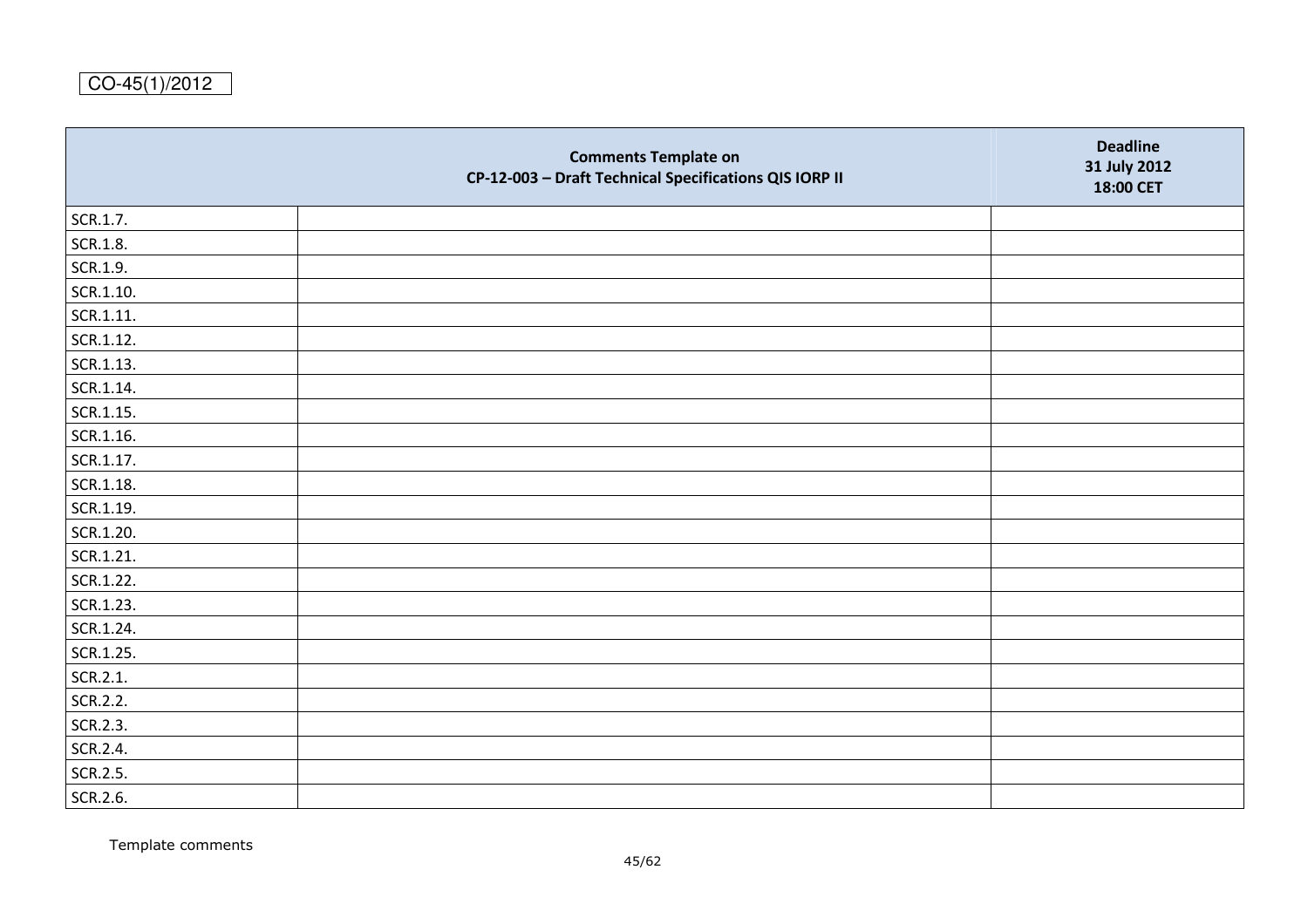|           | <b>Comments Template on</b><br>CP-12-003 - Draft Technical Specifications QIS IORP II | <b>Deadline</b><br>31 July 2012<br>18:00 CET |
|-----------|---------------------------------------------------------------------------------------|----------------------------------------------|
| SCR.2.7.  |                                                                                       |                                              |
| SCR.2.8.  |                                                                                       |                                              |
| SCR.2.9.  |                                                                                       |                                              |
| SCR.2.10. |                                                                                       |                                              |
| SCR.2.11. |                                                                                       |                                              |
| SCR.2.12. |                                                                                       |                                              |
| SCR.2.13. |                                                                                       |                                              |
| SCR.2.14. |                                                                                       |                                              |
| SCR.2.15. |                                                                                       |                                              |
| SCR.2.16. |                                                                                       |                                              |
| SCR.2.17. |                                                                                       |                                              |
| SCR.2.18. |                                                                                       |                                              |
| SCR.2.19. |                                                                                       |                                              |
| SCR.2.20. |                                                                                       |                                              |
| SCR.2.21. |                                                                                       |                                              |
| SCR.2.22. |                                                                                       |                                              |
| SCR.2.23. |                                                                                       |                                              |
| SCR.2.24. |                                                                                       |                                              |
| SCR.2.25. |                                                                                       |                                              |
| SCR.2.26. |                                                                                       |                                              |
| SCR.2.27. |                                                                                       |                                              |
| SCR.2.28. |                                                                                       |                                              |
| SCR.2.29. |                                                                                       |                                              |
| SCR.2.30. |                                                                                       |                                              |
| SCR.2.31. |                                                                                       |                                              |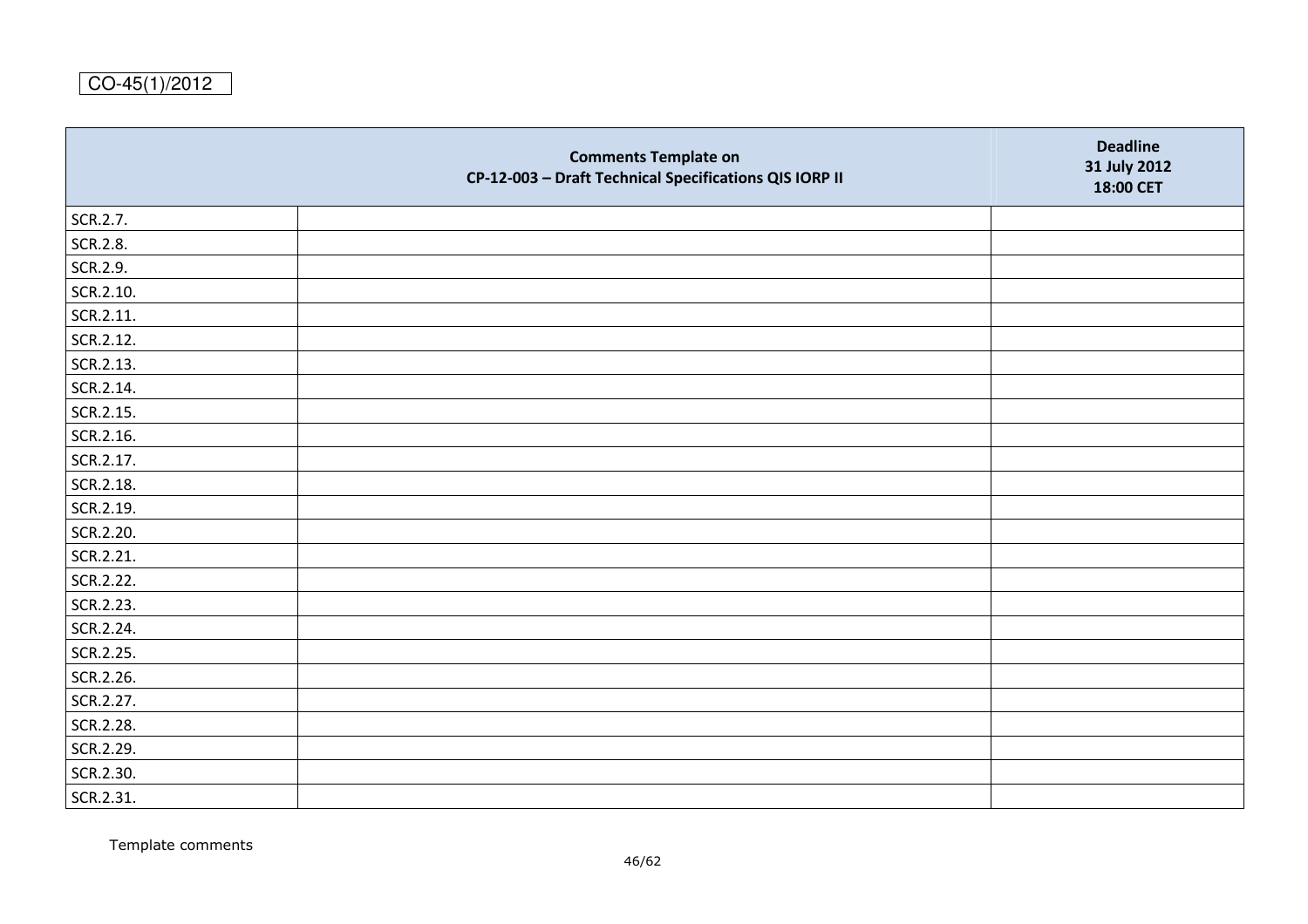|           | <b>Comments Template on</b><br>CP-12-003 - Draft Technical Specifications QIS IORP II | <b>Deadline</b><br>31 July 2012<br>18:00 CET |
|-----------|---------------------------------------------------------------------------------------|----------------------------------------------|
| SCR.2.32. |                                                                                       |                                              |
| SCR.2.33. |                                                                                       |                                              |
| SCR.2.34. |                                                                                       |                                              |
| SCR.2.35. |                                                                                       |                                              |
| SCR.3.1.  |                                                                                       |                                              |
| SCR.3.2.  |                                                                                       |                                              |
| SCR.3.3.  |                                                                                       |                                              |
| SCR.3.4.  |                                                                                       |                                              |
| SCR.3.5.  |                                                                                       |                                              |
| SCR.3.6.  |                                                                                       |                                              |
| SCR.4.1.  |                                                                                       |                                              |
| SCR.4.2.  |                                                                                       |                                              |
| SCR.4.3.  |                                                                                       |                                              |
| SCR.4.4.  |                                                                                       |                                              |
| SCR.5.1.  |                                                                                       |                                              |
| SCR.5.2.  |                                                                                       |                                              |
| SCR.5.3.  |                                                                                       |                                              |
| SCR.5.4.  |                                                                                       |                                              |
| SCR.5.5.  |                                                                                       |                                              |
| SCR.5.6.  |                                                                                       |                                              |
| SCR.5.7.  |                                                                                       |                                              |
| SCR.5.8.  |                                                                                       |                                              |
| SCR.5.9.  |                                                                                       |                                              |
| SCR.5.10. |                                                                                       |                                              |
| SCR.5.11. |                                                                                       |                                              |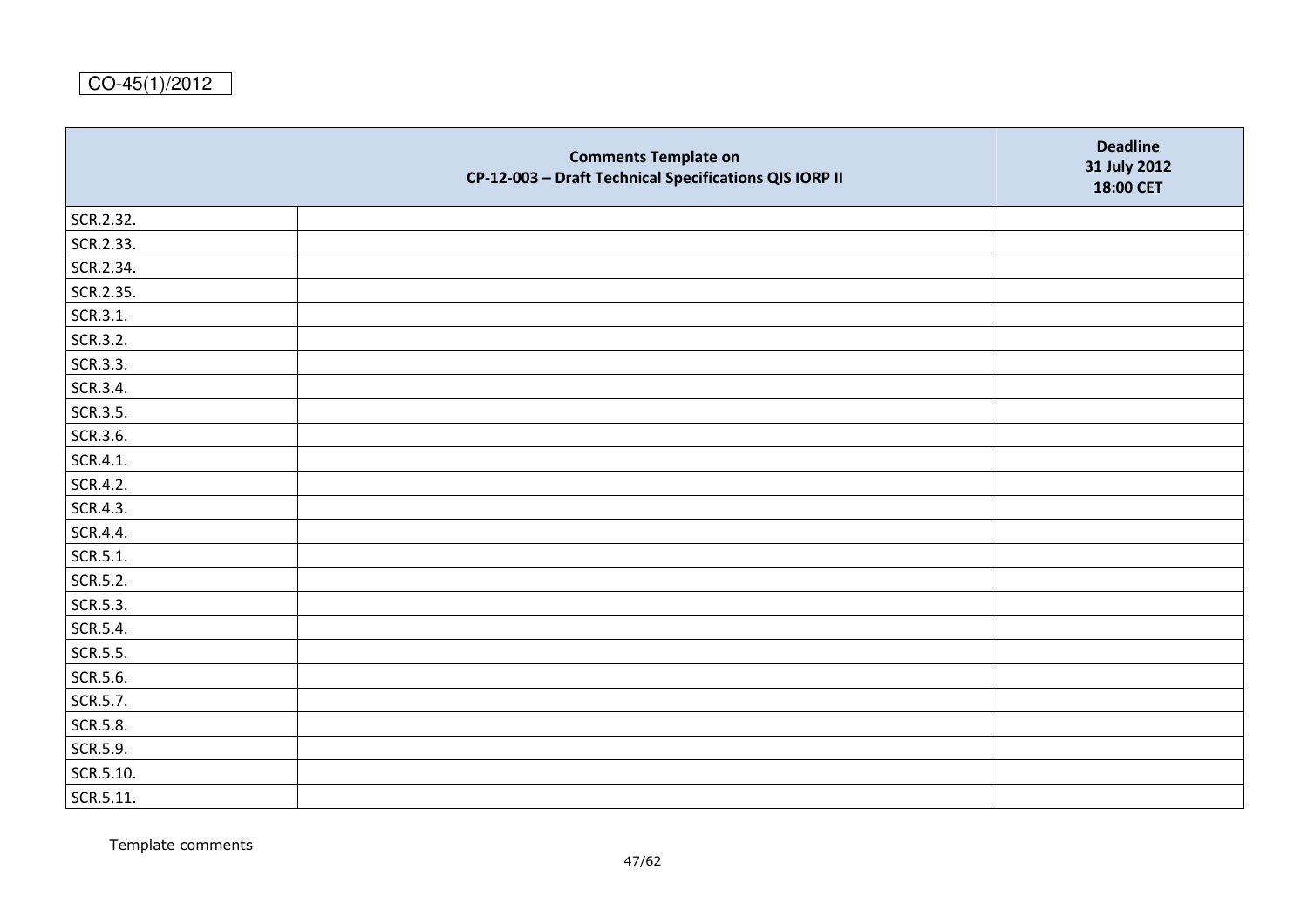|           | <b>Comments Template on</b><br>CP-12-003 - Draft Technical Specifications QIS IORP II | <b>Deadline</b><br>31 July 2012<br>18:00 CET |
|-----------|---------------------------------------------------------------------------------------|----------------------------------------------|
| SCR.5.12. |                                                                                       |                                              |
| SCR.5.13. |                                                                                       |                                              |
| SCR.5.14. |                                                                                       |                                              |
| SCR.5.15. |                                                                                       |                                              |
| SCR.5.16. |                                                                                       |                                              |
| SCR.5.17. |                                                                                       |                                              |
| SCR.5.18. |                                                                                       |                                              |
| SCR.5.19. |                                                                                       |                                              |
| SCR.5.20. |                                                                                       |                                              |
| SCR.5.21. |                                                                                       |                                              |
| SCR.5.22. |                                                                                       |                                              |
| SCR.5.23. |                                                                                       |                                              |
| SCR.5.24. |                                                                                       |                                              |
| SCR.5.25. |                                                                                       |                                              |
| SCR.5.26. |                                                                                       |                                              |
| SCR.5.27. |                                                                                       |                                              |
| SCR.5.28. |                                                                                       |                                              |
| SCR.5.29. |                                                                                       |                                              |
| SCR.5.30. |                                                                                       |                                              |
| SCR.5.31. |                                                                                       |                                              |
| SCR.5.32. |                                                                                       |                                              |
| SCR.5.33. |                                                                                       |                                              |
| SCR.5.34. |                                                                                       |                                              |
| SCR.5.35. |                                                                                       |                                              |
| SCR.5.36. |                                                                                       |                                              |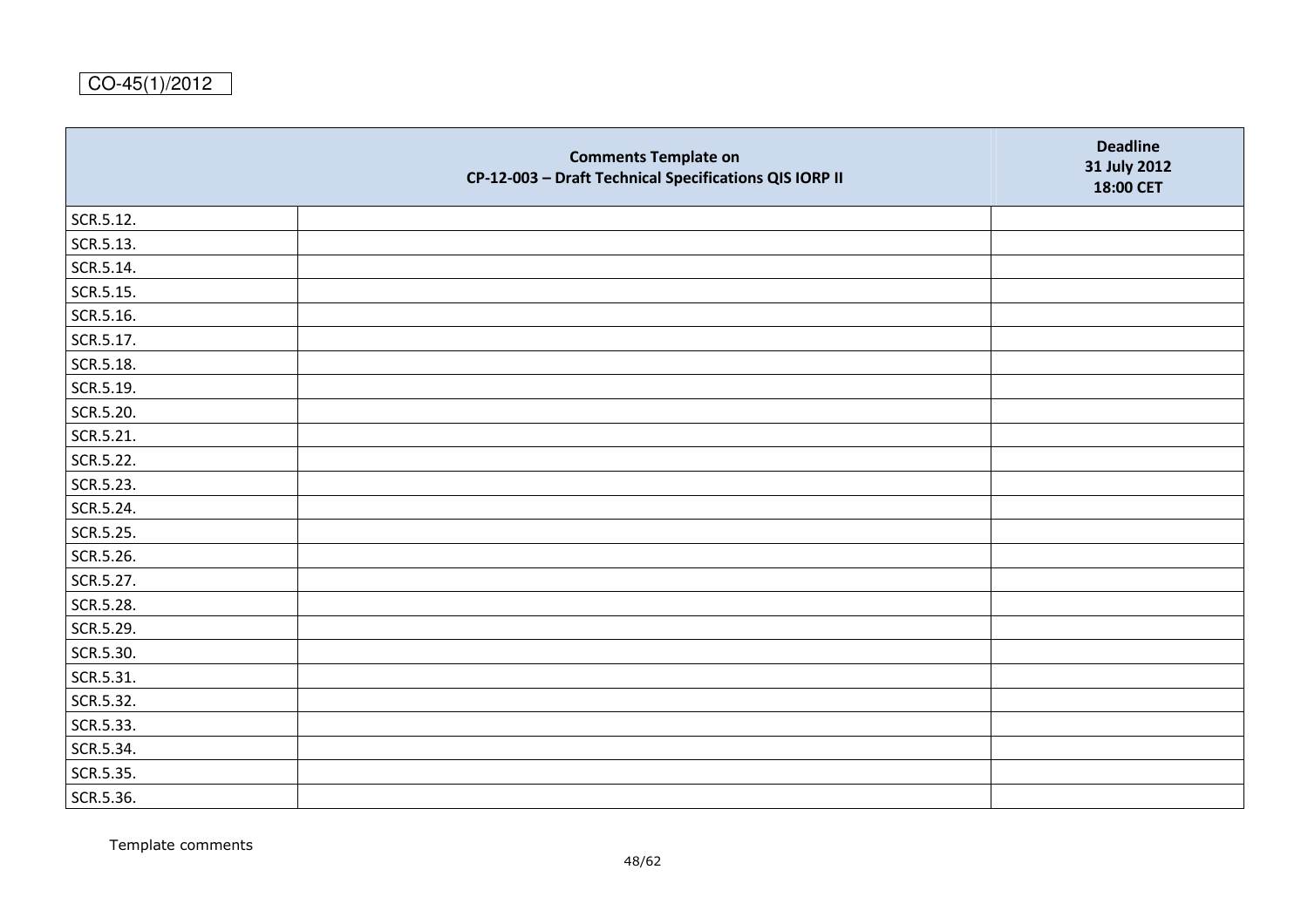|           | <b>Comments Template on</b><br>CP-12-003 - Draft Technical Specifications QIS IORP II | <b>Deadline</b><br>31 July 2012<br>18:00 CET |
|-----------|---------------------------------------------------------------------------------------|----------------------------------------------|
| SCR.5.37. |                                                                                       |                                              |
| SCR.5.38. |                                                                                       |                                              |
| SCR.5.39. |                                                                                       |                                              |
| SCR.5.40. |                                                                                       |                                              |
| SCR.5.41. |                                                                                       |                                              |
| SCR.5.42. |                                                                                       |                                              |
| SCR.5.43. |                                                                                       |                                              |
| SCR.5.44. |                                                                                       |                                              |
| SCR.5.45. |                                                                                       |                                              |
| SCR.5.46. |                                                                                       |                                              |
| SCR.5.47. |                                                                                       |                                              |
| SCR.5.48. |                                                                                       |                                              |
| SCR.5.49. |                                                                                       |                                              |
| SCR.5.50. |                                                                                       |                                              |
| SCR.5.51. |                                                                                       |                                              |
| SCR.5.52. |                                                                                       |                                              |
| SCR.5.53. |                                                                                       |                                              |
| SCR.5.54. |                                                                                       |                                              |
| SCR.5.55. |                                                                                       |                                              |
| SCR.5.56. |                                                                                       |                                              |
| SCR.5.57. |                                                                                       |                                              |
| SCR.5.58. |                                                                                       |                                              |
| SCR.5.59. |                                                                                       |                                              |
| SCR.5.60. |                                                                                       |                                              |
| SCR.5.61. |                                                                                       |                                              |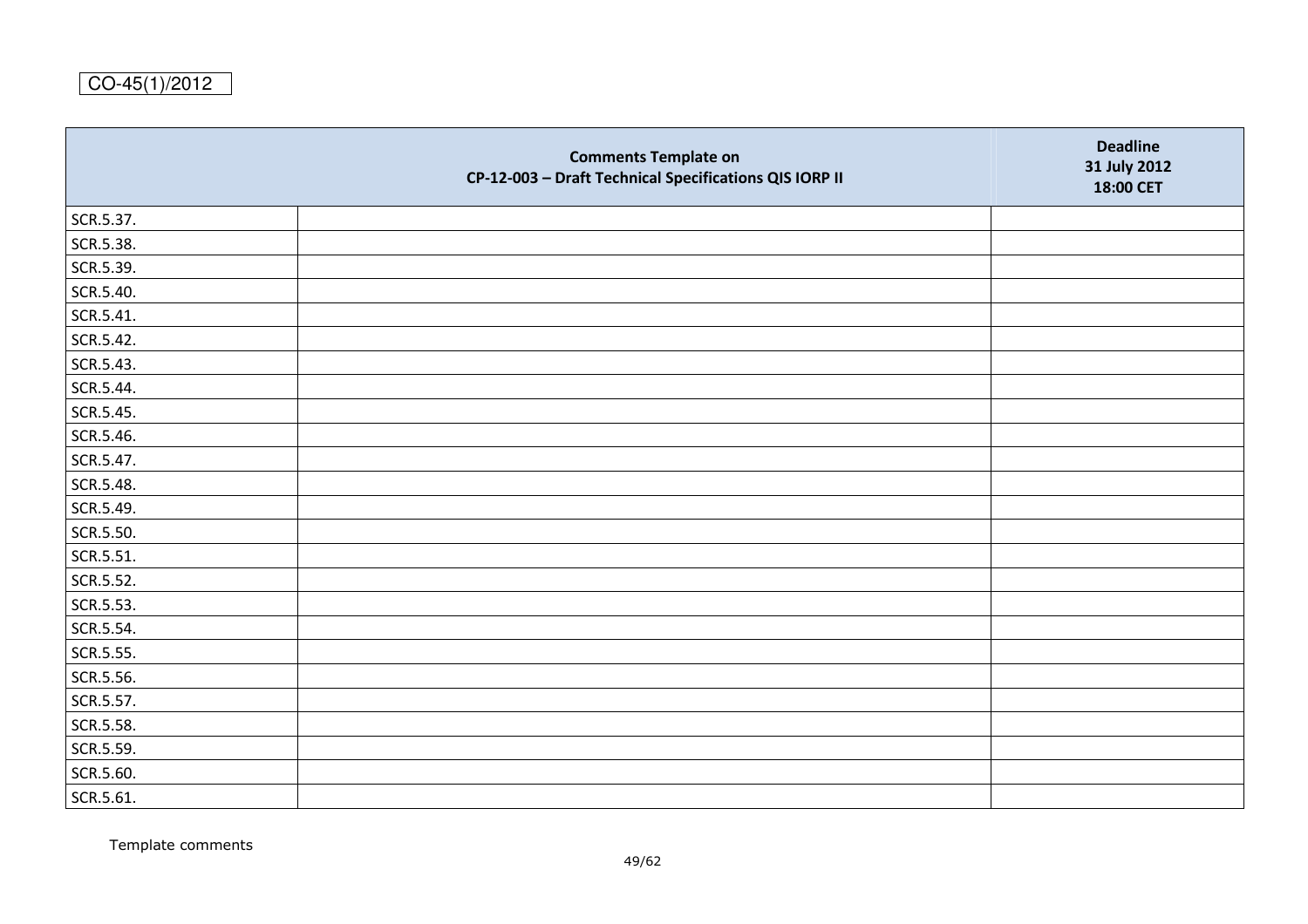|           | <b>Comments Template on</b><br>CP-12-003 - Draft Technical Specifications QIS IORP II | <b>Deadline</b><br>31 July 2012<br>18:00 CET |
|-----------|---------------------------------------------------------------------------------------|----------------------------------------------|
| SCR.5.62. |                                                                                       |                                              |
| SCR.5.63. |                                                                                       |                                              |
| SCR.5.64. |                                                                                       |                                              |
| SCR.5.65. |                                                                                       |                                              |
| SCR.5.66. |                                                                                       |                                              |
| SCR.5.67. |                                                                                       |                                              |
| SCR.5.68. |                                                                                       |                                              |
| SCR.5.69. |                                                                                       |                                              |
| SCR.5.70. |                                                                                       |                                              |
| SCR.5.71. |                                                                                       |                                              |
| SCR.5.72. |                                                                                       |                                              |
| SCR.5.73. |                                                                                       |                                              |
| SCR.5.74. |                                                                                       |                                              |
| SCR.5.75. |                                                                                       |                                              |
| SCR.5.76. |                                                                                       |                                              |
| SCR.5.77. |                                                                                       |                                              |
| SCR.5.78. |                                                                                       |                                              |
| SCR.5.79. |                                                                                       |                                              |
| SCR.5.80. |                                                                                       |                                              |
| SCR.5.81. |                                                                                       |                                              |
| SCR.5.82. |                                                                                       |                                              |
| SCR.5.83. |                                                                                       |                                              |
| SCR.5.84. |                                                                                       |                                              |
| SCR.5.85. |                                                                                       |                                              |
| SCR.5.86. |                                                                                       |                                              |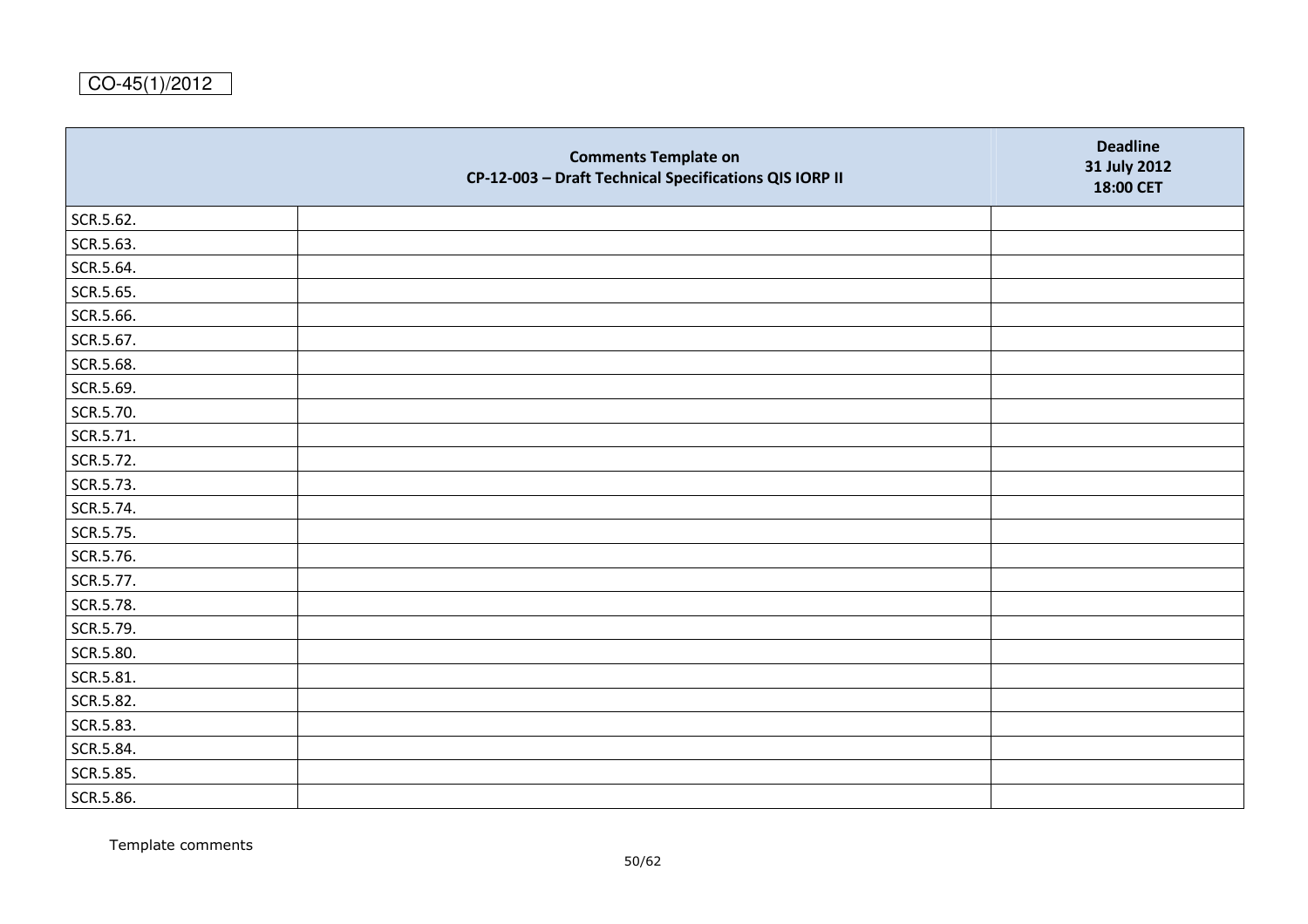|            | <b>Comments Template on</b><br>CP-12-003 - Draft Technical Specifications QIS IORP II | <b>Deadline</b><br>31 July 2012<br>18:00 CET |
|------------|---------------------------------------------------------------------------------------|----------------------------------------------|
| SCR.5.87.  |                                                                                       |                                              |
| SCR.5.88.  |                                                                                       |                                              |
| SCR.5.89.  |                                                                                       |                                              |
| SCR.5.90.  |                                                                                       |                                              |
| SCR.5.91.  |                                                                                       |                                              |
| SCR.5.92.  |                                                                                       |                                              |
| SCR.5.93.  |                                                                                       |                                              |
| SCR.5.94.  |                                                                                       |                                              |
| SCR.5.95.  |                                                                                       |                                              |
| SCR.5.96.  |                                                                                       |                                              |
| SCR.5.97.  |                                                                                       |                                              |
| SCR.5.98.  |                                                                                       |                                              |
| SCR.5.99.  |                                                                                       |                                              |
| SCR.5.100. |                                                                                       |                                              |
| SCR.5.101. |                                                                                       |                                              |
| SCR.5.102. |                                                                                       |                                              |
| SCR.5.103. |                                                                                       |                                              |
| SCR.5.104. |                                                                                       |                                              |
| SCR.5.105. |                                                                                       |                                              |
| SCR.5.106. |                                                                                       |                                              |
| SCR.5.107. |                                                                                       |                                              |
| SCR.5.108. |                                                                                       |                                              |
| SCR.5.109. |                                                                                       |                                              |
| SCR.5.110. |                                                                                       |                                              |
| SCR.5.111. |                                                                                       |                                              |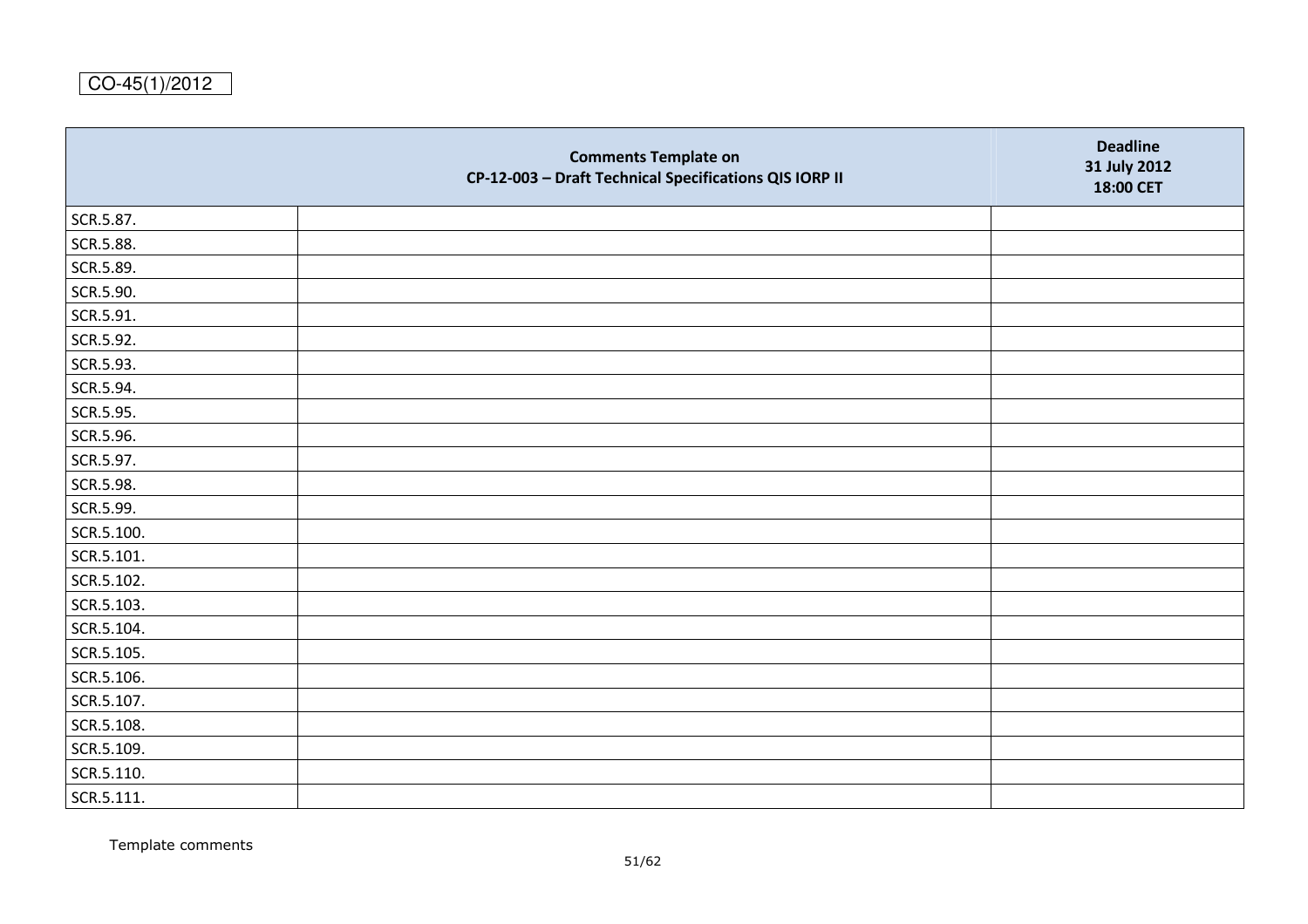|            | <b>Comments Template on</b><br>CP-12-003 - Draft Technical Specifications QIS IORP II | <b>Deadline</b><br>31 July 2012<br>18:00 CET |
|------------|---------------------------------------------------------------------------------------|----------------------------------------------|
| SCR.5.112. |                                                                                       |                                              |
| SCR.5.113. |                                                                                       |                                              |
| SCR.5.114. |                                                                                       |                                              |
| SCR.5.115. |                                                                                       |                                              |
| SCR.5.116. |                                                                                       |                                              |
| SCR.5.117. |                                                                                       |                                              |
| SCR.5.118. |                                                                                       |                                              |
| SCR.5.119. |                                                                                       |                                              |
| SCR.5.120. |                                                                                       |                                              |
| SCR.5.121. |                                                                                       |                                              |
| SCR.5.122. |                                                                                       |                                              |
| SCR.5.123. |                                                                                       |                                              |
| SCR.5.124. |                                                                                       |                                              |
| SCR.5.125. |                                                                                       |                                              |
| SCR.5.126. |                                                                                       |                                              |
| SCR.5.127. |                                                                                       |                                              |
| SCR.5.128. |                                                                                       |                                              |
| SCR.5.129. |                                                                                       |                                              |
| SCR.5.130. |                                                                                       |                                              |
| SCR.5.131. |                                                                                       |                                              |
| SCR.6.1.   |                                                                                       |                                              |
| SCR.6.2.   |                                                                                       |                                              |
| SCR.6.3.   |                                                                                       |                                              |
| SCR.6.4.   |                                                                                       |                                              |
| SCR.6.5.   |                                                                                       |                                              |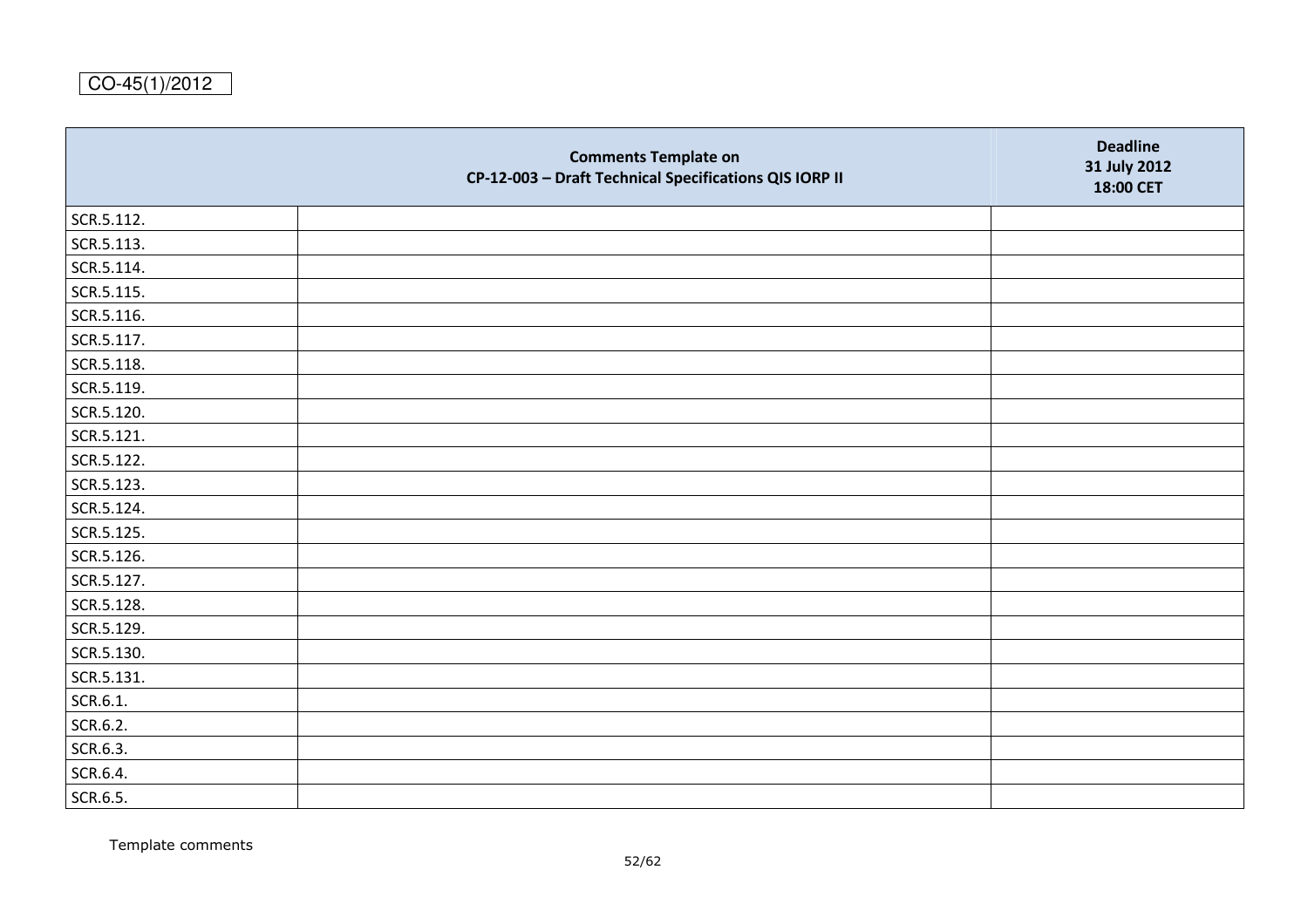|           | <b>Comments Template on</b><br>CP-12-003 - Draft Technical Specifications QIS IORP II | <b>Deadline</b><br>31 July 2012<br>18:00 CET |
|-----------|---------------------------------------------------------------------------------------|----------------------------------------------|
| SCR.6.6.  |                                                                                       |                                              |
| SCR.6.7.  |                                                                                       |                                              |
| SCR.6.8.  |                                                                                       |                                              |
| SCR.6.9.  |                                                                                       |                                              |
| SCR.6.10. |                                                                                       |                                              |
| SCR.6.11. |                                                                                       |                                              |
| SCR.6.12. |                                                                                       |                                              |
| SCR.6.13. |                                                                                       |                                              |
| SCR.6.14. |                                                                                       |                                              |
| SCR.6.15. |                                                                                       |                                              |
| SCR.6.16. |                                                                                       |                                              |
| SCR.6.17. |                                                                                       |                                              |
| SCR.6.18. |                                                                                       |                                              |
| SCR.6.19. |                                                                                       |                                              |
| SCR.6.20. |                                                                                       |                                              |
| SCR.6.21. |                                                                                       |                                              |
| SCR.6.22. |                                                                                       |                                              |
| SCR.6.23. |                                                                                       |                                              |
| SCR.6.24. |                                                                                       |                                              |
| SCR.6.25. |                                                                                       |                                              |
| SCR.6.26. |                                                                                       |                                              |
| SCR.6.27. |                                                                                       |                                              |
| SCR.6.28. |                                                                                       |                                              |
| SCR.6.29. |                                                                                       |                                              |
| SCR.6.30. |                                                                                       |                                              |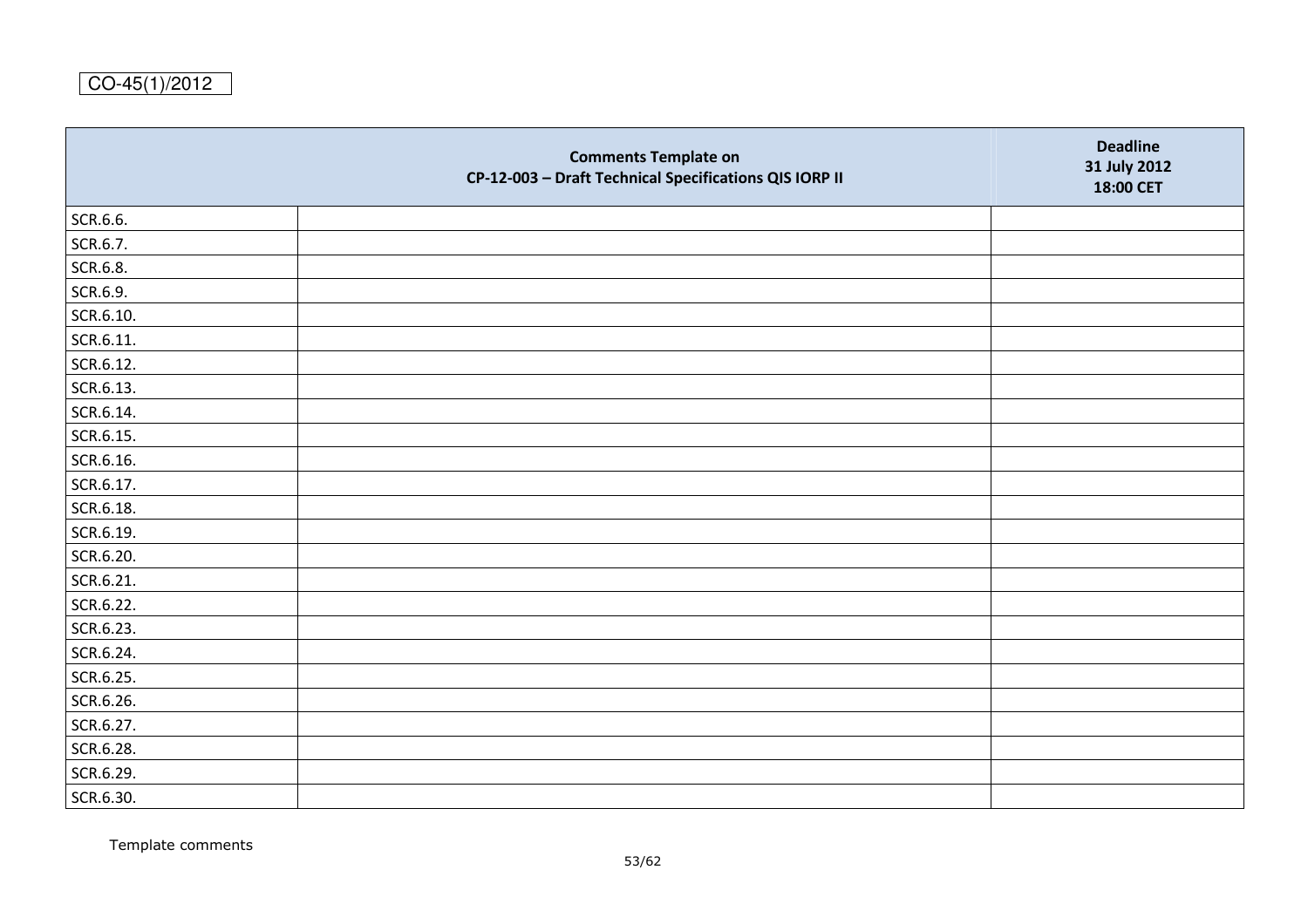|           | <b>Comments Template on</b><br>CP-12-003 - Draft Technical Specifications QIS IORP II | <b>Deadline</b><br>31 July 2012<br>18:00 CET |
|-----------|---------------------------------------------------------------------------------------|----------------------------------------------|
| SCR.6.31. |                                                                                       |                                              |
| SCR.6.32. |                                                                                       |                                              |
| SCR.7.1.  |                                                                                       |                                              |
| SCR.7.2.  |                                                                                       |                                              |
| SCR.7.3.  |                                                                                       |                                              |
| SCR.7.4.  |                                                                                       |                                              |
| SCR.7.5.  |                                                                                       |                                              |
| SCR.7.6.  |                                                                                       |                                              |
| SCR.7.7.  |                                                                                       |                                              |
| SCR.7.8.  |                                                                                       |                                              |
| SCR.7.9.  |                                                                                       |                                              |
| SCR.7.10. |                                                                                       |                                              |
| SCR.7.11. |                                                                                       |                                              |
| SCR.7.12. |                                                                                       |                                              |
| SCR.7.13. |                                                                                       |                                              |
| SCR.7.14. |                                                                                       |                                              |
| SCR.7.15. |                                                                                       |                                              |
| SCR.7.16. |                                                                                       |                                              |
| SCR.7.17. |                                                                                       |                                              |
| SCR.7.18. |                                                                                       |                                              |
| SCR.7.19. |                                                                                       |                                              |
| SCR.7.20. |                                                                                       |                                              |
| SCR.7.21. |                                                                                       |                                              |
| SCR.7.22. |                                                                                       |                                              |
| SCR.7.23. |                                                                                       |                                              |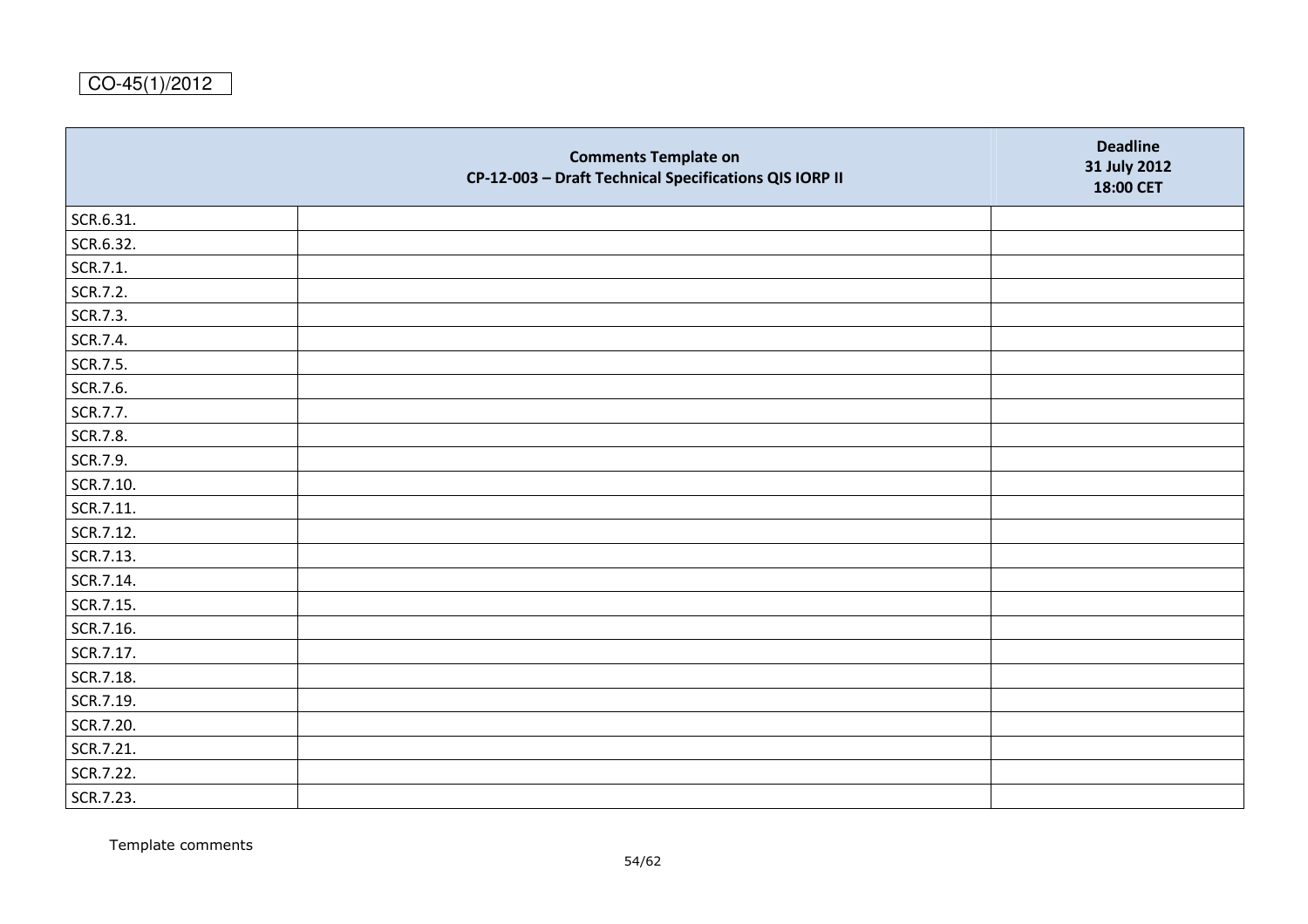|           | <b>Comments Template on</b><br>CP-12-003 - Draft Technical Specifications QIS IORP II | <b>Deadline</b><br>31 July 2012<br>18:00 CET |
|-----------|---------------------------------------------------------------------------------------|----------------------------------------------|
| SCR.7.24. |                                                                                       |                                              |
| SCR.7.25. |                                                                                       |                                              |
| SCR.7.26. |                                                                                       |                                              |
| SCR.7.27. |                                                                                       |                                              |
| SCR.7.28. |                                                                                       |                                              |
| SCR.7.29. |                                                                                       |                                              |
| SCR.7.30. |                                                                                       |                                              |
| SCR.7.31. |                                                                                       |                                              |
| SCR.7.32. |                                                                                       |                                              |
| SCR.7.33. |                                                                                       |                                              |
| SCR.7.34. |                                                                                       |                                              |
| SCR.7.35. |                                                                                       |                                              |
| SCR.7.36. |                                                                                       |                                              |
| SCR.7.37. |                                                                                       |                                              |
| SCR.7.38. |                                                                                       |                                              |
| SCR.7.39. |                                                                                       |                                              |
| SCR.7.40. |                                                                                       |                                              |
| SCR.7.41. |                                                                                       |                                              |
| SCR.7.42. |                                                                                       |                                              |
| SCR.7.43. |                                                                                       |                                              |
| SCR.7.44. |                                                                                       |                                              |
| SCR.7.45. |                                                                                       |                                              |
| SCR.7.46. |                                                                                       |                                              |
| SCR.7.47. |                                                                                       |                                              |
| SCR.7.48. |                                                                                       |                                              |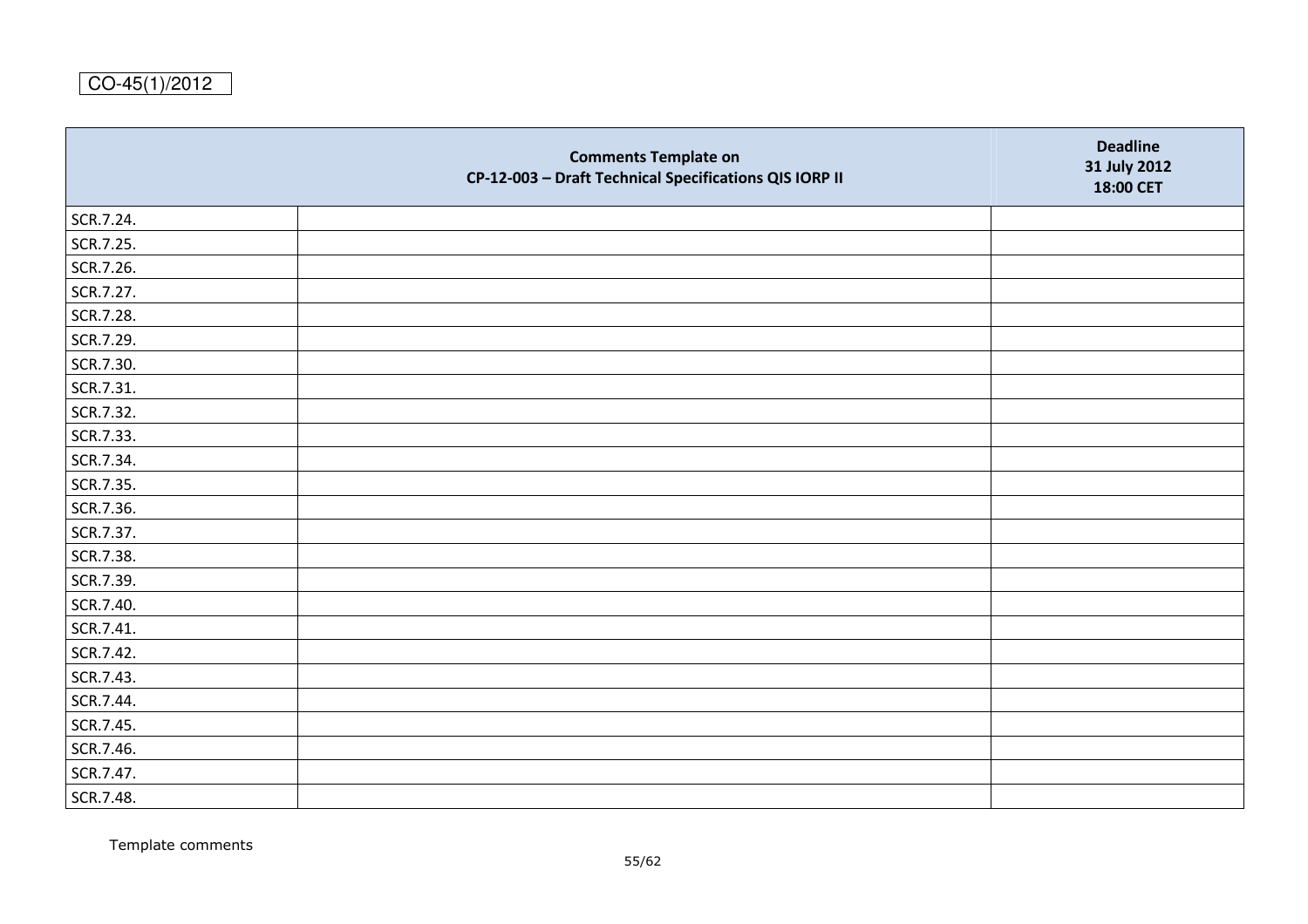|           | <b>Comments Template on</b><br>CP-12-003 - Draft Technical Specifications QIS IORP II | <b>Deadline</b><br>31 July 2012<br>18:00 CET |
|-----------|---------------------------------------------------------------------------------------|----------------------------------------------|
| SCR.7.49. |                                                                                       |                                              |
| SCR.7.50. |                                                                                       |                                              |
| SCR.7.51. |                                                                                       |                                              |
| SCR.7.52. |                                                                                       |                                              |
| SCR.7.53. |                                                                                       |                                              |
| SCR.7.54. |                                                                                       |                                              |
| SCR.7.55. |                                                                                       |                                              |
| SCR.7.56. |                                                                                       |                                              |
| SCR.7.57. |                                                                                       |                                              |
| SCR.7.58. |                                                                                       |                                              |
| SCR.7.59. |                                                                                       |                                              |
| SCR.7.60. |                                                                                       |                                              |
| SCR.7.61. |                                                                                       |                                              |
| SCR.7.62. |                                                                                       |                                              |
| SCR.7.63. |                                                                                       |                                              |
| SCR.7.64. |                                                                                       |                                              |
| SCR.7.65. |                                                                                       |                                              |
| SCR.7.66. |                                                                                       |                                              |
| SCR.7.67. |                                                                                       |                                              |
| SCR.7.68. |                                                                                       |                                              |
| SCR.7.69. |                                                                                       |                                              |
| SCR.7.70. |                                                                                       |                                              |
| SCR.7.71. |                                                                                       |                                              |
| SCR.7.72. |                                                                                       |                                              |
| SCR.7.73. |                                                                                       |                                              |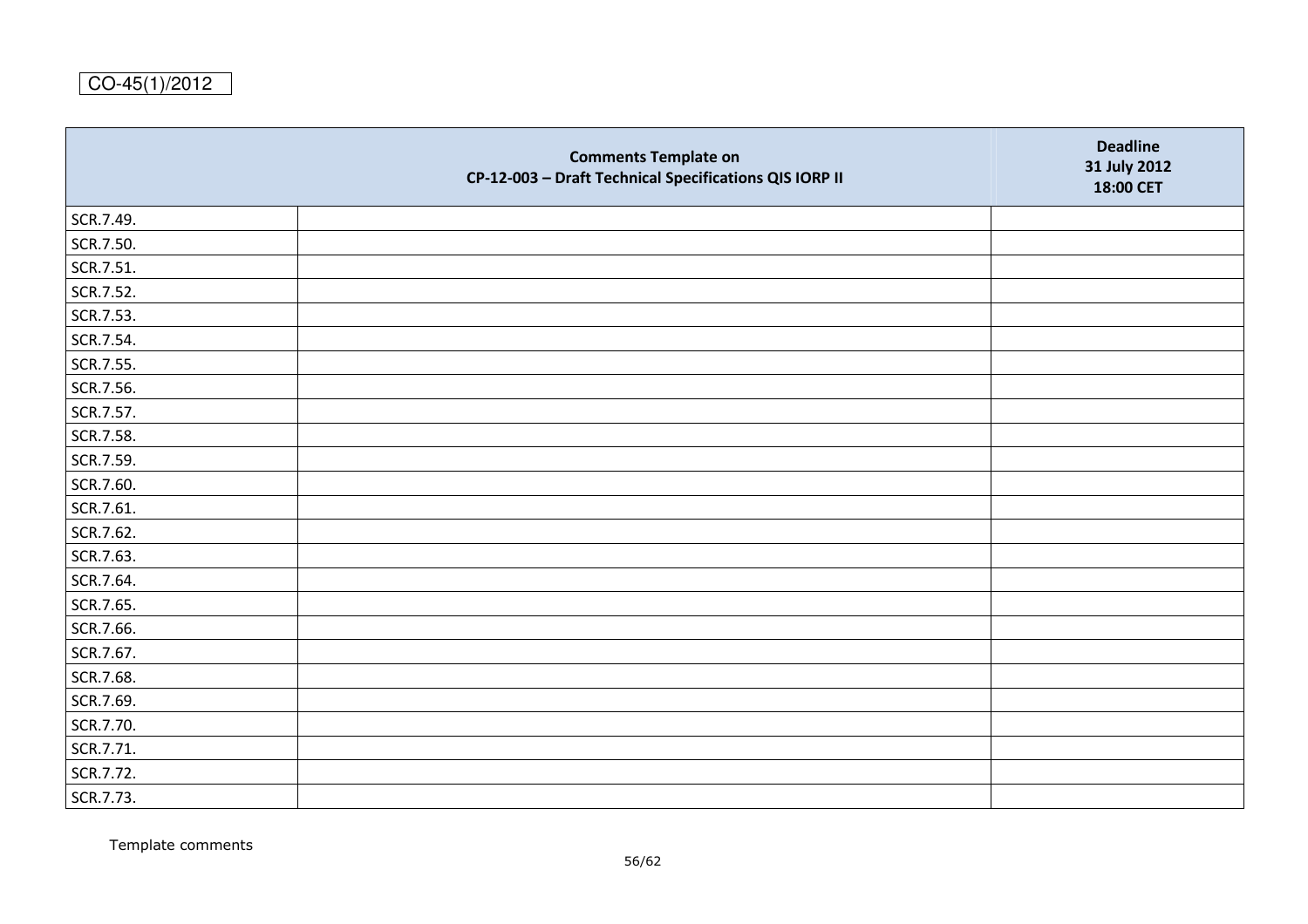|           | <b>Comments Template on</b><br>CP-12-003 - Draft Technical Specifications QIS IORP II | <b>Deadline</b><br>31 July 2012<br>18:00 CET |
|-----------|---------------------------------------------------------------------------------------|----------------------------------------------|
| SCR.7.74. |                                                                                       |                                              |
| SCR.7.75. |                                                                                       |                                              |
| SCR.7.76. |                                                                                       |                                              |
| SCR.7.77. |                                                                                       |                                              |
| SCR.7.78. |                                                                                       |                                              |
| SCR.7.79. |                                                                                       |                                              |
| SCR.7.80. |                                                                                       |                                              |
| SCR.7.81. |                                                                                       |                                              |
| SCR.7.82. |                                                                                       |                                              |
| SCR.7.83. |                                                                                       |                                              |
| SCR.7.84. |                                                                                       |                                              |
| SCR.7.85. |                                                                                       |                                              |
| SCR.7.86. |                                                                                       |                                              |
| SCR.7.87. |                                                                                       |                                              |
| SCR.8.1.  |                                                                                       |                                              |
| SCR.8.2.  |                                                                                       |                                              |
| SCR.8.3.  |                                                                                       |                                              |
| SCR.8.4.  |                                                                                       |                                              |
| SCR.8.5.  |                                                                                       |                                              |
| SCR.8.6.  |                                                                                       |                                              |
| SCR.8.7.  |                                                                                       |                                              |
| SCR.9.1.  |                                                                                       |                                              |
| SCR.9.2.  |                                                                                       |                                              |
| SCR.9.3.  |                                                                                       |                                              |
| SCR.9.4.  |                                                                                       |                                              |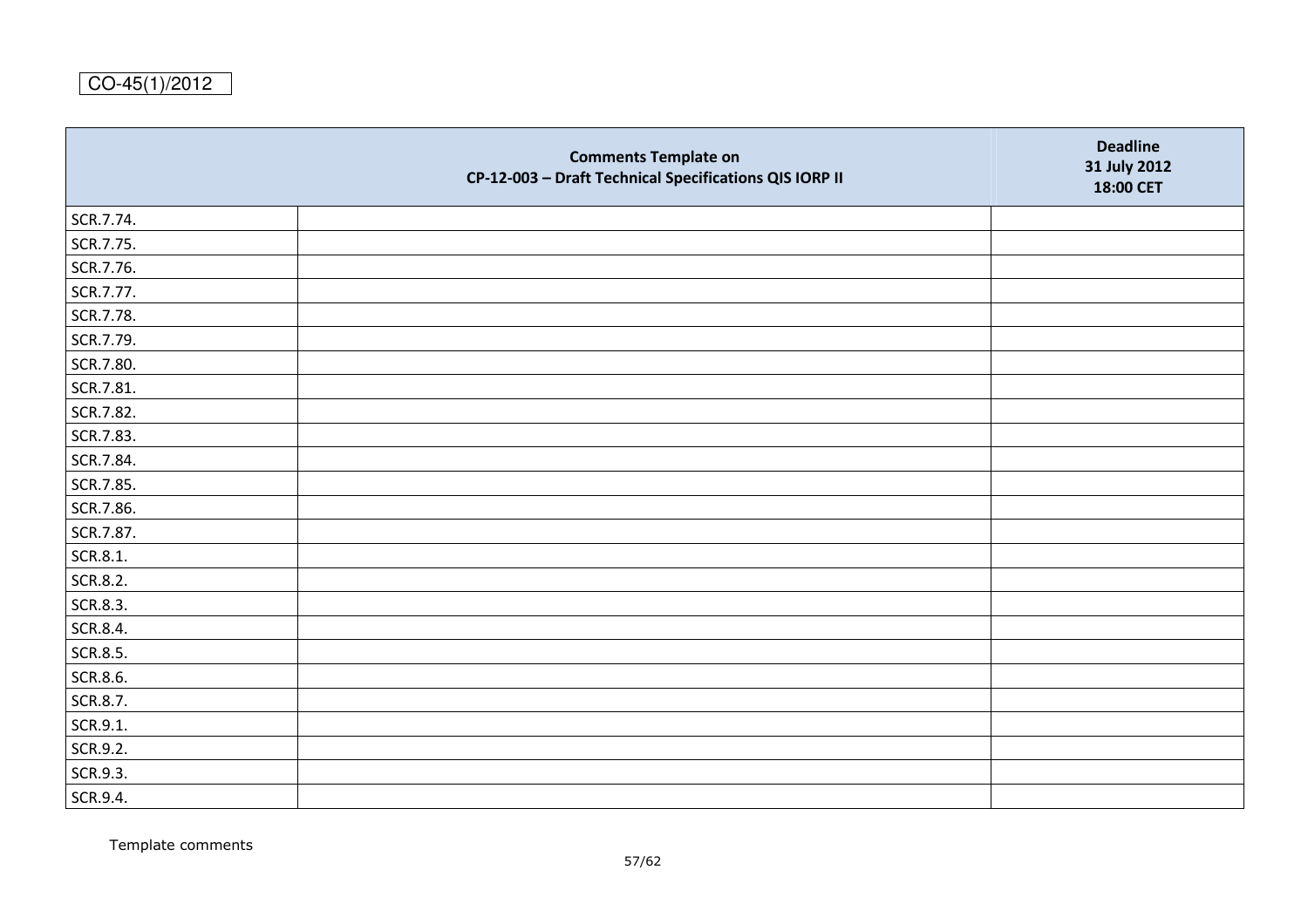|           | <b>Comments Template on</b><br>CP-12-003 - Draft Technical Specifications QIS IORP II | <b>Deadline</b><br>31 July 2012<br>18:00 CET |
|-----------|---------------------------------------------------------------------------------------|----------------------------------------------|
| SCR.9.5.  |                                                                                       |                                              |
| SCR.9.6.  |                                                                                       |                                              |
| SCR.9.7.  |                                                                                       |                                              |
| SCR.9.8.  |                                                                                       |                                              |
| SCR.9.9.  |                                                                                       |                                              |
| SCR.9.10. |                                                                                       |                                              |
| SCR.9.11. |                                                                                       |                                              |
| SCR.9.12. |                                                                                       |                                              |
| SCR.9.13. |                                                                                       |                                              |
| SCR.9.14. |                                                                                       |                                              |
| SCR.9.15. |                                                                                       |                                              |
| SCR.9.16. |                                                                                       |                                              |
| SCR.9.17. |                                                                                       |                                              |
| SCR.9.18. |                                                                                       |                                              |
| SCR.9.19. |                                                                                       |                                              |
| SCR.9.20. |                                                                                       |                                              |
| SCR.9.21. |                                                                                       |                                              |
| SCR.9.22. |                                                                                       |                                              |
| SCR.9.23. |                                                                                       |                                              |
| SCR.9.24. |                                                                                       |                                              |
| SCR.9.25. |                                                                                       |                                              |
| SCR.9.26. |                                                                                       |                                              |
| SCR.9.27. |                                                                                       |                                              |
| SCR.9.28. |                                                                                       |                                              |
| SCR.9.29. |                                                                                       |                                              |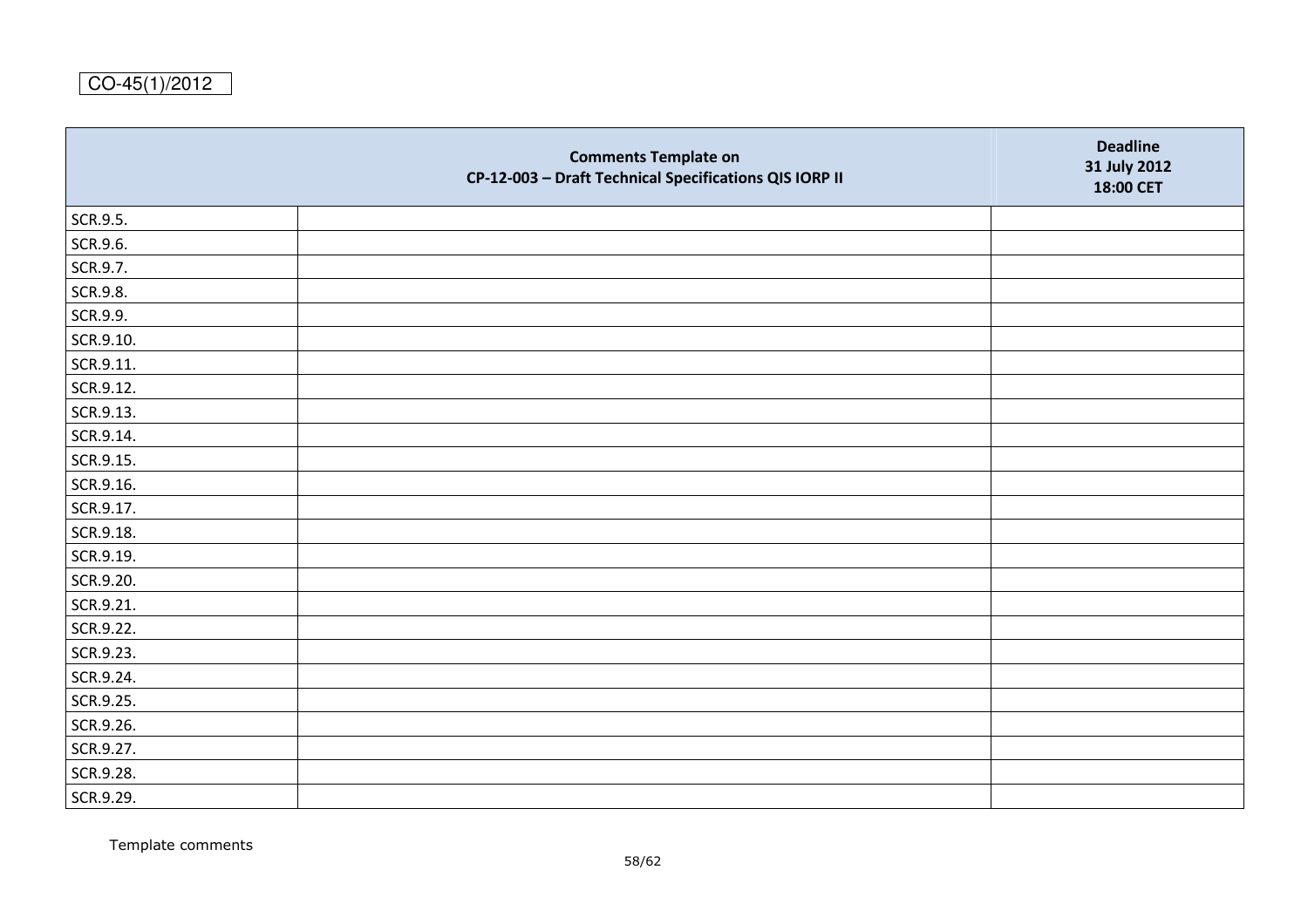|            | <b>Comments Template on</b><br>CP-12-003 - Draft Technical Specifications QIS IORP II | <b>Deadline</b><br>31 July 2012<br>18:00 CET |
|------------|---------------------------------------------------------------------------------------|----------------------------------------------|
| SCR.9.30.  |                                                                                       |                                              |
| SCR.9.31.  |                                                                                       |                                              |
| SCR.9.32.  |                                                                                       |                                              |
| SCR.9.33.  |                                                                                       |                                              |
| SCR.9.34.  |                                                                                       |                                              |
| SCR.10.1.  |                                                                                       |                                              |
| SCR.10.2.  |                                                                                       |                                              |
| SCR.10.3.  |                                                                                       |                                              |
| SCR.10.4.  |                                                                                       |                                              |
| SCR.10.5.  |                                                                                       |                                              |
| SCR.10.6.  |                                                                                       |                                              |
| SCR.10.7.  |                                                                                       |                                              |
| SCR.10.8.  |                                                                                       |                                              |
| SCR.10.9.  |                                                                                       |                                              |
| SCR.10.10. |                                                                                       |                                              |
| SCR.10.11. |                                                                                       |                                              |
| MCR.1.1.   |                                                                                       |                                              |
| MCR.2.1.   |                                                                                       |                                              |
| MCR.2.2.   |                                                                                       |                                              |
| MCR.2.3.   |                                                                                       |                                              |
| MCR.2.4.   |                                                                                       |                                              |
| MCR.2.5.   |                                                                                       |                                              |
| MCR.2.6.   |                                                                                       |                                              |
| MCR.2.7.   |                                                                                       |                                              |
| MCR.2.8.   |                                                                                       |                                              |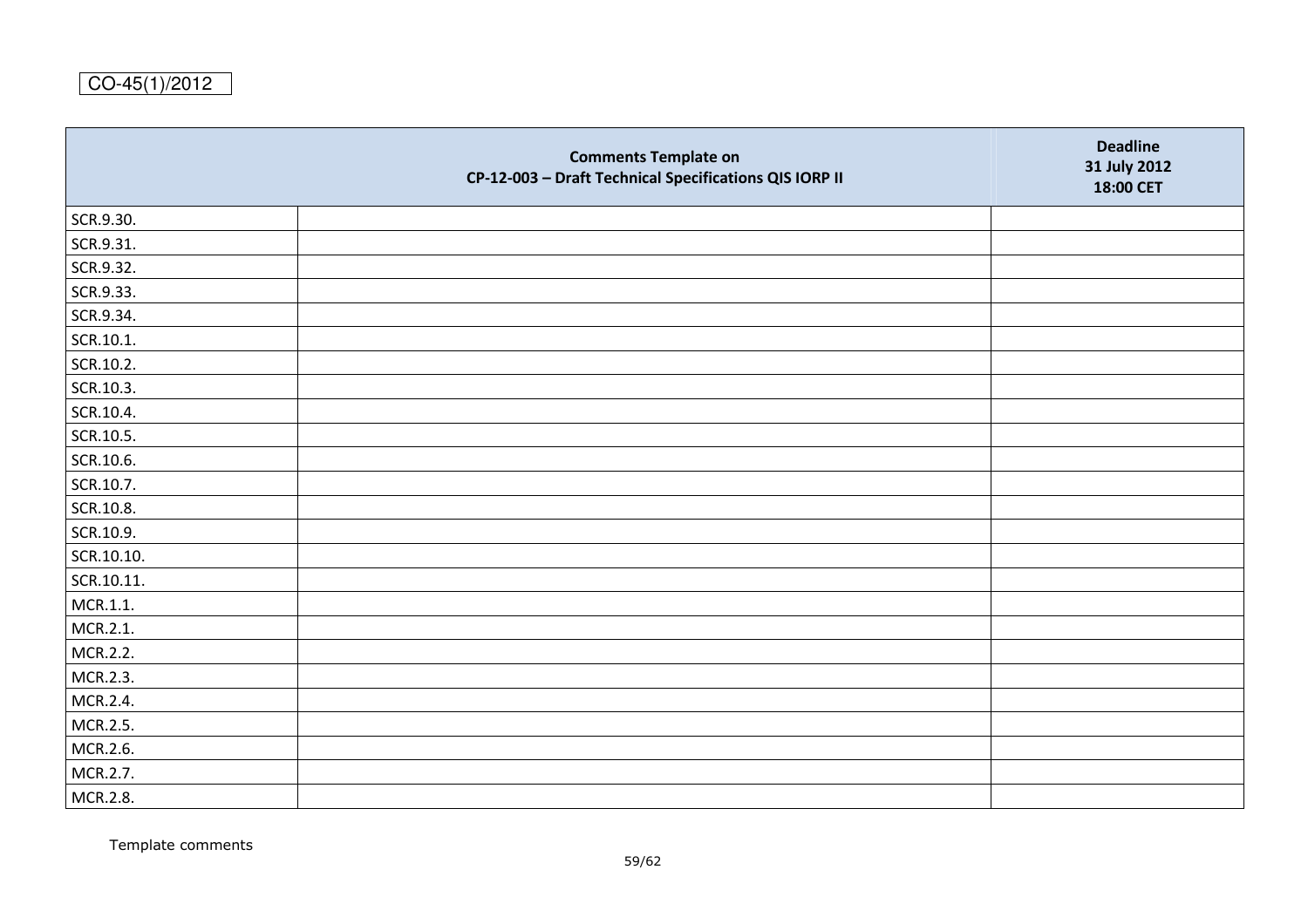|           | <b>Comments Template on</b><br>CP-12-003 - Draft Technical Specifications QIS IORP II | <b>Deadline</b><br>31 July 2012<br>18:00 CET |
|-----------|---------------------------------------------------------------------------------------|----------------------------------------------|
| MCR.2.9.  |                                                                                       |                                              |
| PRO.1.1.  |                                                                                       |                                              |
| PRO.2.1.  |                                                                                       |                                              |
| PRO.2.2.  |                                                                                       |                                              |
| PRO.2.3.  |                                                                                       |                                              |
| PRO.2.4.  |                                                                                       |                                              |
| PRO.2.5.  |                                                                                       |                                              |
| PRO.2.6.  |                                                                                       |                                              |
| PRO.3.1.  |                                                                                       |                                              |
| PRO.3.2.  |                                                                                       |                                              |
| PRO.3.3.  |                                                                                       |                                              |
| PRO.3.4.  |                                                                                       |                                              |
| PRO.3.5.  |                                                                                       |                                              |
| PRO.3.6.  |                                                                                       |                                              |
| PRO.3.7.  |                                                                                       |                                              |
| PRO.3.8.  |                                                                                       |                                              |
| PRO.3.9.  |                                                                                       |                                              |
| PRO.3.10. |                                                                                       |                                              |
| PRO.3.11. |                                                                                       |                                              |
| PRO.3.12. |                                                                                       |                                              |
| PRO.3.13. |                                                                                       |                                              |
| PRO.3.14. |                                                                                       |                                              |
| PRO.3.15. |                                                                                       |                                              |
| PRO.3.16. |                                                                                       |                                              |
| PRO.3.17. |                                                                                       |                                              |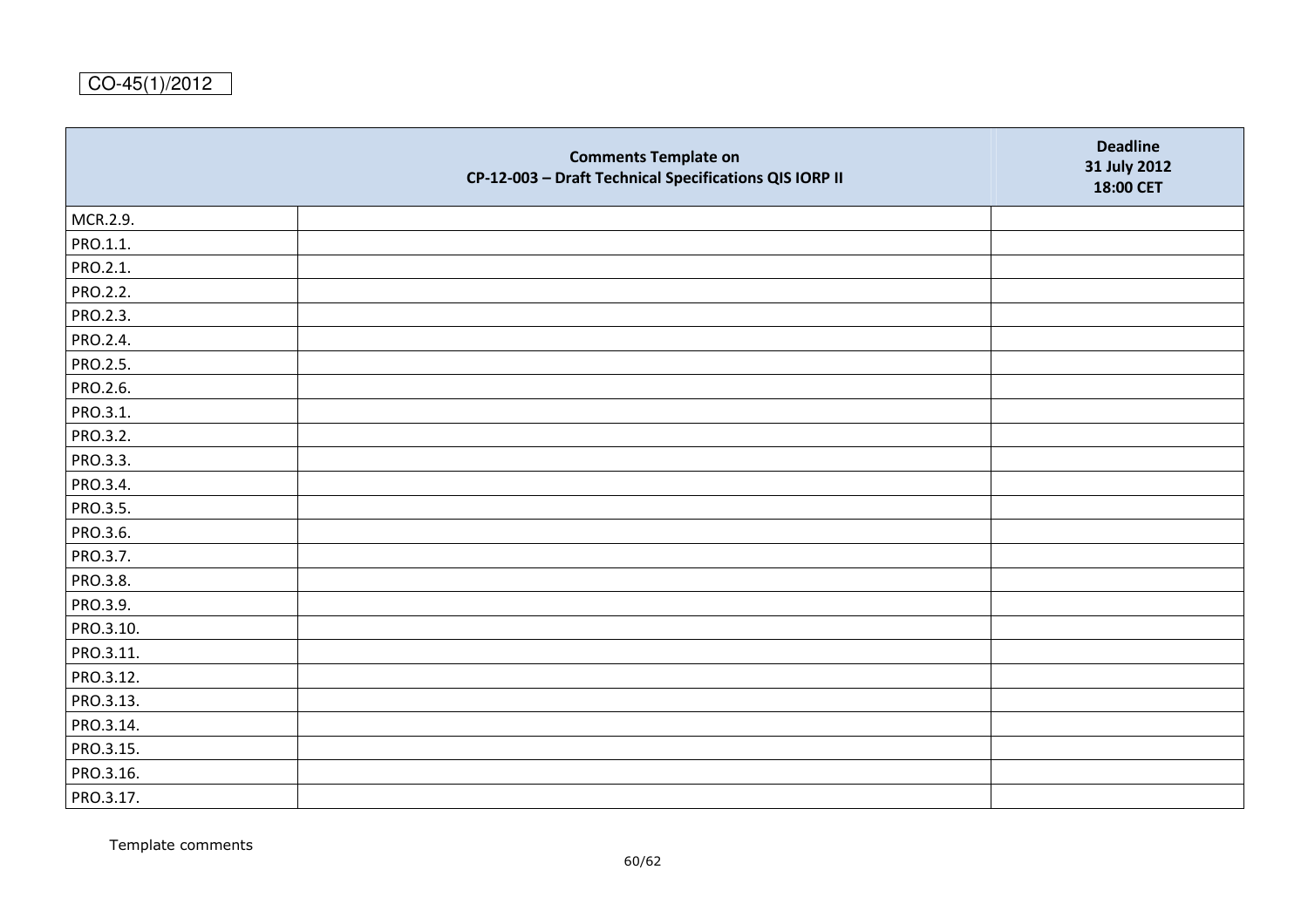|           | <b>Comments Template on</b><br>CP-12-003 - Draft Technical Specifications QIS IORP II | <b>Deadline</b><br>31 July 2012<br>18:00 CET |
|-----------|---------------------------------------------------------------------------------------|----------------------------------------------|
| PRO.3.18. |                                                                                       |                                              |
| PRO.3.19. |                                                                                       |                                              |
| PRO.3.20. |                                                                                       |                                              |
| PRO.3.21. |                                                                                       |                                              |
| PRO.3.22. |                                                                                       |                                              |
| PRO.3.23. |                                                                                       |                                              |
| PRO.3.24. |                                                                                       |                                              |
| PRO.3.25. |                                                                                       |                                              |
| PRO.3.26. |                                                                                       |                                              |
| PRO.3.27. |                                                                                       |                                              |
| PRO.3.28. |                                                                                       |                                              |
| PRO.4.1.  |                                                                                       |                                              |
| PRO.4.2.  |                                                                                       |                                              |
| PRO.4.3.  |                                                                                       |                                              |
| PRO.4.4.  |                                                                                       |                                              |
| PRO.4.5.  |                                                                                       |                                              |
| PRO.4.6.  |                                                                                       |                                              |
| PRO.4.7.  |                                                                                       |                                              |
| PRO.4.8.  |                                                                                       |                                              |
| PRO.4.9.  |                                                                                       |                                              |
| PRO.4.10. |                                                                                       |                                              |
| PRO.4.11. |                                                                                       |                                              |
| PRO.4.12. |                                                                                       |                                              |
| PRO.4.13. |                                                                                       |                                              |
| PRO.4.14. |                                                                                       |                                              |